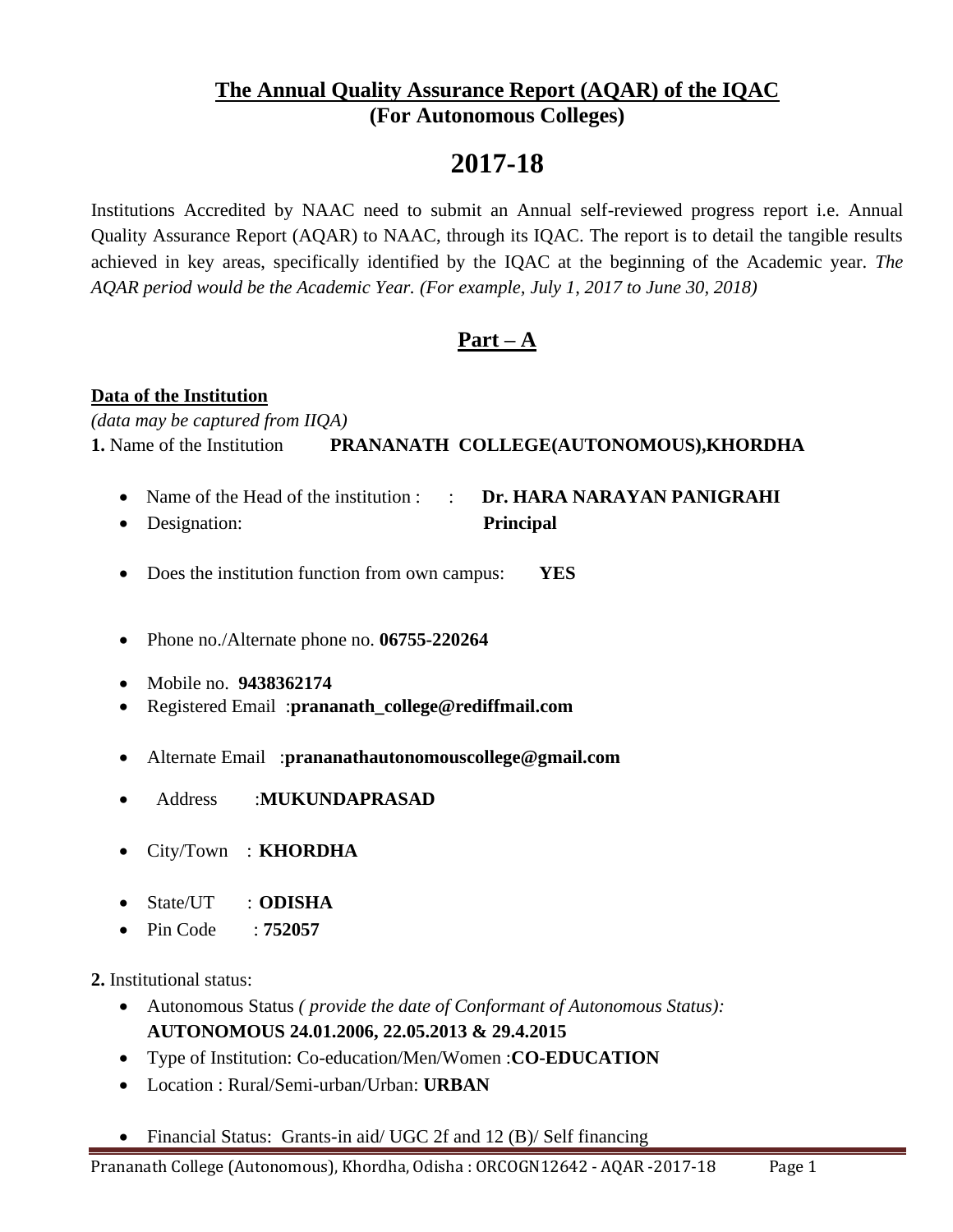(Please specify): Grant –in Aid: **01.04.1974, UGC 2f in 1962 and 2(B) in 1972, Self Financing: 2009**

- Name of the IQAC Co-ordinator/Director: **Dr. AJANTA SATAPATHY**
- Phone no. /Alternate phone no. : **06755-220264**
- Mobile: **9438360125**
- IQAC e-mail address: :**prananath\_college@rediffmail.com**
- Alternate Email address: **prananathautonomouscollege@gmail.com**

#### **3.** Website address:

Web-link of the AQAR: (Previous Academic Year):

**<http://pnautonomouscollege.in/images/ugc/aqar/AQAR-2016-17.pdf>**

**4.** Whether Academic Calendar prepared during the year?

Yes/No....., if yes, whether it is uploaded in the Institutional website: Yes Weblink: **<http://pnautonomouscollege.in/images/academic-calendar/academic-calendar-2016-17.pdf>**

#### **5.** Accreditation Details

| Cycle       | Grade | <b>CGPA</b> | Year of<br>Accreditation | <b>Validity Period</b>   |
|-------------|-------|-------------|--------------------------|--------------------------|
| 1 st        |       | 85.25       | 2006                     | 2.2.2006 to 1.2.2011     |
| $\gamma$ nd |       | 3.07        | 2016                     | 16.12.2016 to 15.12.2021 |

### **6.** Date of Establishment of IQAC: DD/MM/YYYY: **07.07.2007**

### **7.** Internal Quality Assurance System

| 7.1 Quality initiatives by IQAC during the year for promoting quality culture |                 |                            |  |  |  |  |
|-------------------------------------------------------------------------------|-----------------|----------------------------|--|--|--|--|
| Item /Title of the quality initiative by                                      |                 | Number of                  |  |  |  |  |
| <b>IOAC</b>                                                                   | Date & duration | participants/beneficiaries |  |  |  |  |
| <b>Attachment of Adhar number in the</b>                                      |                 |                            |  |  |  |  |
| Academic Certificate.                                                         | 7.9.2017        | 1137                       |  |  |  |  |
| Submission of proposal for                                                    |                 |                            |  |  |  |  |
| upgradation of the institute into a                                           |                 |                            |  |  |  |  |
| University.                                                                   | 16.9.2017       | 15                         |  |  |  |  |
| <b>Placement Drive</b>                                                        | 22.08.2017      | 70/04                      |  |  |  |  |
| Dibyasigha memorial Lecture                                                   | 17.01.2018      | 324                        |  |  |  |  |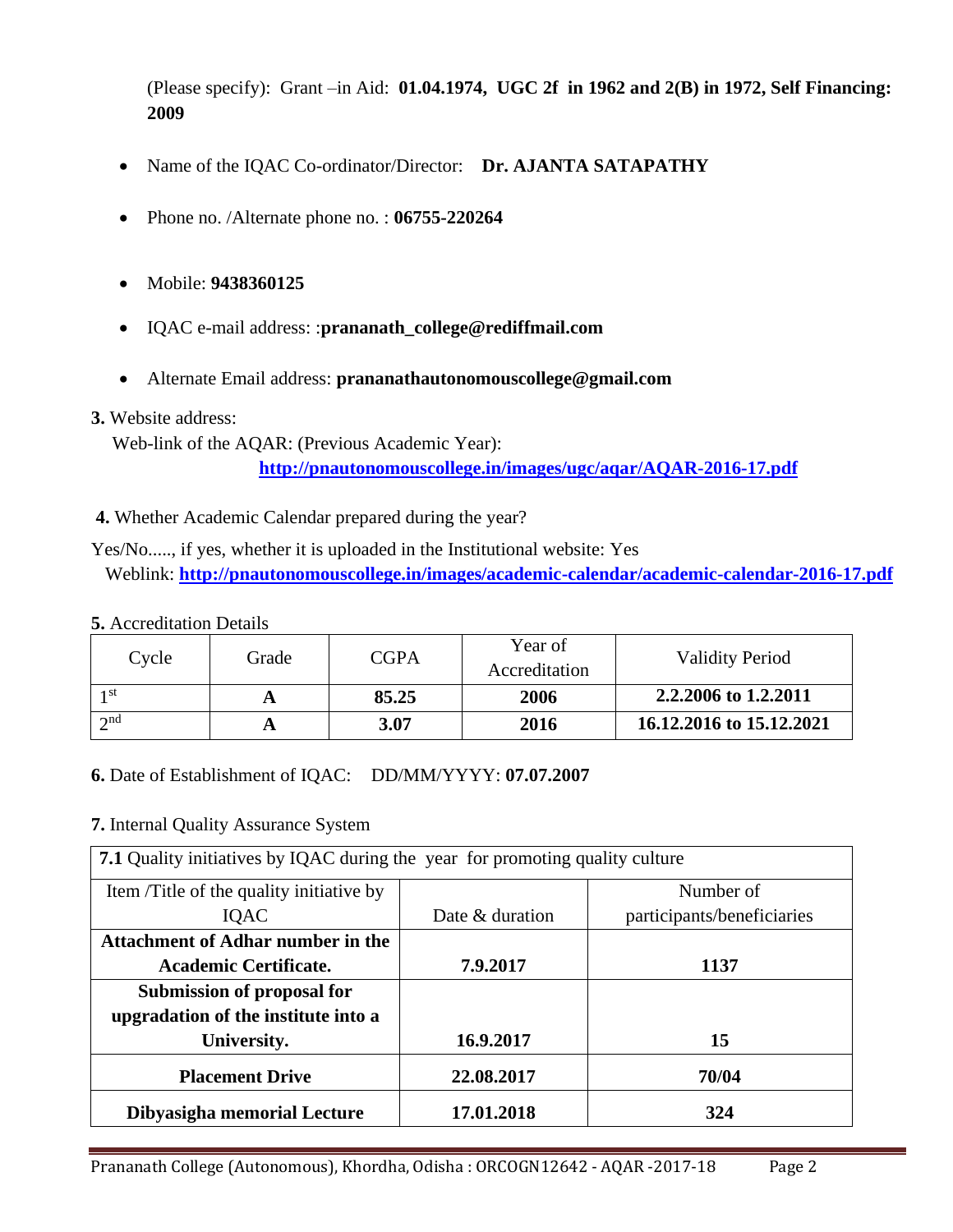### *Note: Some Quality Assurance initiatives of the institution are: (Indicative list)*

- *Regular meeting of Internal Quality Assurance Cell (IQAC); timely submission of Annual Quality Assurance Report (AQAR) to NAAC; Feedback from all stakeholders collected, analysed and used for improvements*
- *Academic Administrative Audit (AAA) conducted and its follow up action*
- *Participation in NIRF*
- *ISO Certification*
- *NBA etc.*
- *Any other Quality Audit*

**8.** Provide the list of Special Status conferred by Central/ State Government-

## UGC/CSIR/DST/DBT/ICMR/TEQIP/World Bank/CPE of UGC etc.

|                      |                       |                   | Year of    |           |
|----------------------|-----------------------|-------------------|------------|-----------|
| Institution/         |                       |                   | award with |           |
| Department/Faculty   | Scheme                | Funding agency    | duration   | Amount    |
|                      | <b>Procurement of</b> |                   |            |           |
|                      | science equipment     | <b>Higher</b>     |            |           |
| <b>Prananath</b>     | under Lab             | <b>Education,</b> |            |           |
| College(Autonomous), | <b>Development</b>    | Odisha. Govt. of  |            |           |
| Khurdha              | <b>Scheme</b>         | Odisha.           | 2017-18    | 5,00,000/ |

**9.** Whether composition of IQAC as per latest NAAC guidelines: Yes/No: **YES** \*upload latest notification of formation of IQAC

| No.: IQAC:                             | NOTIGE                                                                                                                                                                                      |
|----------------------------------------|---------------------------------------------------------------------------------------------------------------------------------------------------------------------------------------------|
|                                        | Date. 7 <sup>th</sup> Sept., 2017.                                                                                                                                                          |
|                                        | The Internal Quality Assurance Cell (IQAC) of the Prananath College (Autonomous)<br>is constituted for the session 2017-18 and subsequent sessions with the following members. <sup>+</sup> |
| Members of the IQAC                    |                                                                                                                                                                                             |
| Dr. Ajanta Satapathy, Coordinator      | Dr. Pradeepta Ku. Mohapatra, Physics                                                                                                                                                        |
| Maj. K.P. Mohanty, G.B. Member         | Mr. Soumendra Mishra, Math.                                                                                                                                                                 |
| Dr. Pratip Kumar Mishra, Pol. Sc.      | Dr. Sanghamitra Bhanja, Odia                                                                                                                                                                |
| Dr. Sarat Ku. Dora, Pol. Sc. XD        | Dr. Sambit Mishra, Commerce                                                                                                                                                                 |
| Dr. Ranjita Sethi, Zoology RSL         | Mr. Thomas Mathew, Entrepreneur                                                                                                                                                             |
| Dr. Nandita Chhotaray, Phil. A         | Mr. Umakanta Martha, Alumni & Office                                                                                                                                                        |
| Dr. Md. Fayazuddin, Geog. L.           | Seey.                                                                                                                                                                                       |
|                                        |                                                                                                                                                                                             |
|                                        | Principe / Chairman, 16                                                                                                                                                                     |
|                                        | Prananath College (Autonomous)                                                                                                                                                              |
| Dist-O.C./UGC Section/IQAC/All members | Khordha                                                                                                                                                                                     |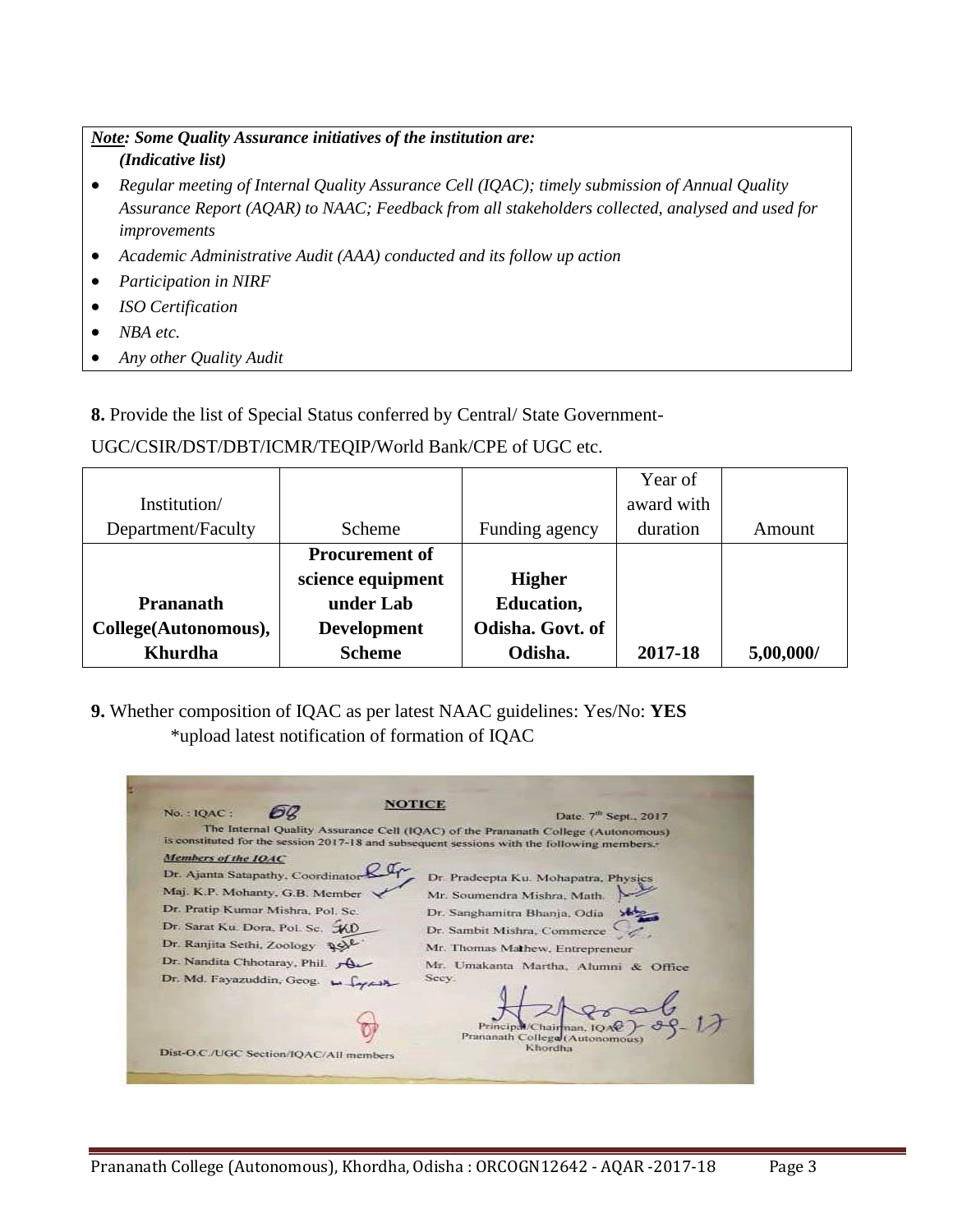**10.** No. of IQAC meetings held during the year: **04** 

The minutes of IQAC meeting and compliance to the decisions have been uploaded on the institutional website…**YES…**.

(Please upload, minutes of meetings and action taken report)

## **Abstract of Minutes of Meetings**

- 1-Prof. Soumendra Mishra is requested to scrutinise the PTD along with Dr. Md.Fayazudduin and Dr. Sanghamitra Bhanja.
- 2-They are to present the areas of concern to the IQAC in meetings to be held in March-2018 and Recruitment of teachings and non teaching staff.
- 3-The Chairman IQAC was requested to also the Heads of the Departments to conduct seminars and workshops during Jan. and Feb.-2018.
- 4-The Chairman was also requested to ensure the interaction of IQAC in all Cells/Sections/Committees of the College.

## **Principal**

- 1-The members of IQAC pointed out the need for constant in interaction with all departments for Qualities assurance in academics.
- 2-The Departments are to be encouraged interaction of producing consumables like working and lighting solutions.
- 3-Construction of Gymnasium and Basketball Court.
- 4- The existing academic linkages with organisations like NISER, IMTC, CIFA and various industries to be strengthened.

### **Principal**

1-Propasal in given to the Principal to conduct an Academic Audit for this session.

- 2-The College website to be updated in compliance of UGC notification of November 2017 on Autonomy/Extension of Autonomy.
- 3-Consultancy Services was found to be a weakness by the PEER TEAM and numbers printed out strengthening of the institutive.
- 4-Department of Education Psychology, Commerce Botany and Zoology were to be requested to look for opportunities in the area of Consultancy.

## **Principal**

- 1- Departments were also requested to work on their publication.
- 2- Initiatives to be taken to print Aadhaar Number and Photograph of Candidate in their Academic certificate as per UGC Guidelines. The Examination section is to be instructed to needful.
- 3- Since the College has been selected funding by the World Bank, the IQAC is expected to play an important role in the project management process.
- 4- Settlement of UGC Grants.

### **Principal**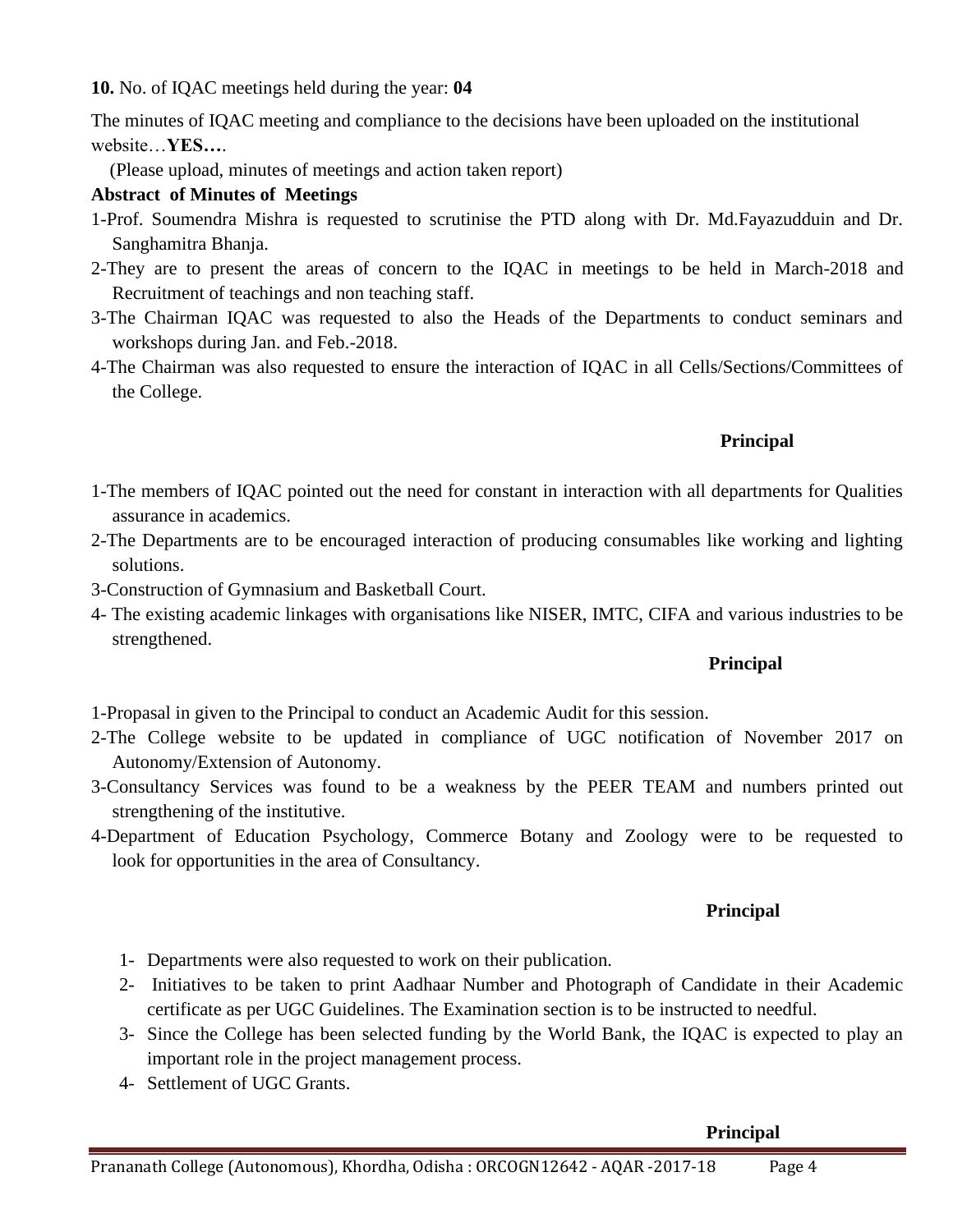**11.** Whether IQAC received funding from any of the funding agency to support its Activities during the year? **NO**

If yes, mention the amount: Year:

- **12.** Significant contributions made by IQAC during the current year (maximum five bullets)
	- \* **Environmental audit.**
	- **\*Harvesting of rain water.**
	- **\* Placement Drive.**
	- **\* All Faith Prayer meetings.**
	- **\* Opening of new P.G. courses.**

**13.** Plan of action chalked out by the IQAC in the beginning of the Academic year towards Quality Enhancement and the outcome achieved by the end of the Academic year 2017-18

| Plan of Action                         | Achievements/Outcomes                           |
|----------------------------------------|-------------------------------------------------|
| <b>Academic Linkage with other</b>     | <b>Students of Dept. of Geology visited to</b>  |
| institutes/industry.                   | Pachpatmali Bauxite mine, Koraput.              |
| <b>Arrangement of Workshops And</b>    | 11 seminars are conducted by different          |
| Seminars.                              | departments of the institute.                   |
| <b>Recruitment of Teaching and non</b> | Three Faculties, PET and two support staffs are |
| teaching staff.                        | recruited.                                      |
|                                        |                                                 |
| <b>Placement Drive.</b>                | 117 students are recruited in the campus        |
|                                        | placement and 183 students are recruited        |
|                                        | through off campus recruitment.                 |

**14.** Whether the AQAR was placed before statutory body? **YES** 

Name of the statutory body: G.B. Date of meeting(s): **7.9.2017& 24.3.2018**

**15.** Whether NAAC/or any other accredited body(s) visited IQAC or interacted with it to assess the functioning?  **NO** Date: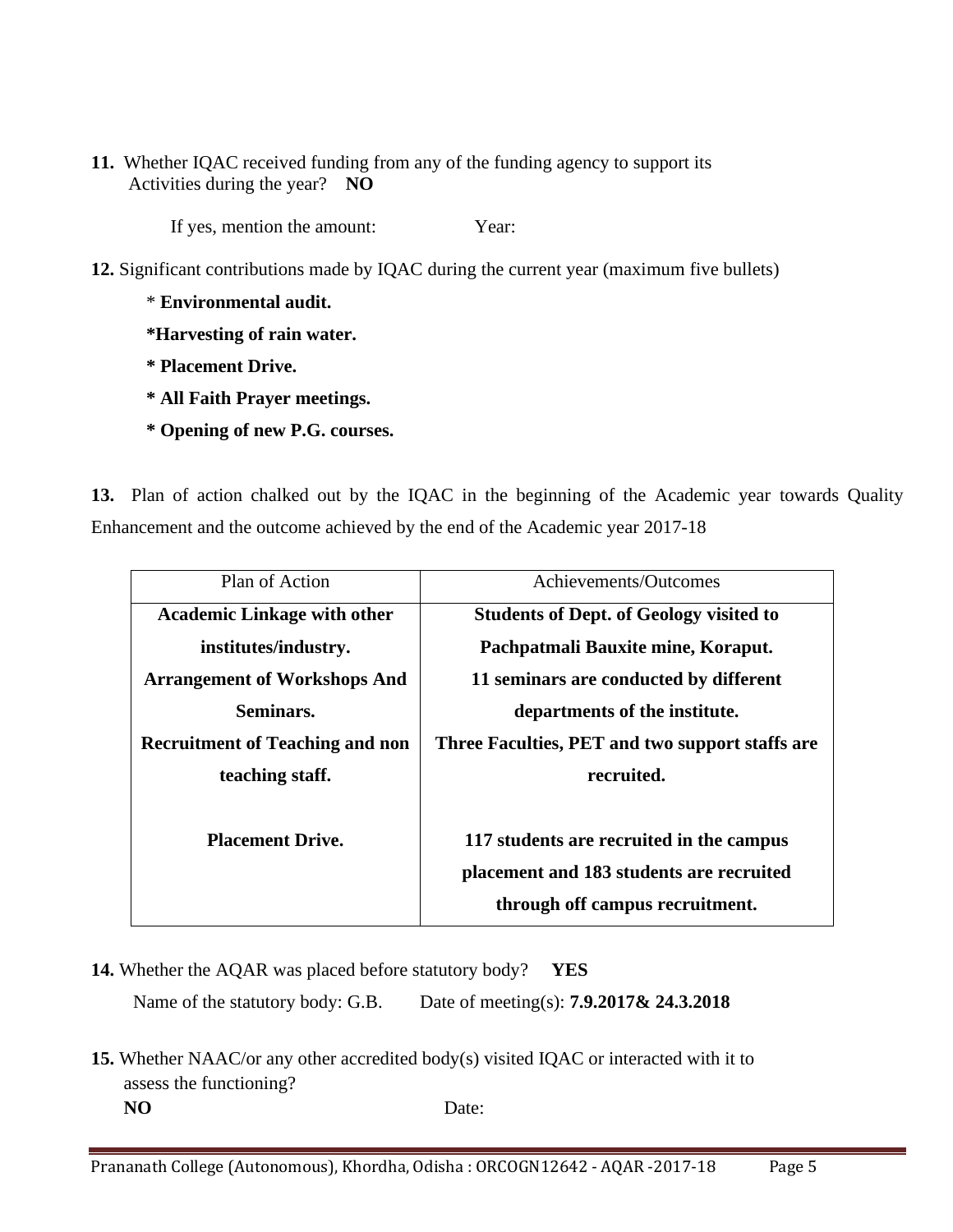**16.** Whether institutional data submitted to AISHE: Yes/No: **YES**

Year: **2017-18** Date of Submission: 26.03.2019

**17.** Does the Institution have Management Information System?

### **YES**

 If yes, give a brief description and a list of modules currently operational. (Maximum 500 words)

## **LIST OF MODULES**

- Admission –Complete automation of the admission process is carried out through Student Admission Management System (SAMS). It includes online application, publication of merit list for admission, vacancy position, issue of intimation, etc.
- Accounts- Partial automation of accounting process is made through College Accounting Procedure Automation (CAPA).The daily collection, day to day expenditure; advances given to the employees, etc are executed through CAPA.
- Administration/Establishment- Partial automation regarding salary, EPF, GPF and Pension are taken by the employees. Personal appraisal report, etc are made through Human Resource Management System ((HRMS). Service related data of employees are partially automated through Personal Information Management System (PIMS).
- Examination- Automation of examination system is under process.
- Scholarships to SC/ST/OBC/Merit Scholars are made online through Prerana, Medhabruti, National Prerana Scheme (NPS), etc.
- Academic –Automation is under process. However, academic calendar, syllabus and other information regarding institution is uploaded in the college website for browsing.
- Library- Partial automation of library such as Bar Coding of Books and journals, Cataloguing, issue and return of books and journals.
- E-library is made accessible through INFLIBNET.
- Information and Notices are given by SMS to all Stakeholders.

| <b>CRITERION I - CURRICULAR ASPECTS</b>                                                       |                     |                                                                                                  |                             |  |  |  |  |
|-----------------------------------------------------------------------------------------------|---------------------|--------------------------------------------------------------------------------------------------|-----------------------------|--|--|--|--|
| <b>1.1 Curriculum Design and Development</b>                                                  |                     |                                                                                                  |                             |  |  |  |  |
| 1.1.1 Programmes for which syllabus revision was carried out during the Academic year 2017-18 |                     |                                                                                                  |                             |  |  |  |  |
| Name of                                                                                       | Programme Code      | Dates of revision                                                                                |                             |  |  |  |  |
| programme                                                                                     |                     |                                                                                                  |                             |  |  |  |  |
| <b>UG</b> in Arts                                                                             | <b>BA</b>           |                                                                                                  |                             |  |  |  |  |
| <b>UG in Science</b>                                                                          | BS                  |                                                                                                  |                             |  |  |  |  |
| <b>UG in Commerce</b>                                                                         | <b>BC</b>           | 31.05.2017                                                                                       |                             |  |  |  |  |
|                                                                                               |                     | 1.1.2 Programmes/courses focussed on employability/entrepreneurship/skill development during the |                             |  |  |  |  |
| Academic year                                                                                 |                     |                                                                                                  |                             |  |  |  |  |
| <b>Programme</b> with                                                                         | Date of             | <b>Course with Code</b>                                                                          | <b>Date of Introduction</b> |  |  |  |  |
| Code                                                                                          | <b>Introduction</b> |                                                                                                  |                             |  |  |  |  |
| $\blacksquare$                                                                                |                     |                                                                                                  |                             |  |  |  |  |

## **Part-B**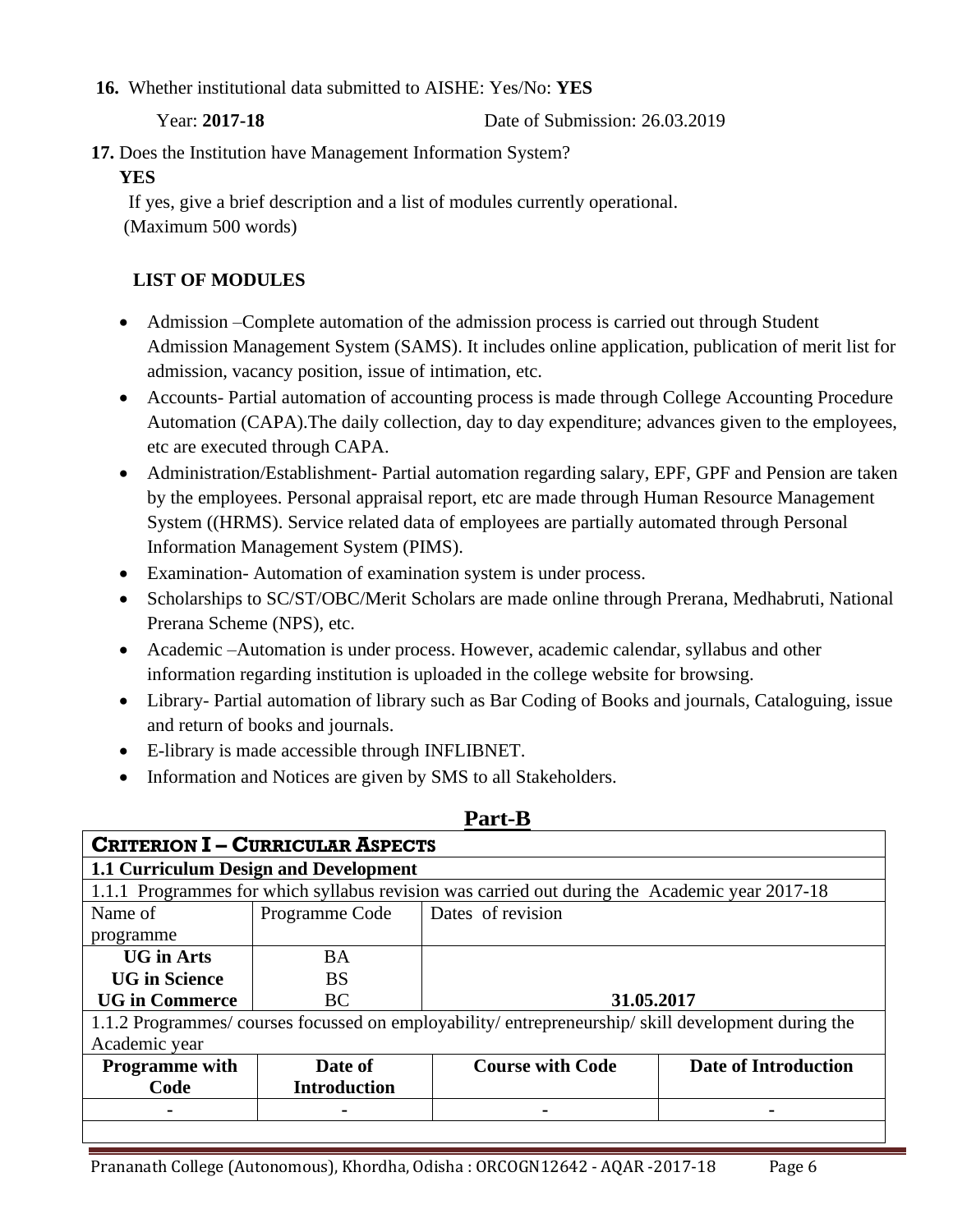| 1.2 Academic Flexibility                                                                                    |                                                                                                              |                |                                                                                                                                                                                    |                                              |      |         |     |                             |
|-------------------------------------------------------------------------------------------------------------|--------------------------------------------------------------------------------------------------------------|----------------|------------------------------------------------------------------------------------------------------------------------------------------------------------------------------------|----------------------------------------------|------|---------|-----|-----------------------------|
| 1.2.1 New programmes/courses introduced during the Academic year: NIL                                       |                                                                                                              |                |                                                                                                                                                                                    |                                              |      |         |     |                             |
| Programme/Course                                                                                            |                                                                                                              |                |                                                                                                                                                                                    | Date of introduction                         |      |         |     |                             |
|                                                                                                             |                                                                                                              |                |                                                                                                                                                                                    |                                              |      |         |     |                             |
| 1.2.2 Programmes in which Choice Based Credit System (CBCS)/Elective Course System implemented              |                                                                                                              |                |                                                                                                                                                                                    |                                              |      |         |     |                             |
| at the College level during the Academic year.                                                              |                                                                                                              |                |                                                                                                                                                                                    |                                              |      |         |     |                             |
| Name of Programmes<br>adopting CBCS                                                                         | <b>UG</b>                                                                                                    | <b>PG</b>      |                                                                                                                                                                                    | Date of implementation<br>of CBCS / Elective |      | 2015-16 |     | 2015-16                     |
|                                                                                                             |                                                                                                              |                |                                                                                                                                                                                    | <b>Course System</b>                         |      |         |     |                             |
| Already adopted (mention the year) 2015-16                                                                  |                                                                                                              |                |                                                                                                                                                                                    |                                              |      |         |     |                             |
| <b>1.3 Curriculum Enrichment</b>                                                                            |                                                                                                              |                |                                                                                                                                                                                    |                                              |      |         |     |                             |
| 1.3.1 Value-added courses imparting transferable and life skills offered during the year                    |                                                                                                              |                |                                                                                                                                                                                    |                                              |      |         |     |                             |
| Value added courses                                                                                         |                                                                                                              |                | Date of introduction                                                                                                                                                               |                                              |      |         |     | Number of students enrolled |
| $\mathbf{i}$                                                                                                | Spoken English,                                                                                              |                | 19.08.2017                                                                                                                                                                         |                                              | 1165 |         |     |                             |
| \ ii) Personality Development                                                                               |                                                                                                              |                |                                                                                                                                                                                    |                                              |      |         |     |                             |
| 1.3.2 Field Projects / Internships under taken during the year                                              |                                                                                                              |                |                                                                                                                                                                                    |                                              |      |         |     |                             |
|                                                                                                             | Project/Programme Title                                                                                      |                | No. of students enrolled for Field Projects / Internships                                                                                                                          |                                              |      |         |     |                             |
| Field report on Pachpatmali Buxite                                                                          |                                                                                                              |                |                                                                                                                                                                                    |                                              |      |         |     |                             |
| mine, Koraput, Odisha, Dept.of Geology                                                                      |                                                                                                              |                | 26                                                                                                                                                                                 |                                              |      |         |     |                             |
| 1.4 Feedback System                                                                                         |                                                                                                              |                |                                                                                                                                                                                    |                                              |      |         |     |                             |
| 1.4.1 Whether structured feedback received from all the stakeholders.                                       |                                                                                                              |                |                                                                                                                                                                                    |                                              |      |         |     |                             |
| 1) Students                                                                                                 | 2) Teachers                                                                                                  | 3) Employers   |                                                                                                                                                                                    | 4) Alumni                                    |      |         |     | 5) Parents                  |
| Yes                                                                                                         | Yes                                                                                                          | N <sub>0</sub> |                                                                                                                                                                                    | Yes                                          |      |         | Yes |                             |
| 1.4.2 How the feedback obtained is being analyzed and utilized for overall development of the               |                                                                                                              |                |                                                                                                                                                                                    |                                              |      |         |     |                             |
| institution? (maximum 500 words)                                                                            |                                                                                                              |                |                                                                                                                                                                                    |                                              |      |         |     |                             |
| ٠                                                                                                           |                                                                                                              |                | A group of faculty members are in charge of students' feedback.                                                                                                                    |                                              |      |         |     |                             |
| ٠                                                                                                           | the Board of Studies for necessary revision.                                                                 |                | Feedback thus generated is discussed in the department meetings and measures suggested to                                                                                          |                                              |      |         |     |                             |
|                                                                                                             |                                                                                                              |                |                                                                                                                                                                                    |                                              |      |         |     |                             |
| $\bullet$                                                                                                   |                                                                                                              |                | The college has an English Language Laboratory offering value addition through training in<br>i) Spoken English, ii) Personality Development as per feedback report from students. |                                              |      |         |     |                             |
| Workshops and training programmes are held for skill enhancement among students<br>٠<br>organised by ICWAI. |                                                                                                              |                |                                                                                                                                                                                    |                                              |      |         |     |                             |
| $\bullet$                                                                                                   |                                                                                                              |                | More washrooms and drinking water facility are provided as demanded by students.                                                                                                   |                                              |      |         |     |                             |
| Teacher feedback system helps the institute for smooth management of the college.                           |                                                                                                              |                |                                                                                                                                                                                    |                                              |      |         |     |                             |
| Purchase of books for library under CBCS pattern.<br>$\bullet$                                              |                                                                                                              |                |                                                                                                                                                                                    |                                              |      |         |     |                             |
| Publication of Commerce Journal.<br>٠                                                                       |                                                                                                              |                |                                                                                                                                                                                    |                                              |      |         |     |                             |
| $\bullet$                                                                                                   | Awards and prizes for meritorious students are instituted by the faculty to encourage<br>competitive spirit. |                |                                                                                                                                                                                    |                                              |      |         |     |                             |
| ٠<br>sincerity.                                                                                             |                                                                                                              |                | The percentage of attendance is displayed on the notice board to encourage punctuality and                                                                                         |                                              |      |         |     |                             |
| $\bullet$                                                                                                   | Steps are taken to invite more corporate houses and companies for better placement.                          |                |                                                                                                                                                                                    |                                              |      |         |     |                             |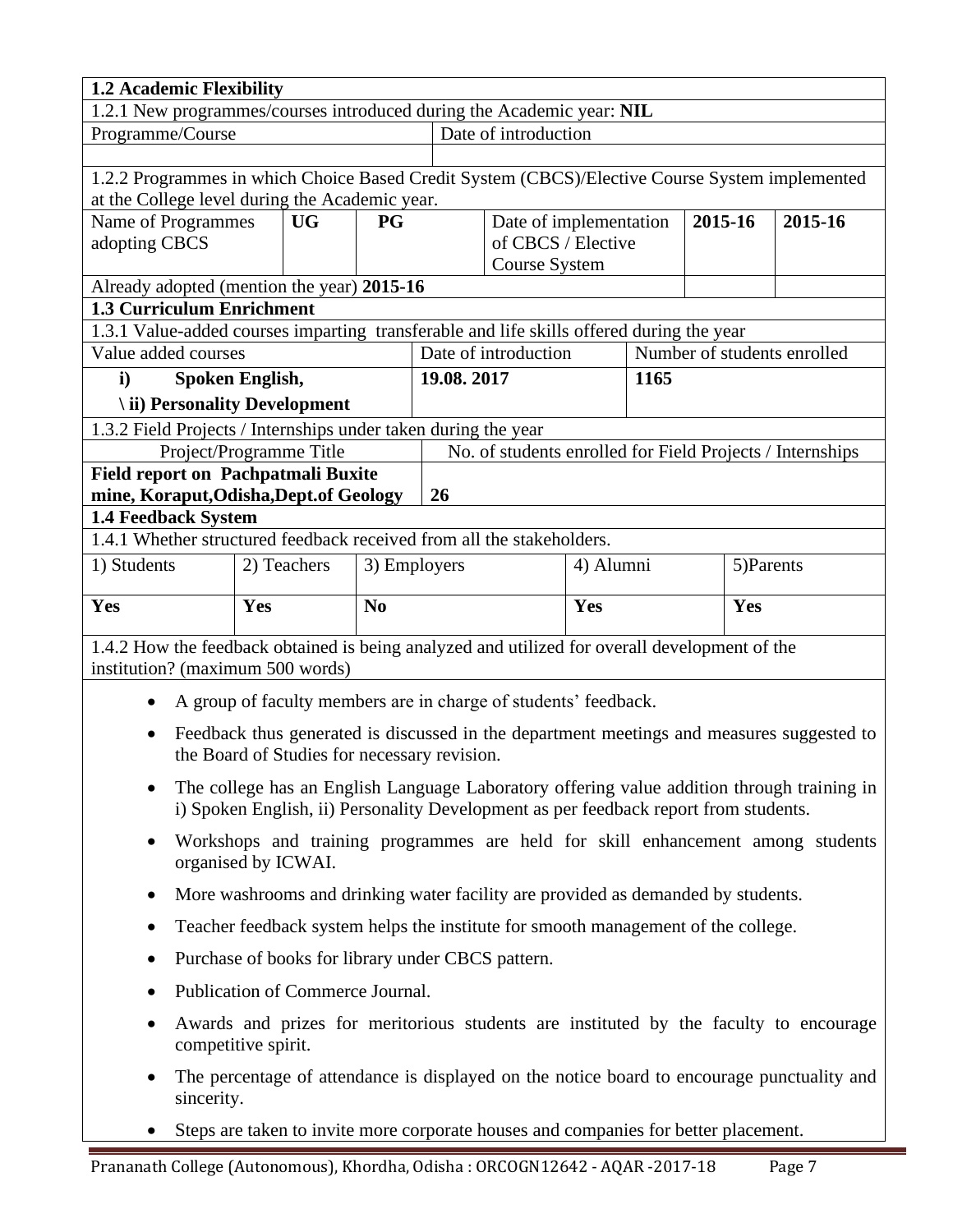- The Alumni association plays significant role in strategic development of the institution.
- The alumni provide their expertise in their occupation in developing new study programme.
- Alumni association suggests changes in syllabi.
- Introduction of need based new course.
- Study of local history, culture and legacy.
- Endowment prizes are instituted as per Alumni suggestion.
- Alumni suggest the installation of drinking water facility and more washrooms.
- Alumni also felicitate the achievers.
- Parent teacher meeting is held twice in a year.
- Parents advocate for provision of safe drinking water and clean washrooms.
- They suggest Wi-Fi connectivity on the campus.
- More texts and reference books in library under CBCS course.
- They lay emphasize on mentor system for overall development of their wards.
- They are concerned with the healthy and hygienic food in the canteen.
- Suggested for Environmental friendly campus.

## **CRITERION II -TEACHING-LEARNING AND EVALUATION**

## **2.1 Student Enrolment and Profile**

| 2.1. 1 Demand Ratio during the year-(8:1) |                           |                        |                          |  |  |  |  |
|-------------------------------------------|---------------------------|------------------------|--------------------------|--|--|--|--|
| Name of the                               |                           | Number of applications | <b>Students Enrolled</b> |  |  |  |  |
| Programme                                 | Number of seats available | received               |                          |  |  |  |  |
| U.G. -in Arts                             | 432                       | 2712                   | 422                      |  |  |  |  |
| U.G. in Sc.                               | 416                       | 4813                   | 344                      |  |  |  |  |
| U.G. in Com.                              | 416                       | 1749                   | 409                      |  |  |  |  |

## **2.2 Catering to Student Diversity**

## **2.2.1. Student - Full time teacher ratio (current year data)33:1**

| Year        | Number of students<br>enrolled in the<br>institution (UG) | Number of students<br>enrolled in the<br>institution (PG) | Number of full time<br>teachers available<br>in the institution<br>teaching only UG<br>courses | Number of full time<br>teachers available<br>in the institution<br>teaching only PG<br>courses | Number of teachers<br>teaching both UG<br>and PG courses |
|-------------|-----------------------------------------------------------|-----------------------------------------------------------|------------------------------------------------------------------------------------------------|------------------------------------------------------------------------------------------------|----------------------------------------------------------|
| 2018-<br>19 | 3925                                                      | 60                                                        | 117                                                                                            | 04                                                                                             | <b>NIL</b>                                               |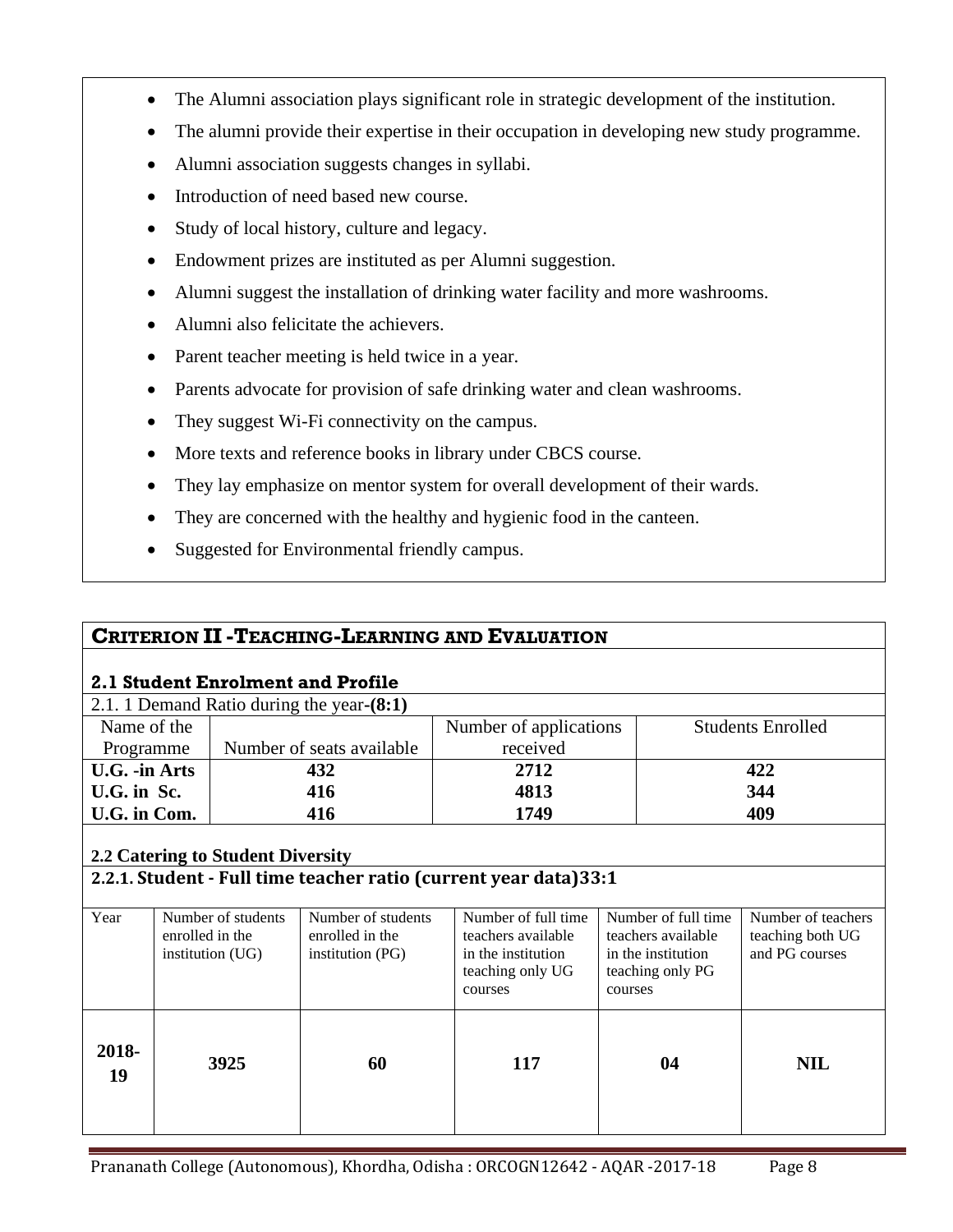| <b>2.3 Teaching - Learning Process</b> |                                                      |               |                                                                                                |            |                |  |
|----------------------------------------|------------------------------------------------------|---------------|------------------------------------------------------------------------------------------------|------------|----------------|--|
|                                        |                                                      |               | 2.3.1 Percentage of teachers using ICT for effective teaching with Learning Management Systems |            |                |  |
|                                        | (LMS), E-learning resources etc. (current year data) |               |                                                                                                |            |                |  |
| Number of                              | Number of                                            | ICT tools and | Number of ICT                                                                                  | Number of  | E-resources    |  |
| teachers on roll                       | teachers using                                       | resources     | enabled                                                                                        | smart      | and techniques |  |
|                                        | ICT $(LMS, e-$                                       | available     | classrooms                                                                                     | classrooms | used           |  |
| Resources)                             |                                                      |               |                                                                                                |            |                |  |
| <b>117</b>                             | 50%                                                  | Yes           | 08                                                                                             | 03         |                |  |

### 2.3.2 Students mentoring system available in the institution? Give details. (maximum 500 words)

The Administrative Bursar-II oversees student welfare activities with the help of the support staff.

- To help and support students to manage their own learning in order to maximise their potential, develop their skills, improve their performance.
- The heads of the departments assign responsibilities to individual teachers.
- He/She is supposed to be in touch with the students  $24 \times 7$ .
- Cell numbers and mail ID of such teachers are given to the students.
- Co-curricular activities like sports, cultural events etc. are mentored by Prof.-in-charge of respective activities.
- An independent system for student support and mentoring is instituted at the departmental level.
- Students and teachers are in direct communication through different social media.
- The personal care of the students is taken in proctorial classes as well as practical classes.
- Guidance and career counselling is done at placement cell.
- External experts are invited for counselling.
- The boarders are involved in academic workshops in the hostels.
- Extra classes and doubt clearing sessions are arranged for slow learners.
- Remedial classes are taken to address gaps in the learning curve.
- Academic mentoring is done online in some cases.
- Online mentoring process is available in the college to promote and encourage students to actively participate in the academic activity.
- Students can clear their doubts online and also get guidance regarding other activities.
- Mentor and mentee can share their thoughts and ideas for constructive development.
- Mentee can get psychological support/ counselling as and when needed confidentially.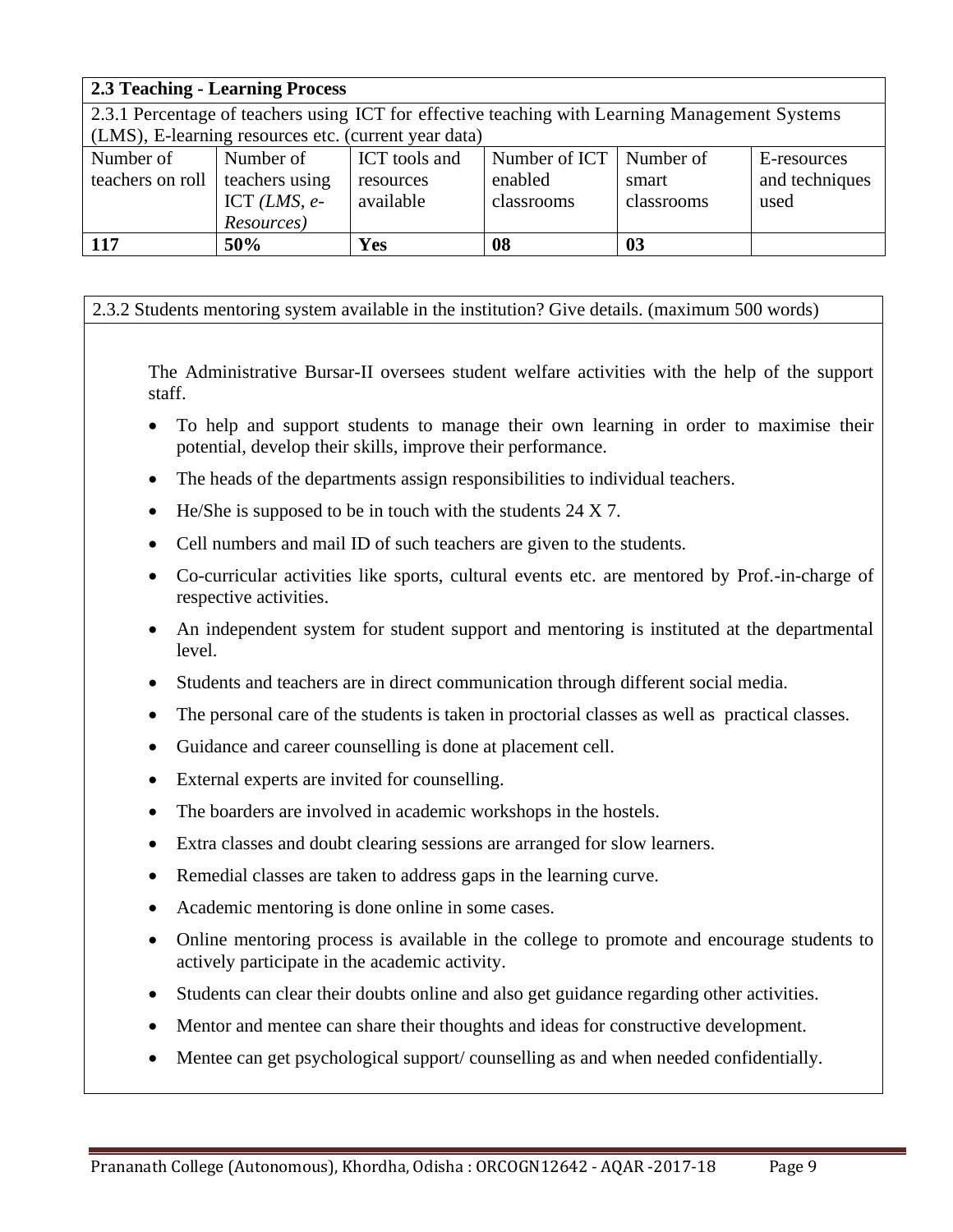| Number of students enrolled in the institution               |  |                                                                                                     | Number of fulltime teachers |                  |             | <b>Mentor: Mentee Ratio</b> |                    |                    |                           |
|--------------------------------------------------------------|--|-----------------------------------------------------------------------------------------------------|-----------------------------|------------------|-------------|-----------------------------|--------------------|--------------------|---------------------------|
|                                                              |  | 3925                                                                                                |                             | 111              |             |                             | 1:35               |                    |                           |
|                                                              |  | <b>2.4 Teacher Profile and Quality</b>                                                              |                             |                  |             |                             |                    |                    |                           |
| 2.4.1 Number of full time teachers appointed during the year |  |                                                                                                     |                             |                  |             |                             |                    |                    |                           |
| No. of sanctioned                                            |  | No. of filled positions                                                                             |                             | Vacant positions |             |                             | Positions filled   |                    | No. of                    |
| positions                                                    |  |                                                                                                     |                             |                  |             |                             | during the current |                    | faculty with              |
|                                                              |  |                                                                                                     |                             |                  |             | year                        |                    |                    | Ph.D                      |
| 111                                                          |  | 95                                                                                                  |                             | 16               |             |                             | 06                 |                    | 44                        |
|                                                              |  |                                                                                                     |                             |                  |             |                             |                    |                    |                           |
|                                                              |  | 2.4.2 Honours and recognitions received by teachers                                                 |                             |                  |             |                             |                    |                    |                           |
|                                                              |  | (received awards, recognition, fellowships at State, National, International level from Government, |                             |                  |             |                             |                    |                    |                           |
|                                                              |  | recognised bodies during the year)                                                                  |                             |                  |             |                             |                    |                    |                           |
| Year of                                                      |  | Name of full time teachers receiving                                                                |                             |                  | Designation |                             |                    | Name of the award, |                           |
| award                                                        |  | awards from state level, national level,                                                            |                             |                  |             |                             |                    |                    | fellowship, received from |
|                                                              |  | international level                                                                                 |                             |                  |             |                             |                    |                    | Government or recognized  |
|                                                              |  |                                                                                                     |                             |                  |             |                             | bodies             |                    |                           |
|                                                              |  |                                                                                                     |                             |                  |             |                             |                    |                    |                           |
| 2017-18<br><b>Dr.Arpita Mohanty</b>                          |  |                                                                                                     |                             | Lecturer         |             | Ph.D.                       |                    |                    |                           |
|                                                              |  |                                                                                                     |                             |                  |             |                             |                    |                    |                           |
|                                                              |  |                                                                                                     |                             |                  |             |                             |                    |                    |                           |
|                                                              |  |                                                                                                     |                             |                  |             |                             |                    |                    |                           |

| <b>2.5 Evaluation Process and Reforms</b>                                                               |        |             |                                                                                                 |                             |                                   |  |  |
|---------------------------------------------------------------------------------------------------------|--------|-------------|-------------------------------------------------------------------------------------------------|-----------------------------|-----------------------------------|--|--|
| 2.5.1 Number of days from the date of semester-end/year-end examination till the declaration of results |        |             |                                                                                                 |                             |                                   |  |  |
| during the year: 40 Days                                                                                |        |             |                                                                                                 |                             |                                   |  |  |
| Programme Name                                                                                          | Progra | Seme        | Last date of the last                                                                           |                             | Date of declaration of results of |  |  |
|                                                                                                         | mme    | ster/       | semester-end/year-                                                                              |                             | semester-end/year-end examination |  |  |
|                                                                                                         | Code   | year        | end examination                                                                                 |                             |                                   |  |  |
| UG in Arts,                                                                                             |        | <b>Seme</b> | <b>December First</b>                                                                           |                             | 40Days of Semester -End           |  |  |
| Science,                                                                                                |        | ster        | <b>Week and</b>                                                                                 |                             |                                   |  |  |
| <b>Commerce</b>                                                                                         |        |             | <b>April Fourth Week</b>                                                                        |                             |                                   |  |  |
|                                                                                                         |        |             |                                                                                                 |                             |                                   |  |  |
|                                                                                                         |        |             | 2.5.2 Average percentage of Student complaints/grievances about evaluation against total number |                             |                                   |  |  |
| appeared in the examinations during the year: NIL                                                       |        |             |                                                                                                 |                             |                                   |  |  |
| *Do not include re-evaluation/re-totalling                                                              |        |             |                                                                                                 |                             |                                   |  |  |
| Number of complaints or grievances                                                                      |        |             | Total number of students                                                                        |                             | Percentage                        |  |  |
| about evaluation                                                                                        |        |             |                                                                                                 | appeared in the examination |                                   |  |  |
|                                                                                                         |        |             |                                                                                                 |                             |                                   |  |  |
|                                                                                                         |        |             |                                                                                                 |                             |                                   |  |  |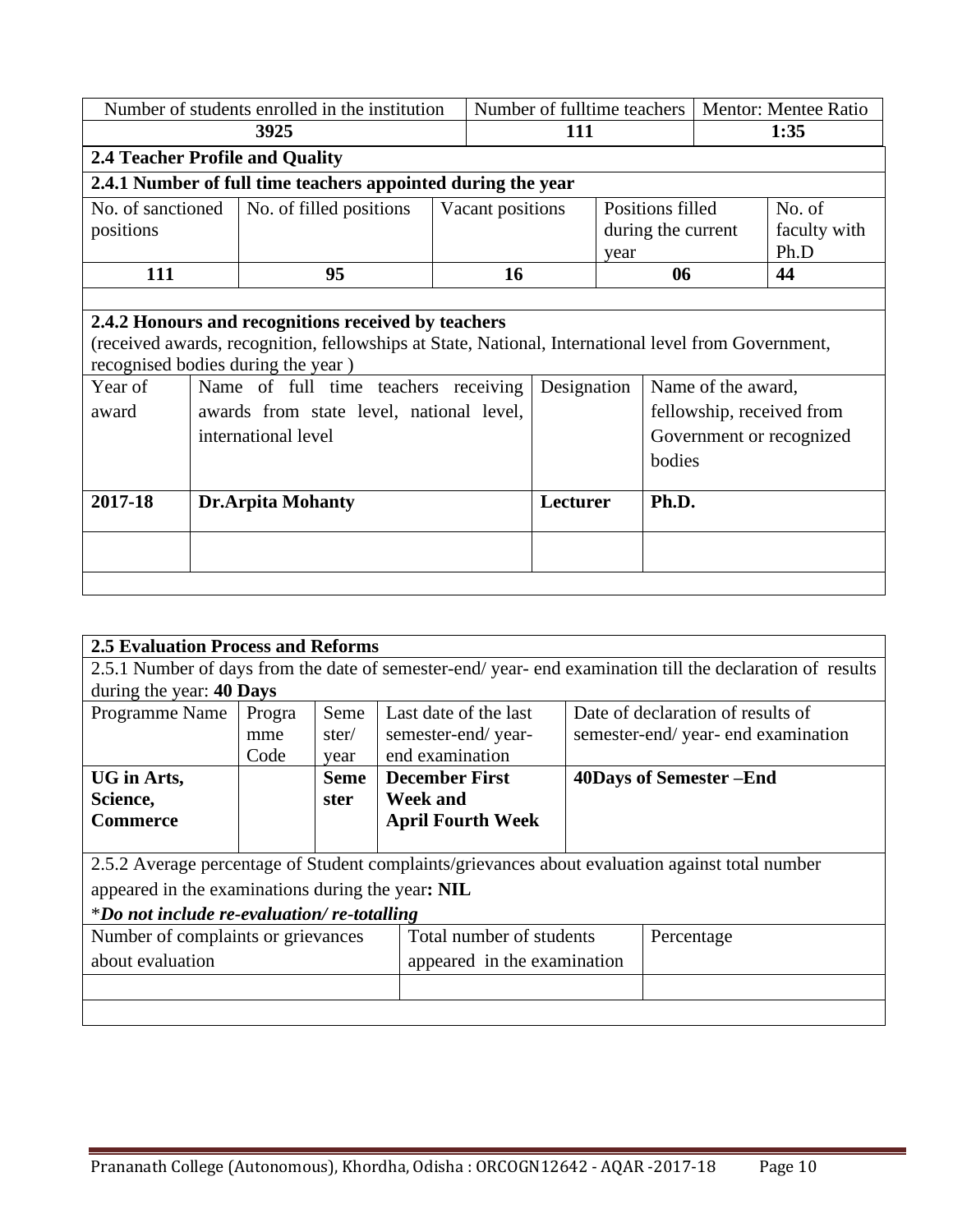#### **2.6 Student Performance and Learning Outcomes**

2.6.1 Program outcomes, program specific outcomes and course outcomes for all programs offered by the institution are stated and displayed in website of the institution (to provide the weblink)

#### **<https://pnautonomouscollege.in/results>**

| 2.6.2 Pass percentage of students: 2017-18 |                |                                |                              |                 |  |  |  |  |
|--------------------------------------------|----------------|--------------------------------|------------------------------|-----------------|--|--|--|--|
| Program                                    | Program        | Number of students appeared in | Number of students passed in | Pass Percentage |  |  |  |  |
| me Code                                    | me name        | the final year examination     | final Semester /year         |                 |  |  |  |  |
|                                            |                |                                | examination                  |                 |  |  |  |  |
| <b>UG</b>                                  | <b>Arts</b>    | 409                            | 382                          | 93%             |  |  |  |  |
| <b>UG</b>                                  | <b>Science</b> | 332                            | 317                          | 95%             |  |  |  |  |
| <b>UG</b>                                  | Comm           | 432                            | 408                          | 94%             |  |  |  |  |
|                                            | erce           |                                |                              |                 |  |  |  |  |

#### **2.7 Student Satisfaction Survey**

2.7.1 Student Satisfaction Survey (SSS) on overall institutional performance (Institution may design the questionnaire) (results and details be provided as web link): **<https://pnautonomouscollege.in/SSS>**

It is an observed fact that learners undergo a visible evaluation of personality by the time they pass out of campus. This is probably the single most important factor which has made this college a destination of choice despite availability of nearly a thousand colleges in the state. The availability of infrastructure and well experienced faculties motivate the learner to get admission in this institution. Whereas almost 75000 seats are lying vacant in the state during this academic session, the demand-availability ratio for admission in this college is 8: 1. In other words, there is a constant growth in demand for admission into this college despite availability of option for the students.

| <b>CRITERION III - RESEARCH, INNOVATIONS AND EXTENSION</b> |                                                 |       |                                                                                                    |  |                         |  |                       |
|------------------------------------------------------------|-------------------------------------------------|-------|----------------------------------------------------------------------------------------------------|--|-------------------------|--|-----------------------|
|                                                            | <b>3.1 Promotion of Research and Facilities</b> |       |                                                                                                    |  |                         |  |                       |
|                                                            |                                                 |       | 3.1.1 The institution provides seed money to its teachers for research, :YES                       |  |                         |  |                       |
| Yes No.                                                    |                                                 |       | if yes give details:                                                                               |  |                         |  |                       |
| Name of the teacher                                        |                                                 |       | The amount of seed                                                                                 |  | Year of receiving grant |  | Duration of the grant |
| getting seed money                                         |                                                 | money |                                                                                                    |  |                         |  |                       |
|                                                            |                                                 |       |                                                                                                    |  |                         |  |                       |
|                                                            |                                                 |       | 3.1.2 Teachers awarded National/International fellowship for advanced studies/ research during the |  |                         |  |                       |
| year:NIL                                                   |                                                 |       |                                                                                                    |  |                         |  |                       |
|                                                            | Name of the                                     |       | Name of the Award                                                                                  |  | Date of Award           |  | Awarding              |
|                                                            | teacher                                         |       |                                                                                                    |  |                         |  | Agency                |
|                                                            | awarded the                                     |       |                                                                                                    |  |                         |  |                       |
|                                                            | fellowship                                      |       |                                                                                                    |  |                         |  |                       |
| National                                                   |                                                 |       |                                                                                                    |  |                         |  |                       |
| International                                              |                                                 |       |                                                                                                    |  |                         |  |                       |
|                                                            |                                                 |       |                                                                                                    |  |                         |  |                       |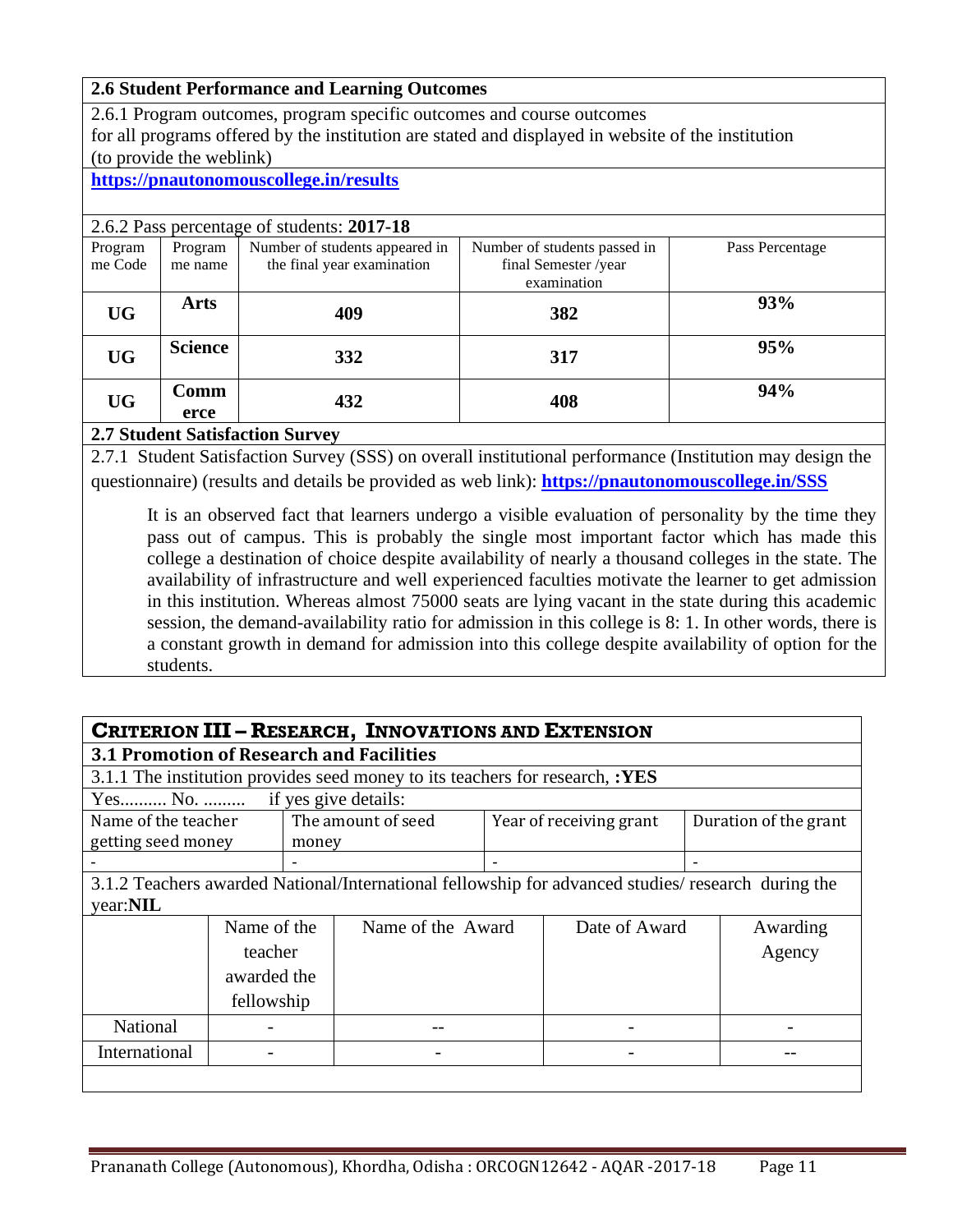| <b>3.2 Resource Mobilization for Research</b>                                                        |           |                                      |                           |                                    |  |  |
|------------------------------------------------------------------------------------------------------|-----------|--------------------------------------|---------------------------|------------------------------------|--|--|
| 3.2.1 Research funds sanctioned and received from various agencies, industry and other organisations |           |                                      |                           |                                    |  |  |
| Nature of the Project                                                                                | Duration  | Name of the<br>funding Agency        | Total grant<br>sanctioned | Amount received<br>during the year |  |  |
| Major projects                                                                                       |           |                                      |                           |                                    |  |  |
| <b>Minor Projects</b>                                                                                |           |                                      |                           |                                    |  |  |
| <b>Interdisciplinary Projects</b>                                                                    |           |                                      |                           |                                    |  |  |
| <b>Industry sponsored Projects</b>                                                                   |           |                                      |                           |                                    |  |  |
| Projects sponsored by the<br>University/College                                                      | 2yrs      | P.N. College<br><b>Research Fund</b> | 5lakh                     |                                    |  |  |
| <b>Students Research Projects</b><br>(other than compulsory by the<br>College)                       |           |                                      |                           |                                    |  |  |
| <b>International Projects</b>                                                                        |           |                                      |                           |                                    |  |  |
| Any other(Specify)(STATE<br>FELLOWSHIP)                                                              | $1.5$ yrs |                                      |                           |                                    |  |  |
| Total                                                                                                |           |                                      |                           |                                    |  |  |
|                                                                                                      |           |                                      |                           |                                    |  |  |

3.2.2 Number of ongoing research projects per teacher funded by government and nongovernment agencies during the years: **NIL**

| <b>3.3 Innovation Ecosystem</b>                                                                |                  |            |  |  |  |  |
|------------------------------------------------------------------------------------------------|------------------|------------|--|--|--|--|
| 3.3.1 Workshops/Seminars Conducted on Intellectual Property Rights (IPR) and Industry-Academia |                  |            |  |  |  |  |
| Innovative practices during the year: NIL                                                      |                  |            |  |  |  |  |
| Title of Workshop/Seminar<br>Name of the Dept.<br>Date(s)                                      |                  |            |  |  |  |  |
| <b>Capitalization of double</b>                                                                | <b>Botany</b>    | 03.03.2018 |  |  |  |  |
| haploid in crop technology.                                                                    |                  |            |  |  |  |  |
| Role of ICT in classroom                                                                       | <b>Education</b> | 1.3.2018   |  |  |  |  |
| teaching.                                                                                      |                  |            |  |  |  |  |
|                                                                                                |                  |            |  |  |  |  |

| 3.3.2 Awards for Innovation won by Institution/Teachers/Research scholars/Students during the year: |                                                 |                                                            |               |             |  |  |
|-----------------------------------------------------------------------------------------------------|-------------------------------------------------|------------------------------------------------------------|---------------|-------------|--|--|
| Title of the                                                                                        | Name of the                                     | <b>Awarding Agency</b>                                     | Date of Award | Category    |  |  |
| innovation                                                                                          | Awardee                                         |                                                            |               |             |  |  |
| World<br><b>Blood</b> doner<br>day                                                                  | Prananath<br>college(Autono<br>mous)<br>Khordha | Indian Red cross<br>Society, Odisha<br><b>State Branch</b> | 14.06.2017    | Institution |  |  |
|                                                                                                     |                                                 |                                                            |               |             |  |  |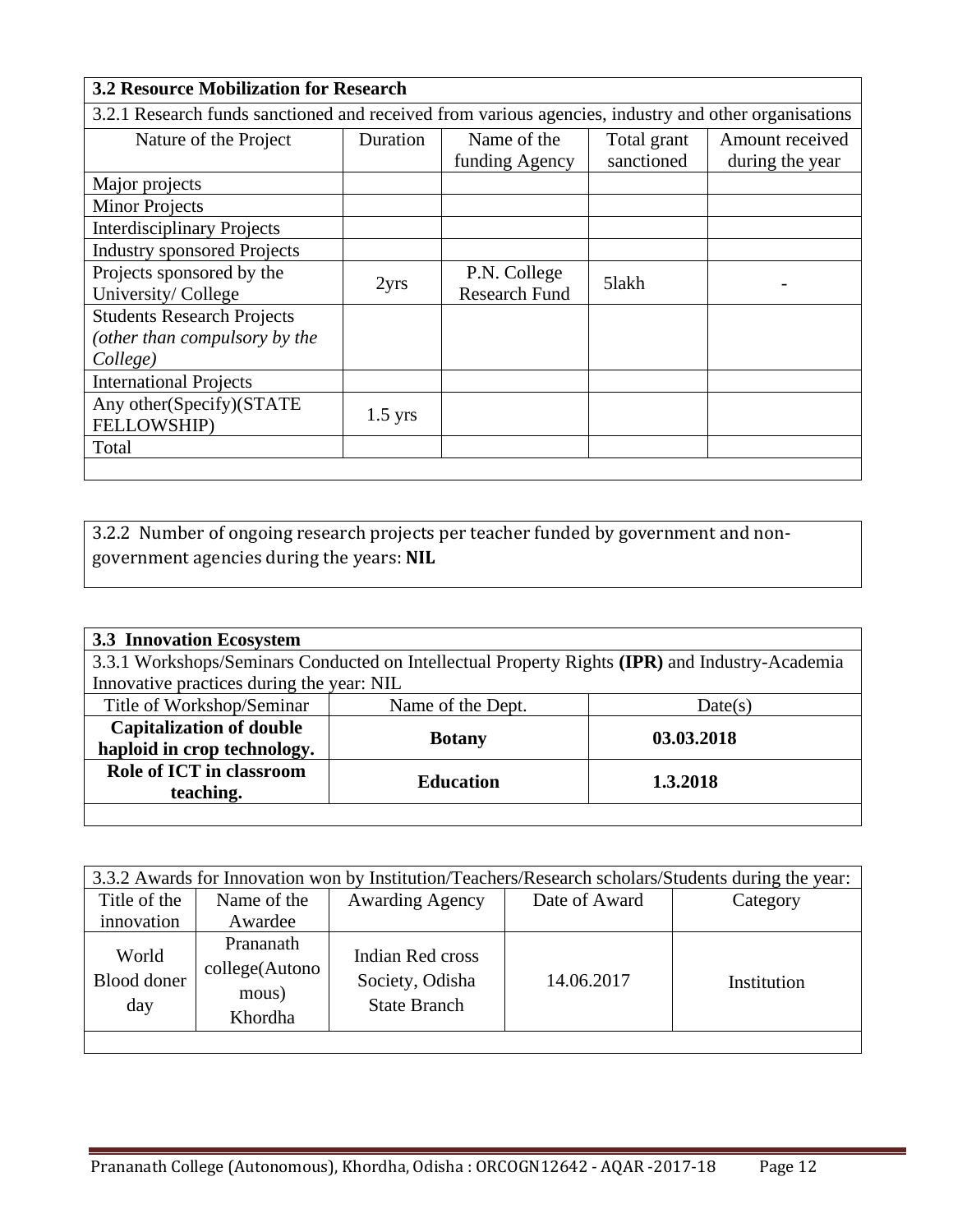|                    |                                               | 3.3.3 No. of Incubation centre created, start-ups incubated on campus during the year:NIL |
|--------------------|-----------------------------------------------|-------------------------------------------------------------------------------------------|
| Incubation         | Name                                          | Sponsored by                                                                              |
| Centre             |                                               |                                                                                           |
|                    |                                               |                                                                                           |
|                    |                                               |                                                                                           |
| Name of the        |                                               |                                                                                           |
| Start-up           | Nature of Start-up                            | Date of commencement                                                                      |
|                    |                                               |                                                                                           |
|                    |                                               |                                                                                           |
|                    | <b>3.4 Research Publications and Awards</b>   |                                                                                           |
|                    | 3.4.1 Ph. Ds awarded during the year: 2017-18 |                                                                                           |
| Name of the        |                                               |                                                                                           |
| Department         |                                               | No. of Ph. Ds Awarded                                                                     |
| <b>Mathematics</b> |                                               | 01                                                                                        |
|                    |                                               |                                                                                           |
|                    |                                               |                                                                                           |
|                    |                                               |                                                                                           |
|                    |                                               |                                                                                           |

|               | 3.4.2 Research Publications in the Journals notified on UGC website during the year                |  |                                                      |  |                               |  |  |
|---------------|----------------------------------------------------------------------------------------------------|--|------------------------------------------------------|--|-------------------------------|--|--|
|               | Department                                                                                         |  | No. of Publication                                   |  | Average Impact Factor, if any |  |  |
|               | <b>English</b>                                                                                     |  | 07                                                   |  |                               |  |  |
| <b>Nation</b> | Odia                                                                                               |  | 05                                                   |  |                               |  |  |
| al            | Zoology                                                                                            |  | 02                                                   |  |                               |  |  |
|               | <b>Commerce</b>                                                                                    |  | 0 <sub>3</sub>                                       |  |                               |  |  |
|               | <b>History</b>                                                                                     |  | 01                                                   |  | N.A.                          |  |  |
| Interna       | <b>Chemistry</b>                                                                                   |  | 02                                                   |  |                               |  |  |
| tional        | <b>English</b>                                                                                     |  | 24                                                   |  | 5.0                           |  |  |
|               | 3.4.3 Books and Chapters in edited Volumes / Books published, and papers in National/International |  |                                                      |  |                               |  |  |
|               |                                                                                                    |  | Conference Proceedings per Teacher during the year   |  |                               |  |  |
| Department    |                                                                                                    |  | No. of publication                                   |  |                               |  |  |
| Zoology       |                                                                                                    |  | 04                                                   |  |                               |  |  |
|               | <b>Chemistry</b>                                                                                   |  | 02                                                   |  |                               |  |  |
|               | <b>English</b>                                                                                     |  | 02                                                   |  |                               |  |  |
|               | Odia                                                                                               |  | 04                                                   |  |                               |  |  |
|               | <b>Pol.Science</b>                                                                                 |  | 02                                                   |  |                               |  |  |
|               | <b>History</b>                                                                                     |  | 0 <sub>3</sub>                                       |  |                               |  |  |
|               |                                                                                                    |  | 3.4.4 Patents published/awarded during the year: NIL |  |                               |  |  |
| Patent        | Patent                                                                                             |  | <b>Patent Number</b>                                 |  | Date of Award                 |  |  |
| Details       | status                                                                                             |  |                                                      |  |                               |  |  |
| Published/    |                                                                                                    |  |                                                      |  |                               |  |  |
|               | <b>Filed</b>                                                                                       |  |                                                      |  |                               |  |  |
|               |                                                                                                    |  |                                                      |  |                               |  |  |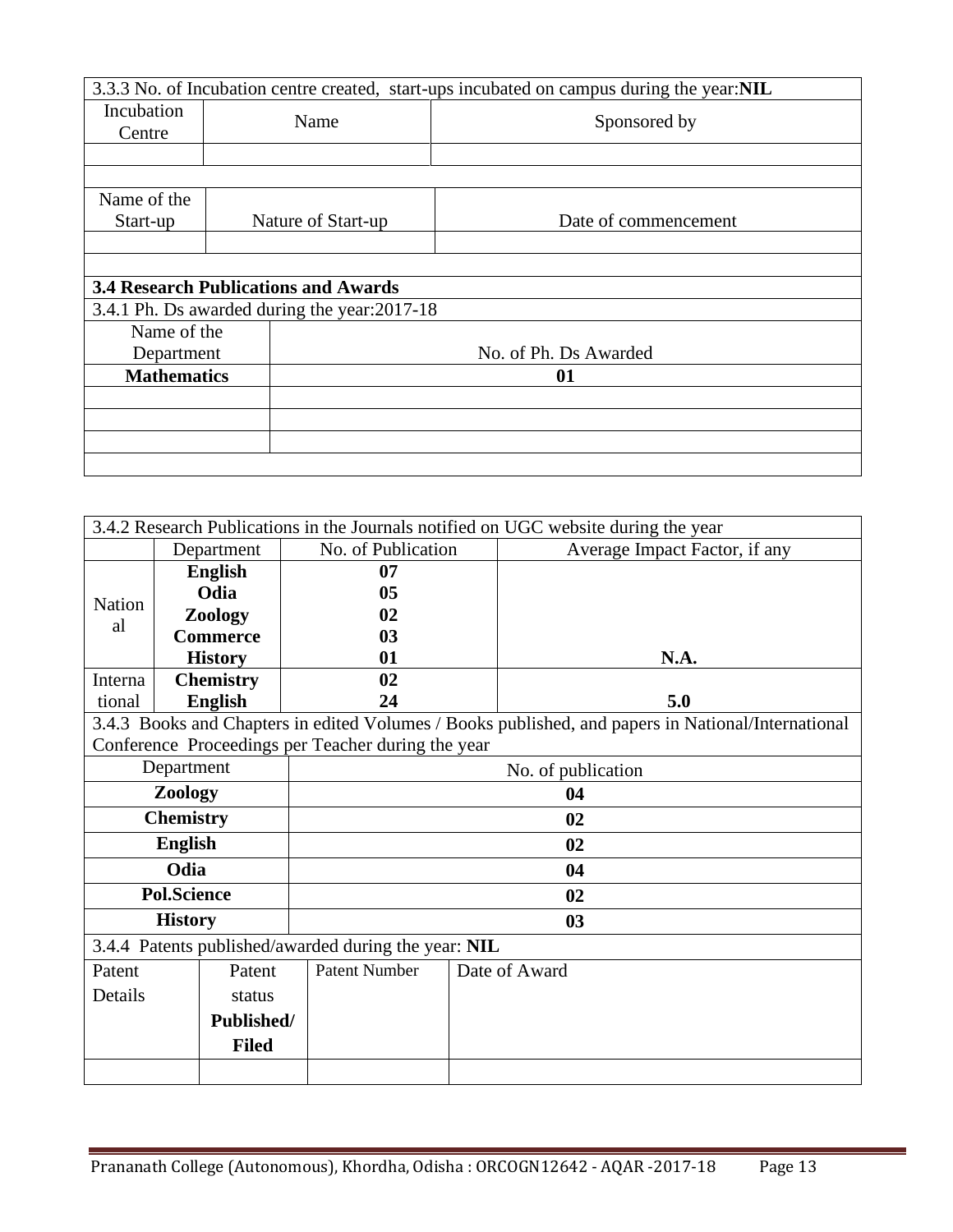| 3.4.5 Bibliometrics of the publications during the last Academic year based on average citation |                |               |             |        |                  |                |
|-------------------------------------------------------------------------------------------------|----------------|---------------|-------------|--------|------------------|----------------|
| index in Scopus/ Web of Science or Pub Med/ Indian Citation Index                               |                |               |             |        |                  |                |
| Title of the paper                                                                              | Name of the    | Title of      | Year of     | Citati | Institutional    | Number of      |
|                                                                                                 | author         | the           | publication | on     | affiliation as   | citations      |
|                                                                                                 |                | journal       |             | Index  | mentioned in     | excluding      |
|                                                                                                 |                |               |             |        | the              | self citations |
|                                                                                                 |                |               |             |        | publication      |                |
| Feminine                                                                                        | Dr. Nirjharini | The           | 2017        | 4.74   | <b>UGC-768</b>   | 3.74           |
| sensibility in                                                                                  | Tripathy       | Criterion     |             |        |                  |                |
| Panther                                                                                         |                |               |             |        |                  |                |
| Paschalis                                                                                       |                |               |             |        |                  |                |
|                                                                                                 |                |               |             |        |                  |                |
| Moral in David                                                                                  | Dr. Nirjharini | <b>IJELLH</b> | 2017        | 5.7    | <b>UGC-43979</b> | 4.0            |
| Malouf's Ran                                                                                    | Tripathy       |               |             |        |                  |                |
| son                                                                                             |                |               |             |        |                  |                |
| The Women                                                                                       | Dr. Nirjharini | <b>IJELLH</b> | 2017        | 5.7    | <b>UGC-43979</b> | 5.2            |
| quest in                                                                                        | Tripathy       |               |             |        |                  |                |
| Margarette                                                                                      |                |               |             |        |                  |                |
| Atwood's the                                                                                    |                |               |             |        |                  |                |
| edible women                                                                                    |                |               |             |        |                  |                |
| Victim or                                                                                       | Dr. Nirjharini | <b>IJELLH</b> | 2017        | 5.7    | <b>UGC-43979</b> | 5.2            |
| Victor" self                                                                                    | Tripathy       |               |             |        |                  |                |
| exploration of                                                                                  |                |               |             |        |                  |                |
| women in                                                                                        |                |               |             |        |                  |                |
| Margarette                                                                                      |                |               |             |        |                  |                |
| Atwoods                                                                                         |                |               |             |        |                  |                |
| surfacing.                                                                                      |                |               |             |        |                  |                |
|                                                                                                 |                |               |             |        |                  |                |

|          | 3.4.6 h-index of the Institutional Publications during the year. (based on Scopus/ Web of science) |              |             |         |                |                  |  |  |  |
|----------|----------------------------------------------------------------------------------------------------|--------------|-------------|---------|----------------|------------------|--|--|--|
| Title of | Name of $\vert$                                                                                    | Title of the | Year of     | h-index | Number of      | Institutional    |  |  |  |
| the      | the                                                                                                | journal      | publication |         | citations      | affiliation as   |  |  |  |
| paper    | author                                                                                             |              |             |         | excluding self | mentioned in the |  |  |  |
|          |                                                                                                    |              |             |         | citations      | publication      |  |  |  |
|          |                                                                                                    |              |             |         |                |                  |  |  |  |
|          |                                                                                                    |              |             |         |                |                  |  |  |  |
|          |                                                                                                    |              |             |         |                |                  |  |  |  |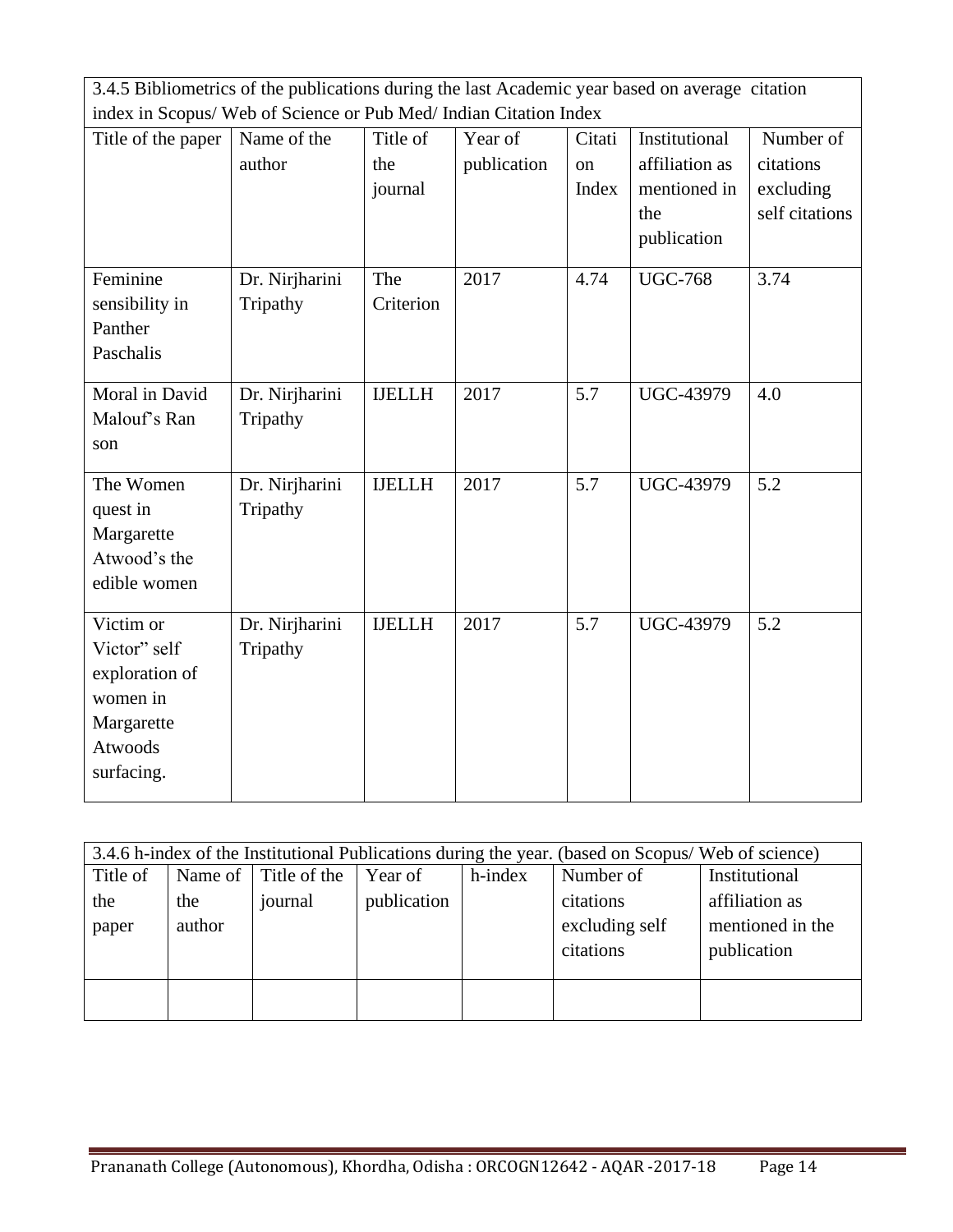| 3.4.7 Faculty participation in Seminars/Conferences and Symposia during the year : 2017-18 |               |                |             |             |  |  |
|--------------------------------------------------------------------------------------------|---------------|----------------|-------------|-------------|--|--|
| No. of                                                                                     | International | National level | State level | Local level |  |  |
| Faculty                                                                                    | level         |                |             |             |  |  |
| Attended                                                                                   |               |                |             |             |  |  |
| Seminars/                                                                                  | 06            | 30             | 45          | 20          |  |  |
| Workshops                                                                                  |               |                |             |             |  |  |
| Presented                                                                                  | 05            | 08             | 05          | 03          |  |  |
| papers                                                                                     |               |                |             |             |  |  |
| Resource                                                                                   |               | 04             | 04          | 04          |  |  |
| Persons                                                                                    |               |                |             |             |  |  |
|                                                                                            |               |                |             |             |  |  |

| 3.5 Consultancy |                                                               |                       |                              |  |  |  |  |  |
|-----------------|---------------------------------------------------------------|-----------------------|------------------------------|--|--|--|--|--|
|                 | 3.5.1 Revenue generated from Consultancy during the year: NIL |                       |                              |  |  |  |  |  |
| Name of         | Name of Consultancy                                           | Consulting/Sponsoring | Revenue generated (amount in |  |  |  |  |  |
| the             | project                                                       | Agency                | rupees)                      |  |  |  |  |  |
| Consultant      |                                                               |                       |                              |  |  |  |  |  |
| (s)             |                                                               |                       |                              |  |  |  |  |  |
| departme        |                                                               |                       |                              |  |  |  |  |  |
| nt              |                                                               |                       |                              |  |  |  |  |  |
|                 |                                                               |                       |                              |  |  |  |  |  |

| 3.5.2 Revenue generated from Corporate Training by the institution during the year: NIL |              |                |                    |                                        |  |  |  |
|-----------------------------------------------------------------------------------------|--------------|----------------|--------------------|----------------------------------------|--|--|--|
| Name of the                                                                             | Title of the | Agency seeking |                    | Revenue generated   Number of trainees |  |  |  |
| Consultant(s) $\&$                                                                      | Programme    | training       | (amount in rupees) |                                        |  |  |  |
| Department                                                                              |              |                |                    |                                        |  |  |  |
|                                                                                         |              |                |                    |                                        |  |  |  |

| <b>3.6 Extension Activities</b> |                                                                                                       |                      |                      |  |  |
|---------------------------------|-------------------------------------------------------------------------------------------------------|----------------------|----------------------|--|--|
|                                 | 3.6.1 Number of extension and outreach programmes conducted in collaboration with industry, community |                      |                      |  |  |
|                                 | and Non-Government Organisations through NSS/NCC/Red cross/Youth Red Cross (YRC) etc., during the     |                      |                      |  |  |
| year                            |                                                                                                       |                      |                      |  |  |
| Title of the Activities         | Organising unit/agency/<br>Number of teachers<br>Number of students                                   |                      |                      |  |  |
|                                 | collaborating agency                                                                                  | co-ordinated in such | participated in such |  |  |
|                                 |                                                                                                       | activities           | activities           |  |  |
| <b>NCC</b>                      | <b>Central Govt.</b>                                                                                  | 01                   | 01                   |  |  |
|                                 | <b>State</b>                                                                                          | 02                   | 0 <sub>3</sub>       |  |  |
|                                 | <b>Central</b>                                                                                        | 01                   | 01                   |  |  |
|                                 | <b>State</b>                                                                                          | 05                   | 113                  |  |  |
|                                 | <b>State</b>                                                                                          | 04                   | 92                   |  |  |
|                                 | <b>State</b>                                                                                          | 06                   | 107                  |  |  |
|                                 | <b>College</b>                                                                                        | 30                   | 120                  |  |  |
|                                 | <b>College</b>                                                                                        | <b>10</b>            | 116                  |  |  |
|                                 | <b>College</b>                                                                                        | 12                   | 108                  |  |  |
|                                 | <b>Central</b>                                                                                        | 01                   | 06                   |  |  |
|                                 |                                                                                                       | <b>YRC</b>           |                      |  |  |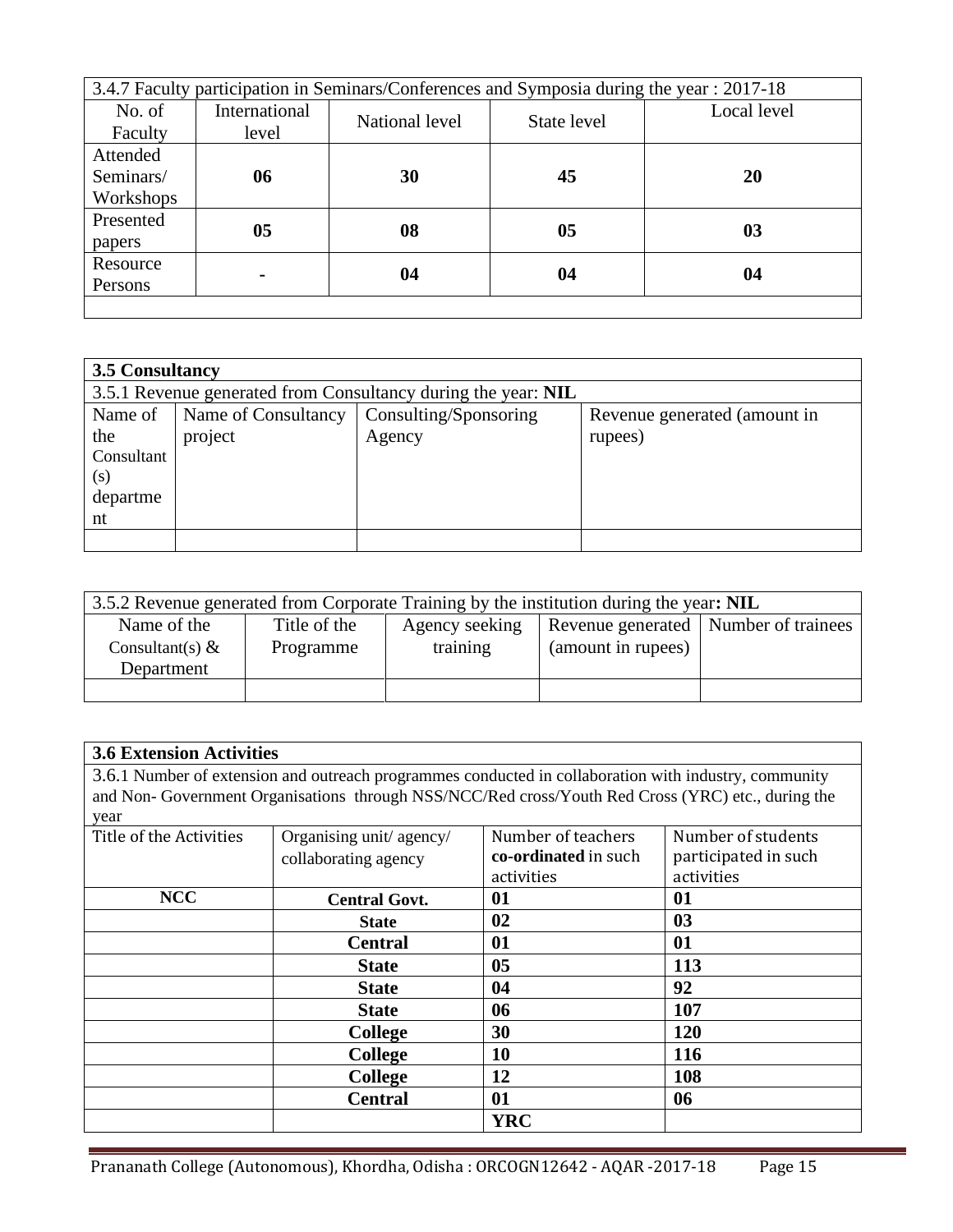| Observance of World                                          |                                      |                          |                    |            |                                                                                          |                   |
|--------------------------------------------------------------|--------------------------------------|--------------------------|--------------------|------------|------------------------------------------------------------------------------------------|-------------------|
| <b>Red Cross Day</b>                                         |                                      | College with IRCS        |                    | 01         |                                                                                          | 13                |
| National voluntary                                           |                                      | Odisha state branch      |                    |            |                                                                                          |                   |
| blood donation day                                           |                                      | With IRCS                |                    | 02         |                                                                                          | 25                |
| Social service camp in                                       |                                      |                          |                    |            |                                                                                          |                   |
| Car festival                                                 |                                      | State with IRCS          |                    | 01         |                                                                                          | 06                |
|                                                              |                                      |                          |                    |            |                                                                                          |                   |
| Induction training on                                        |                                      |                          |                    |            |                                                                                          |                   |
| environment                                                  |                                      | State with integrated    |                    |            |                                                                                          |                   |
| protection and climate                                       |                                      | volunteer network -      |                    |            |                                                                                          |                   |
| change.                                                      |                                      | Social organisation      |                    | 01         |                                                                                          | 21                |
| <b>District Committee</b>                                    |                                      |                          |                    |            |                                                                                          |                   |
| Meeting                                                      |                                      | College with IRCS        |                    | <b>100</b> |                                                                                          | 20                |
| <b>Blood Donation camp</b>                                   |                                      | Odisha under Jevons      |                    |            |                                                                                          |                   |
|                                                              |                                      | bindu Programme          |                    | 30         |                                                                                          | 133               |
| Zonal level study cum                                        |                                      |                          |                    |            |                                                                                          |                   |
| training Camp                                                |                                      | <b>State with IRCS</b>   |                    | 02         |                                                                                          | 11                |
| State level study cum                                        |                                      | NM institute of          |                    |            |                                                                                          |                   |
| training Camp                                                |                                      | Engineering and          |                    |            |                                                                                          |                   |
|                                                              |                                      | technology, BBSR with    |                    |            |                                                                                          |                   |
|                                                              |                                      | <b>IRCS</b>              |                    | 01         |                                                                                          | 17                |
| Study cum training                                           |                                      | Inter State with         |                    |            |                                                                                          |                   |
|                                                              |                                      | Neelachala polytechnic   |                    | 02         |                                                                                          | 08                |
| <b>State Level YRC</b>                                       |                                      |                          |                    |            |                                                                                          |                   |
| training camp for                                            |                                      | Ramadevi Women's         |                    |            |                                                                                          |                   |
| women                                                        |                                      | university with IRCS     |                    | 01         |                                                                                          | 06                |
| Free health check up                                         |                                      | College & Patra          |                    |            |                                                                                          |                   |
| camp                                                         |                                      | Physiotherapy, BBSR.     |                    | 87         |                                                                                          | 105               |
| Free eye check up                                            |                                      | College with Exide Life  |                    |            |                                                                                          |                   |
| camp                                                         |                                      | <b>Insurance Company</b> |                    | 107        |                                                                                          | 408               |
|                                                              |                                      |                          |                    |            |                                                                                          |                   |
|                                                              |                                      |                          |                    |            |                                                                                          |                   |
|                                                              |                                      |                          |                    |            | 3.6.2 Awards and recognition received for extension activities from Government and other |                   |
| recognized bodies during the year                            |                                      |                          |                    |            |                                                                                          |                   |
| Name of                                                      | Award/recognition                    |                          | Awarding           |            | No. of Students benefited                                                                |                   |
| the                                                          |                                      |                          | bodies             |            |                                                                                          |                   |
| Activity                                                     |                                      |                          |                    |            |                                                                                          |                   |
| Map                                                          |                                      |                          |                    |            |                                                                                          |                   |
| <b>Reading</b>                                               |                                      | <b>Silver Medal</b>      | <b>TSC Delhi</b>   |            |                                                                                          | 03                |
| <b>Dance</b>                                                 |                                      |                          |                    |            |                                                                                          |                   |
|                                                              |                                      |                          |                    |            |                                                                                          |                   |
|                                                              |                                      |                          |                    |            |                                                                                          |                   |
|                                                              |                                      |                          |                    |            |                                                                                          |                   |
|                                                              |                                      |                          |                    |            |                                                                                          |                   |
|                                                              |                                      |                          |                    |            |                                                                                          |                   |
| nce                                                          |                                      |                          |                    |            |                                                                                          |                   |
| <b>Parade</b>                                                |                                      |                          | <b>State Govt.</b> |            |                                                                                          |                   |
|                                                              |                                      |                          |                    |            |                                                                                          |                   |
|                                                              |                                      |                          |                    |            |                                                                                          |                   |
| Competiti<br>on<br><b>State</b><br><b>Level</b><br>Independe | <b>Silver Medal</b><br><b>Leader</b> |                          | <b>TSC Delhi</b>   |            |                                                                                          | 03<br>01(Teacher) |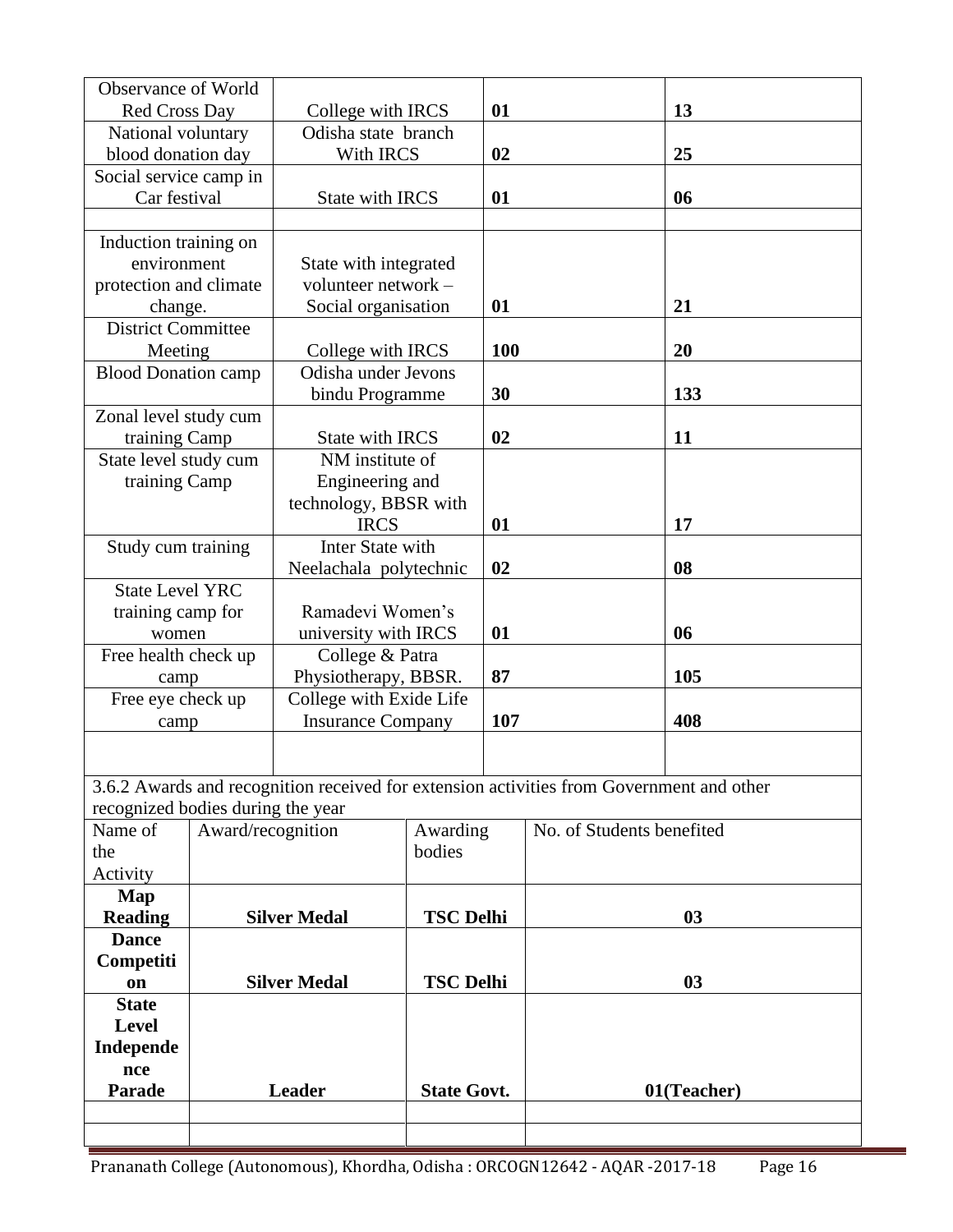3.6.3 Students participating in extension activities with Government Organisations, Non-Government Organisations and programmes such as Swachh Bharat, Aids Awareness, Gender Issue, etc. during the year

| uit ytai                     |                                                                    |                                                                                                                         |                                                       |                                                          |
|------------------------------|--------------------------------------------------------------------|-------------------------------------------------------------------------------------------------------------------------|-------------------------------------------------------|----------------------------------------------------------|
| Name<br>of the<br>schem<br>e | Organising unit/<br>agency/collaborating<br>agency                 | Name of the activity                                                                                                    | Number of teachers<br>co-ordinated such<br>activities | Number of students<br>participated in such<br>activities |
| <b>NCC</b>                   | Girls' & Boys BN                                                   | <b>Swachh Bharata</b>                                                                                                   | 06                                                    | 110                                                      |
|                              | ,Puri<br>Girls' & Boys BN<br>Puri.                                 | <b>Cycle Rally</b>                                                                                                      | 02                                                    | 100                                                      |
|                              | Yoga Camp                                                          | <b>Yoga Practice</b>                                                                                                    | 0 <sub>5</sub>                                        | 115                                                      |
|                              | Girls' & Boys BN<br>,puri                                          | Thai Sainik Camp(TSC)                                                                                                   | 02                                                    | 02                                                       |
|                              | <b>Girls &amp;Boys BN</b><br>puri                                  | <b>Trekking Camp</b><br>(Bolangir)                                                                                      | 02                                                    | 120                                                      |
|                              | Girls' & Boys BN<br>,Puri                                          | <b>NCC Day&amp;NCC Smashes</b>                                                                                          | 60                                                    | 120                                                      |
|                              | <b>Girls &amp; Boys BN</b><br>Puri                                 | <b>Piloting Gopabandhu</b><br>Jyoti in Khordha                                                                          | 06                                                    | 65                                                       |
| <b>YRC</b>                   | YRC Unity of P.N.<br>College.                                      | <b>Observance of world Red</b><br>cruse day on may<br>2017. State level function.                                       | 01                                                    | 13                                                       |
|                              | <b>YRC &amp; OSB</b>                                               | Participation in the<br><b>National Voluntary Blood</b><br>Donation Day on 13 <sup>th</sup> oct-<br>2017.               | 02                                                    | 25                                                       |
|                              | <b>YRC &amp; OSB</b>                                               | <b>State level Social service</b><br>camp for car festival -<br>2017.                                                   | 01                                                    | 06                                                       |
|                              | <b>YRC &amp; OSB</b>                                               | <b>State level Induction</b><br><b>Training on Environment</b><br>protection and climate<br>change on $22nd$ June – 17. | 01                                                    | 21                                                       |
|                              | YRC Unit of P.N.<br>(A) College<br>Khordha                         | <b>Blood Donation Camp on</b><br>$dt - 28.8.2017.$                                                                      | 01                                                    | $163 - Nos$ of Blood                                     |
|                              | <b>YRC</b> Unit of<br>Adikari sarala Das<br><b>College Tirtol.</b> | Zonal level YRC Study -<br>cum – traing camp of<br>central zone.                                                        | 02                                                    | 11                                                       |
|                              | N.M. Institution of<br><b>Engineering and</b>                      | <b>Participation in YRC</b><br>state level study cum                                                                    | 01                                                    | 17                                                       |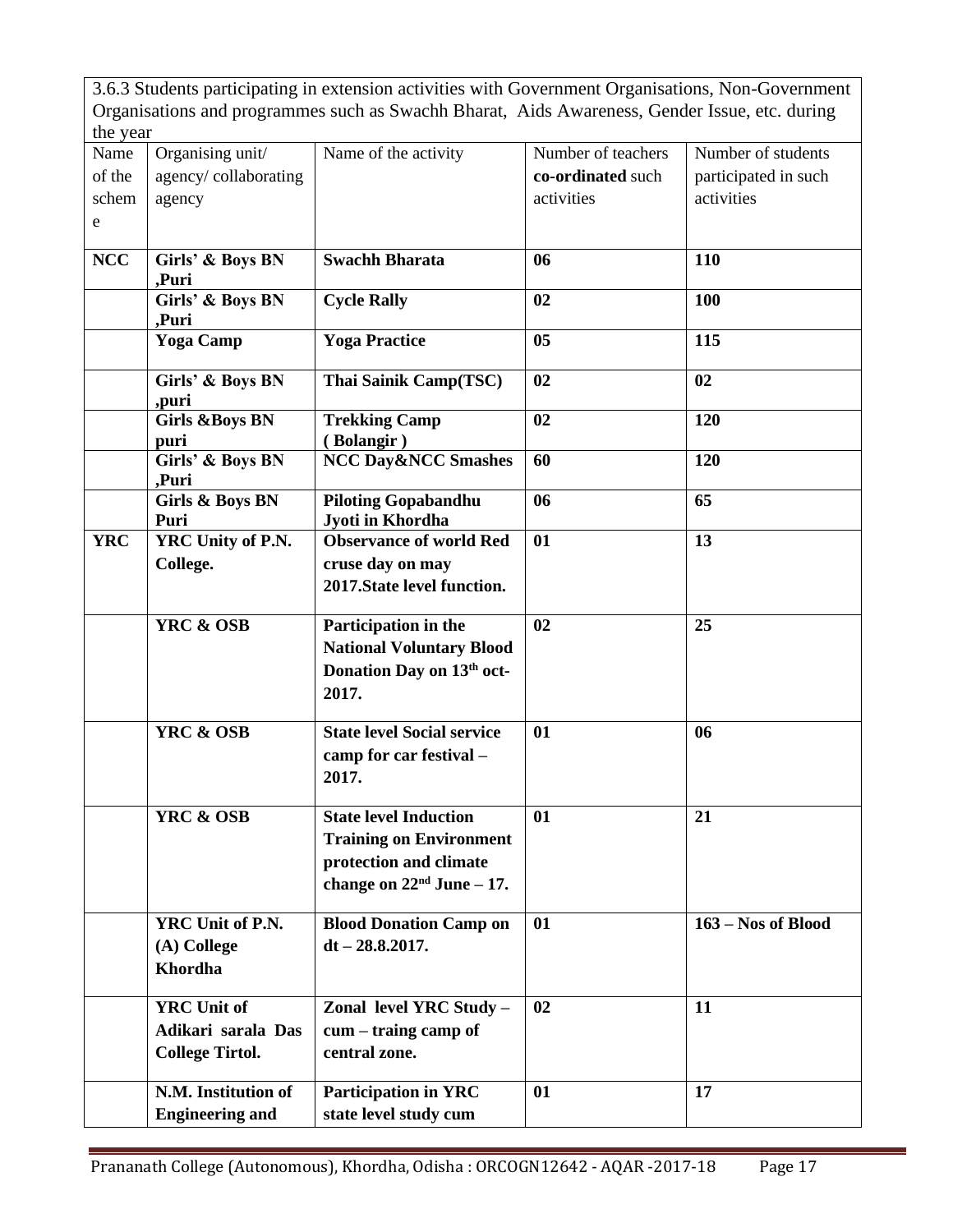| tech. Souza, BBSR                                                  | training camp.                                                                   |     |     |
|--------------------------------------------------------------------|----------------------------------------------------------------------------------|-----|-----|
| YRC Unit of O.N.<br>College(A)Khordha                              | Free health check up<br>camp.                                                    | 87  | 105 |
| <b>YRC</b> Unit of<br>P.N.College (A)<br><b>Khordha</b>            | Free eye check up camp.                                                          | 107 | 408 |
| <b>Odisha State Aids</b><br><b>Control Society,</b><br><b>BBSR</b> | <b>International Youth Day</b><br><b>Celebration &amp; Debate</b><br>Competition | 02  | 175 |

| <b>3.7 Collaborations</b>                                                                            |             |                     |          |  |  |
|------------------------------------------------------------------------------------------------------|-------------|---------------------|----------|--|--|
| 3.7.1 Number of Collaborative activities for research, faculty exchange, student exchange during the |             |                     |          |  |  |
| year: <b>NIL</b>                                                                                     |             |                     |          |  |  |
|                                                                                                      |             | Source of financial |          |  |  |
| Nature of Activity                                                                                   | Participant | support             | Duration |  |  |
|                                                                                                      |             |                     |          |  |  |

|                      |                         | 3.7.2 Linkages with institutions/industries for internship, on-the-job training, project work, sharing of<br>research facilities etc. during the year: NIL |                       |             |
|----------------------|-------------------------|------------------------------------------------------------------------------------------------------------------------------------------------------------|-----------------------|-------------|
| Nature of<br>linkage | Title of the<br>linkage | Name of the partnering<br>institution/industry/research<br>lab with contact details                                                                        | Duration<br>(From-To) | Participant |
|                      |                         |                                                                                                                                                            |                       |             |

| 3.7.3 MoUs signed with institutions of national, international importance, other institutions, |             |             |                             |  |  |  |
|------------------------------------------------------------------------------------------------|-------------|-------------|-----------------------------|--|--|--|
| industries, corporate houses etc. during the year                                              |             |             |                             |  |  |  |
| Organisation                                                                                   | Date of MoU | Purpose and | Number of students/teachers |  |  |  |
|                                                                                                | signed      | Activities  | participated under MoUs     |  |  |  |
| <b>ICWAI</b>                                                                                   | 11.04.2017  | Training to | 345                         |  |  |  |
|                                                                                                |             | students.   |                             |  |  |  |

| <b>CRITERION IV - INFRASTRUCTURE AND LEARNING RESOURCES</b> |                                                                                           |  |  |  |
|-------------------------------------------------------------|-------------------------------------------------------------------------------------------|--|--|--|
| <b>4.1 Physical Facilities</b>                              |                                                                                           |  |  |  |
|                                                             | 4.1.1 Budget allocation, excluding salary for infrastructure augmentation during the year |  |  |  |
| Budget allocated for infrastructure                         | Budget utilized for infrastructure development                                            |  |  |  |
| augmentation                                                |                                                                                           |  |  |  |
| Rs.9367000/                                                 | Rs. 3456320/                                                                              |  |  |  |
|                                                             |                                                                                           |  |  |  |
|                                                             |                                                                                           |  |  |  |
|                                                             |                                                                                           |  |  |  |
|                                                             |                                                                                           |  |  |  |

L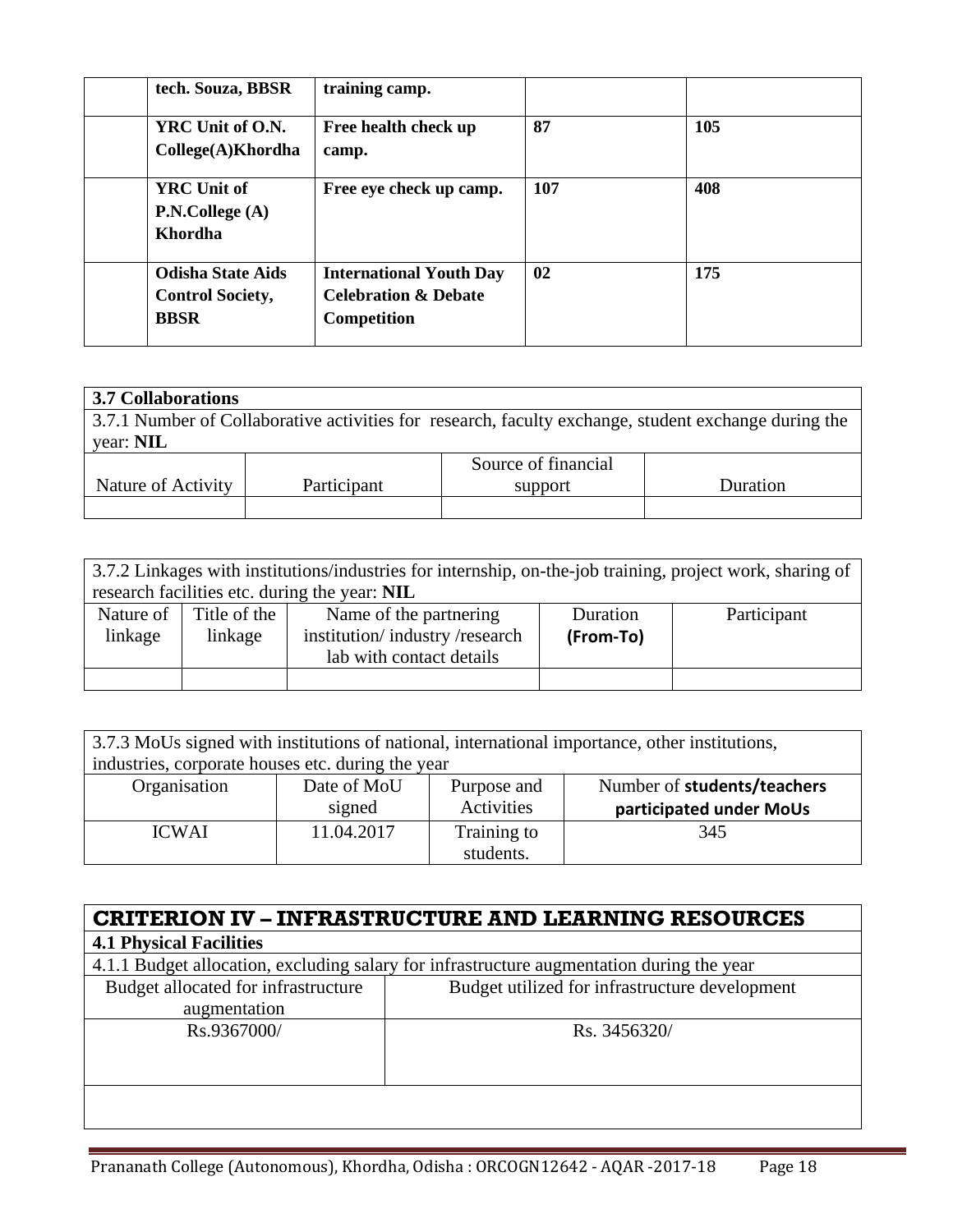| 4.1.2 Details of augmentation in infrastructure facilities during the year<br>Facilities |                     |                                |     | Existing      |       | Newly added        |
|------------------------------------------------------------------------------------------|---------------------|--------------------------------|-----|---------------|-------|--------------------|
| Campus area                                                                              |                     |                                |     | 74,428Acre    |       |                    |
| Class rooms                                                                              |                     |                                |     | 3129.48Sq.Mtr |       |                    |
|                                                                                          |                     |                                |     | S             |       |                    |
| Laboratories                                                                             |                     |                                |     | 1479.52       |       |                    |
|                                                                                          |                     |                                |     | Sq.mts        |       |                    |
| <b>Seminar Halls</b>                                                                     |                     |                                |     | 263Sq. mtr    |       |                    |
| <b>Classrooms with LCD facilities</b>                                                    |                     |                                |     | 07            |       |                    |
| Classrooms with Wi-Fi/ LAN                                                               |                     |                                |     | 03            |       |                    |
| Seminar halls with ICT facilities                                                        |                     |                                |     | 03            |       |                    |
| Video Centre                                                                             |                     |                                |     | 01            |       |                    |
| No. of important equipments purchased $( \geq 1 - 0$ lakh)                               |                     |                                |     |               |       |                    |
| during the current year.                                                                 |                     |                                |     |               |       |                    |
| Value of the equipment purchased during the year (Rs. in                                 |                     |                                |     |               |       |                    |
| Lakhs)                                                                                   |                     |                                |     |               |       |                    |
| Others                                                                                   |                     |                                |     |               |       |                    |
|                                                                                          |                     |                                |     |               |       |                    |
| 4.2 Library as a Learning Resource                                                       |                     |                                |     |               |       |                    |
| 4.2.1 Library is automated {Integrated Library Management System (ILMS)}                 |                     |                                |     |               |       |                    |
| Name of the ILMS                                                                         |                     | Nature of automation (fully or |     | Version       |       | Year of automation |
| software                                                                                 | partially)          |                                |     |               |       |                    |
| Smart library                                                                            | Partially Automated |                                |     |               | 2015  |                    |
|                                                                                          |                     |                                |     |               |       |                    |
|                                                                                          |                     |                                |     |               |       |                    |
|                                                                                          |                     |                                |     |               |       |                    |
| 4.2.1 Library Services:                                                                  |                     |                                |     |               |       |                    |
|                                                                                          | Existing            |                                |     | Newly added   |       | Total              |
|                                                                                          | No.                 | Value                          | No. | Value         | No.   | Value              |
| <b>Text Books</b>                                                                        | 41073               | Rs.208516.<br>80               | 614 | Rs.229767     | 41687 | Rs.438283.80       |
| Reference Books                                                                          | 2216                | Rs.41620/                      | 02  | Rs.1400       | 2218  | Rs.43020/          |
| e-Books                                                                                  |                     |                                |     |               |       |                    |
| Journals                                                                                 | 46                  | Rs.134612/                     | 42  | Rs<br>130611/ |       | Rs. 265223/        |
|                                                                                          | <b>INFLIBNET</b>    |                                |     |               |       |                    |
|                                                                                          | <b>NIL</b>          |                                |     |               |       |                    |
| e-Journals                                                                               |                     |                                |     |               |       |                    |
| <b>Digital Database</b>                                                                  |                     |                                |     |               |       |                    |
| CD & Video                                                                               | 420                 |                                |     |               |       |                    |
| Library                                                                                  | <b>PARTIAL</b>      |                                |     |               |       |                    |
| automation                                                                               |                     |                                |     |               |       |                    |
| Weeding (Hard &<br>Soft)                                                                 |                     |                                |     |               |       |                    |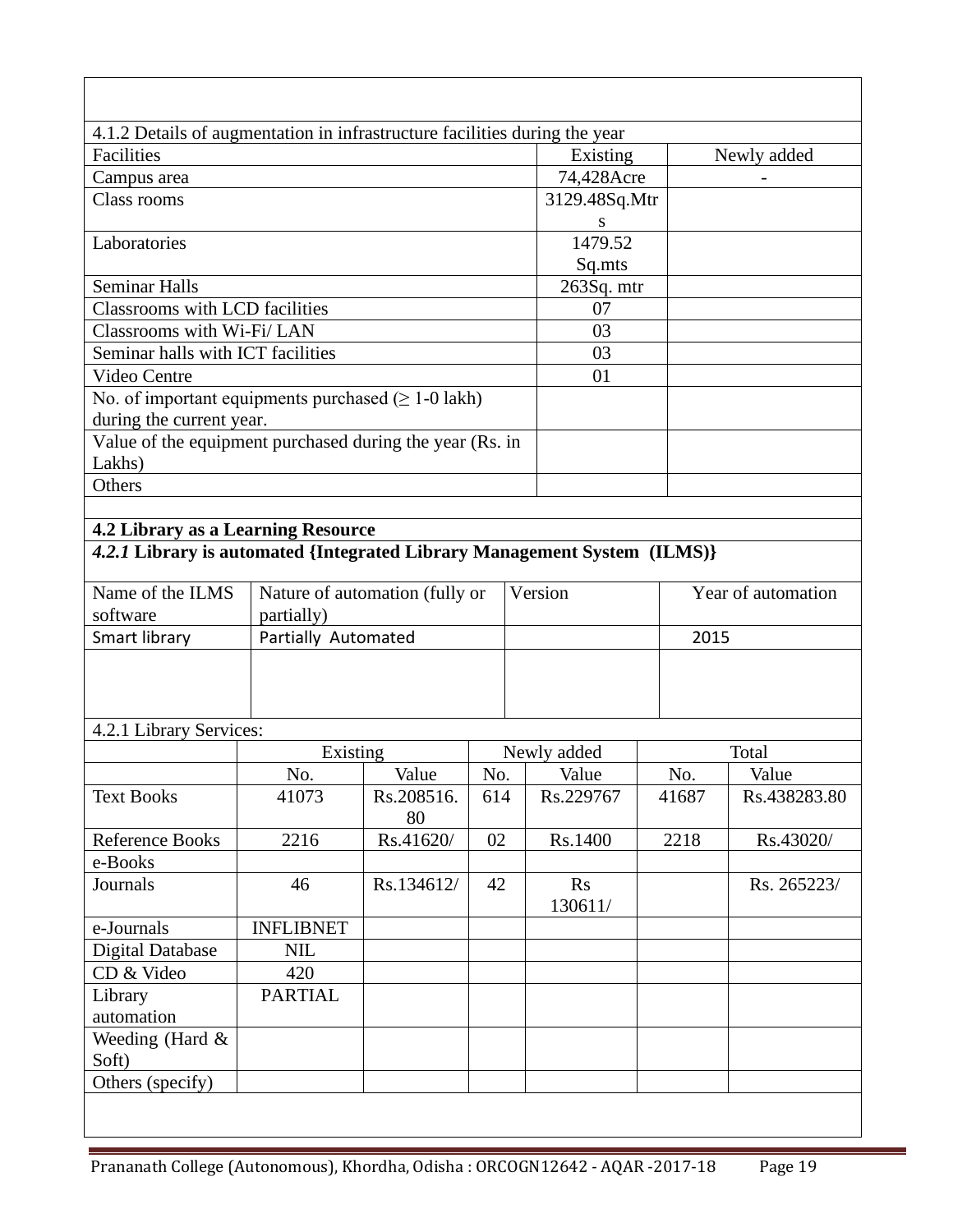|                                           |                                                                                            |                              |                                            |                                                 |                                                                                   |              |               | 4.2.2 E-content developed by teachers such as: e-PG-Pathshala, CEC (under e-PG-Pathshala CEC      |        |
|-------------------------------------------|--------------------------------------------------------------------------------------------|------------------------------|--------------------------------------------|-------------------------------------------------|-----------------------------------------------------------------------------------|--------------|---------------|---------------------------------------------------------------------------------------------------|--------|
|                                           |                                                                                            |                              |                                            |                                                 |                                                                                   |              |               | (Under Graduate) SWAYAM other MOOCs platform NPTEL/NMEICT/any other Government                    |        |
|                                           | initiatives & institutional (Learning Management System (LMS) etc Nil                      |                              |                                            |                                                 |                                                                                   |              |               |                                                                                                   |        |
| Name of the                               |                                                                                            |                              | Name of the module                         |                                                 | Platform on which                                                                 |              |               | Date of launching $e -$                                                                           |        |
| teacher<br>module is developed<br>content |                                                                                            |                              |                                            |                                                 |                                                                                   |              |               |                                                                                                   |        |
| <b>4.3 IT Infrastructure</b>              |                                                                                            |                              |                                            |                                                 |                                                                                   |              |               |                                                                                                   |        |
|                                           |                                                                                            |                              |                                            |                                                 |                                                                                   |              |               |                                                                                                   |        |
|                                           |                                                                                            |                              | 4.3.1 Technology Upgradation (overall)     |                                                 |                                                                                   |              |               |                                                                                                   |        |
|                                           | Total<br>Compu                                                                             | Com<br>puter                 | Internet                                   | <b>Browsing</b><br>Centres                      | Computer<br>Centres                                                               | Offic<br>e   | Departments   | Available<br>band width                                                                           | Others |
|                                           | ters                                                                                       | Labs                         |                                            |                                                 |                                                                                   |              |               | (MGBPS)                                                                                           |        |
| Existi                                    | 98                                                                                         | 03                           | 02                                         | 02                                              | 03                                                                                | 16           | 70            | 50                                                                                                | 13     |
| ng                                        |                                                                                            |                              |                                            |                                                 |                                                                                   |              |               |                                                                                                   |        |
| Added                                     | $\mathcal{L}$                                                                              | $\mathcal{L}$                | $\mathcal{L}$                              | $\mathcal{L}$                                   | $\mathcal{L}$                                                                     | 02           | $\mathcal{L}$ |                                                                                                   |        |
| Total                                     | 98                                                                                         | 03                           | 02                                         | 02                                              | 03                                                                                | 18           | 70            | 50                                                                                                | 13     |
|                                           |                                                                                            |                              |                                            |                                                 |                                                                                   |              |               |                                                                                                   |        |
|                                           |                                                                                            |                              |                                            |                                                 | 4.3.2 Bandwidth available of internet connection in the Institution (Leased line) |              |               |                                                                                                   |        |
|                                           |                                                                                            |                              | $\dots$ 50 $\dots$ MBPS /GBPS              |                                                 |                                                                                   |              |               |                                                                                                   |        |
|                                           |                                                                                            | 4.3.3 Facility for e-content |                                            |                                                 |                                                                                   |              |               |                                                                                                   |        |
|                                           |                                                                                            |                              | Name of the e-content development facility |                                                 |                                                                                   |              |               | Provide the link of the videos and media centre and                                               |        |
|                                           |                                                                                            |                              |                                            |                                                 | recording facility                                                                |              |               |                                                                                                   |        |
|                                           |                                                                                            |                              |                                            |                                                 |                                                                                   |              |               |                                                                                                   |        |
|                                           |                                                                                            |                              |                                            | <b>4.4 Maintenance of Campus Infrastructure</b> |                                                                                   |              |               |                                                                                                   |        |
|                                           |                                                                                            |                              |                                            |                                                 |                                                                                   |              |               | 4.4.1 Expenditure incurred on maintenance of physical facilities and academic support facilities, |        |
|                                           |                                                                                            |                              |                                            | excluding salary component, during the year     |                                                                                   |              |               |                                                                                                   |        |
|                                           | Assigned                                                                                   |                              | Expenditure incurred on                    |                                                 | Assigned budget on                                                                |              |               | Expenditure incurred on                                                                           |        |
|                                           | budget on                                                                                  |                              |                                            | maintenance of academic                         | physical facilities                                                               |              |               | maintenance of physical                                                                           |        |
|                                           | academic                                                                                   |                              | facilities                                 |                                                 |                                                                                   |              |               | facilities                                                                                        |        |
|                                           | facilities                                                                                 |                              |                                            |                                                 |                                                                                   |              |               |                                                                                                   |        |
|                                           | Rs.19,14,000/                                                                              |                              | Rs 16,52,500                               |                                                 |                                                                                   | Rs 93,67,000 |               | Rs 3,45,620                                                                                       |        |
|                                           | 4.4.2 Procedures and policies for maintaining and utilizing physical, academic and support |                              |                                            |                                                 |                                                                                   |              |               |                                                                                                   |        |

4.4.2 Procedures and policies for maintaining and utilizing physical, academic and support facilities - laboratory, library, sports complex, computers, classrooms etc. (maximum 500 words) (information to be available in institutional Website) .

 There are different specific procedure for the utilization of physical facilities such as buildings, classrooms, laboratories, garden, play ground ,Gym, drinking water systems ,sanitations ,hostels, etc. Separate dedicated teams are in place to oversee the planning made by the committees/institution regarding utilization of different infrastructure. Security of the infrastructure is ensured by a two layered boundary wall along with five security guards. Some areas are under CCTV surveillance. Awareness is made through different forums for any misuse of infrastructure. A complaint box is also there for receiving any complaint from all the stake holders regarding any problems arising during utilization of all infrastructures.

A complete team of three faculties, one civil engineer, two electricians one plumber, two associates and one support staff are engaged for repair, maintenance and capacity addition to all physical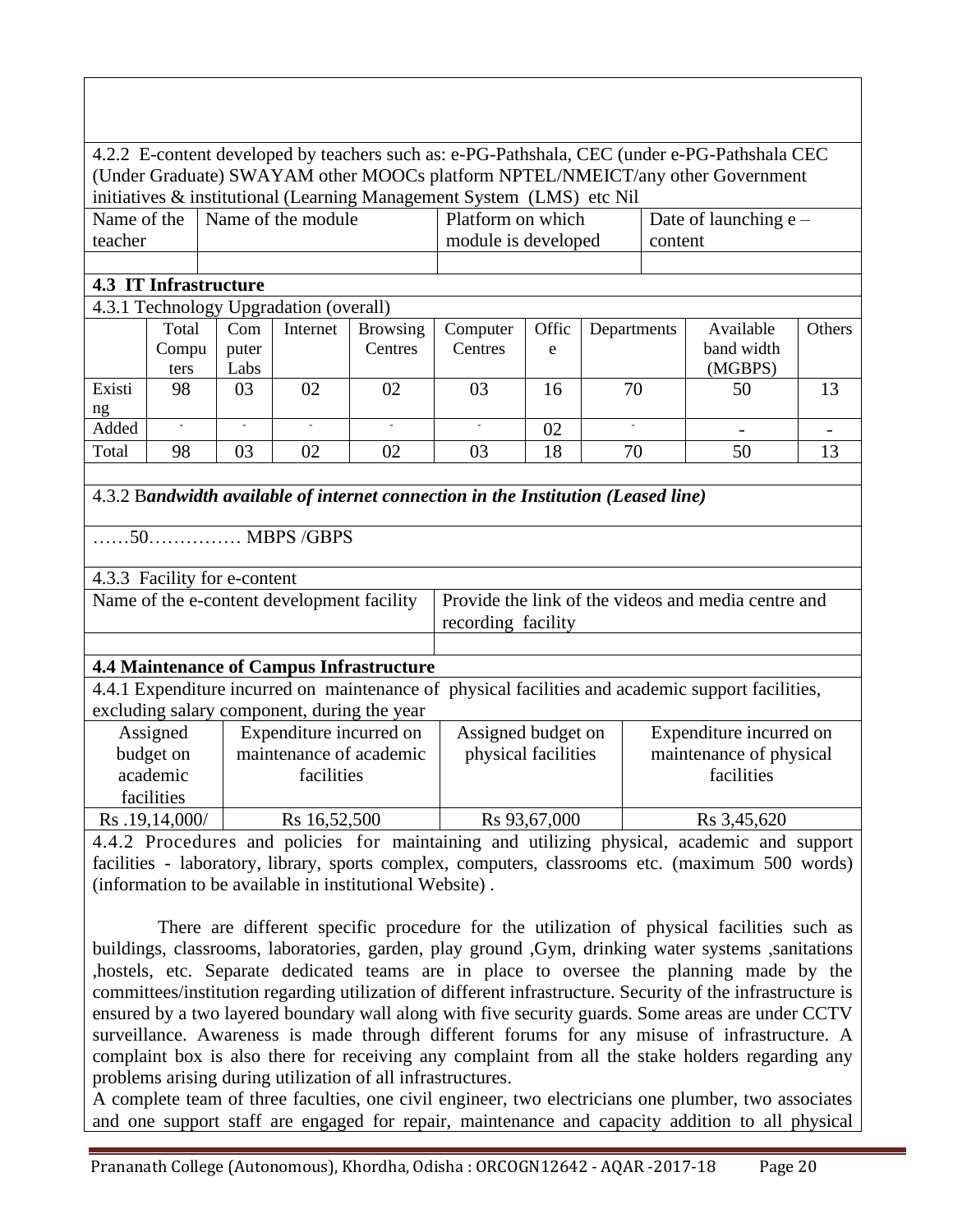infrastructures. For any alteration, addition, upgradation in large scale, the college engineer is asked to prepare the plan and estimate. After the approval by construction committee, finance committee and Principal it is placed before G.B. Then tender is floated and work order is placed after the negotiations.

An adequate amount of fund is allocated in the college budget for the construction, renovation and maintenance of the physical and academic facility of the college. Besides that autonomy grant was utilised for the renovation and maintenance. Funds are sanctioned from RUSA for constructions laboratory. RUSA fund has also been utilised for maintenance, renovation and beautification of the campus.

College budget provides funds for the purchase of equipments, chemicals and other requirements as per the syllabi. A good amount of fund is also utilised for the purchase of equipment from RUSA and World Bank. Library is not only the store house of knowledge but also the intellectual face of the college. As it houses both new and old books, and books being the window on the world, it is indeed the place where the past and the present have their ungrudging co-existence. In order to justify what it stands for we have taken care to update it with new books. Regular subscription to journals, magazines, daily news paper etc has also been added. We are connected by INFLIBNET which makes more books and journals accessible.

Games and sports long back have been considered as the alternative of the study curriculum. Realising that a sound mind resides in a sound body, body fitness is necessary for which we encourage students to take part in outdoor games. Students have also proved themselves in games and sports in state, national and international level. We conduct annual athletic meet in order to encourage their skill and spirit. We have a gymnasium with separate facilities for boys and girls. Yoga centre is well ventilated and adequate for a good number of students. The self-defence programme for girls' student is regularly held and participants get certificates at the end of the programme. Indoor Stadium of 9298sq, ft is under construction through UGC funding. Three computers labs and one resource centre is available for the access of teachers and students. There are 65 number of well furnished class rooms and 17 laboratories .Three number of smart class rooms are available. For the maintenance of above facilities a budget has been provided by the college.

### **CRITERION V - STUDENT SUPPORT AND PROGRESSION**

### **5.1 Student Support**

|                                          | 5.1.1 Scholarships and Financial Support |                      |                         |
|------------------------------------------|------------------------------------------|----------------------|-------------------------|
|                                          | Name /Title of the<br>scheme             | Number of students   | <b>Amount in Rupees</b> |
| Financial<br>support from<br>institution | Prerana SCH<br>Renewal                   | $+3=824$<br>$+2=362$ | Rs 23, 66, 400/         |
|                                          | Mahindra SCH                             | 160                  | $Rs$ 16, 00000 / -      |
|                                          | Financial support from other sources     |                      |                         |
| a) National                              | Fresh                                    | 74                   | Rs 74,0000/             |
|                                          | Renewal                                  | 92                   | Rs 92, 0000 / -         |
| b)<br>International                      |                                          |                      |                         |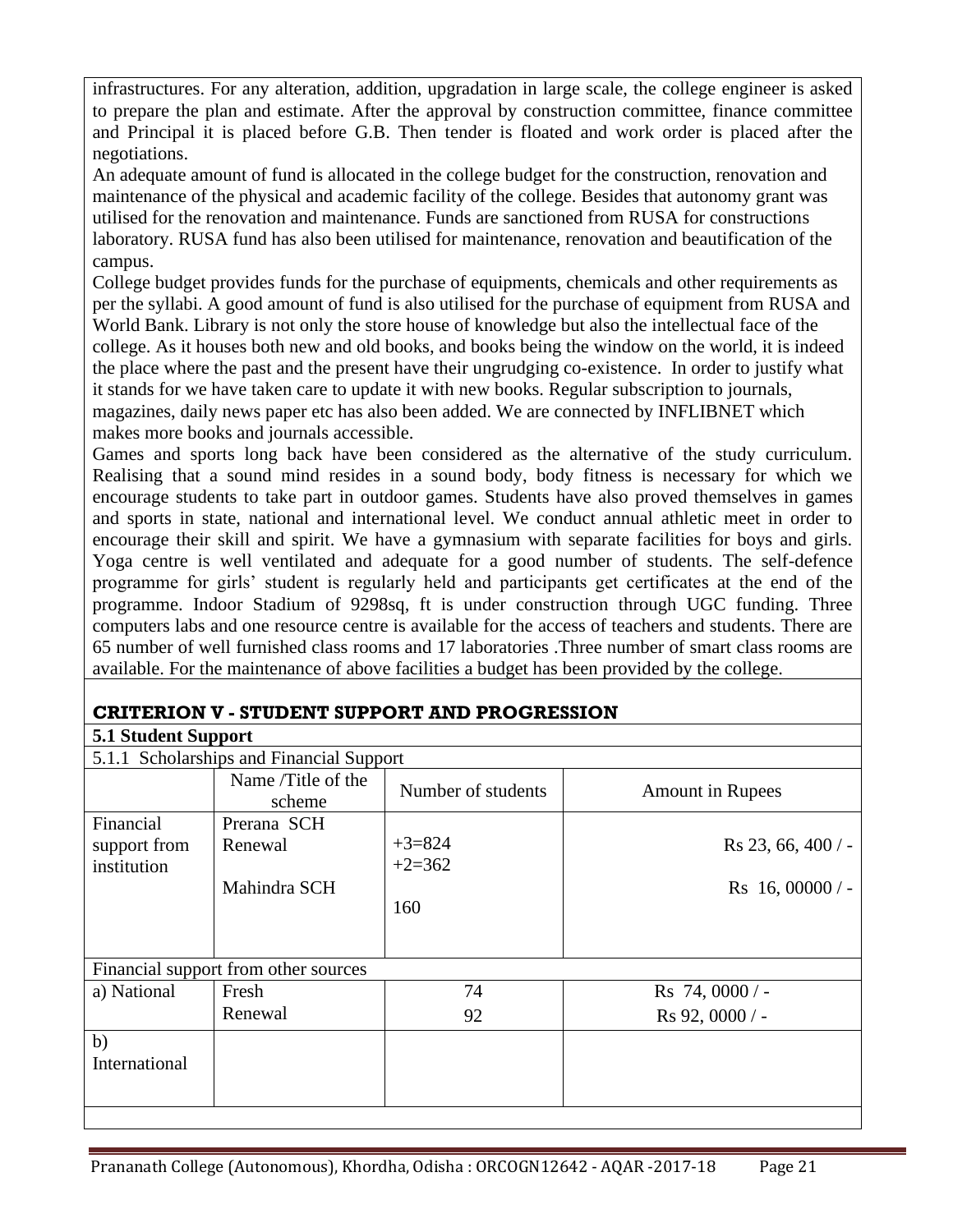5.1.2 Number of capability enhancement and development schemes such as Soft skill development, Remedial coaching, Language lab, Bridge courses, Yoga, Meditation, Personal Counselling and Mentoring etc., Name of the Date of Number of students Agencies involved

| Name of the                 | Date of        | Number of students | Agencies involved            |
|-----------------------------|----------------|--------------------|------------------------------|
| capability                  | implementation | enrolled           |                              |
| enhancement scheme          |                |                    |                              |
| <b>Yoga&amp; Meditation</b> | 27.06.2017     | 1098               | <b>Sports council</b>        |
| Language Lab.               | 19.8.2017      | 1175               | <b>Department of English</b> |
| <b>Personal</b>             | 19.08.2017     | 1175               | <b>All Departments</b>       |
| <b>Counselling</b>          | 20.06.2017     | 1175               | <b>All Departments</b>       |
| <b>Mentoring</b>            |                |                    |                              |
|                             |                |                    |                              |
|                             |                |                    |                              |

5.1.3 Students benefited by guidance for competitive examinations and career counselling offered by the institution during the year

| Year  | Name of         | Number of          | Number of benefited    | Number of students | Number of |
|-------|-----------------|--------------------|------------------------|--------------------|-----------|
|       | the             | benefited students | students by Career     | who have passed in | students  |
|       | scheme          | by Guidance for    | Counselling activities | the competitive    | placed    |
|       |                 | Competitive        |                        | exam               |           |
|       |                 | examination        |                        |                    |           |
|       |                 |                    |                        |                    |           |
| 2017  | <b>Training</b> | 478                | 321                    | 117                | 117       |
| $-18$ |                 |                    |                        |                    |           |
|       |                 |                    |                        |                    |           |

5.1.4 Institutional mechanism for transparency, timely redressal of student grievances, Prevention of sexual harassment and ragging cases during the year **2017-18:** 

| $\bullet$ $\bullet$ $\bullet$ $\bullet$ $\bullet$ |                             |                                      |
|---------------------------------------------------|-----------------------------|--------------------------------------|
|                                                   |                             | 30 days                              |
| received                                          |                             | redressal                            |
| Total grievances                                  | No. of grievances redressed | Average number of days for grievance |

### **5.2 Student Progression**

5.2.1 Details of campus placement during the year

| On campus   |           |                       | <b>Off Campus</b> |                        |            |     |                                                                                       |             |
|-------------|-----------|-----------------------|-------------------|------------------------|------------|-----|---------------------------------------------------------------------------------------|-------------|
| Name of     |           | Number of Students    |                   | Number of              |            |     | Number of Students Placed                                                             |             |
| Organizati  |           | Participated          |                   | <b>Students Placed</b> |            |     |                                                                                       |             |
| ons Visited |           |                       |                   |                        |            |     |                                                                                       |             |
| 04          |           | 478                   |                   | 117                    |            | 183 |                                                                                       |             |
|             |           |                       |                   |                        |            |     | 5.2.2 Student progression to higher education in percentage during the year : 2017-18 |             |
| Year        |           | Number of students    | Programme         |                        | Department |     | Name of                                                                               | Name of     |
|             |           | enrolling into higher | graduated from    |                        | graduated  |     | institution joined                                                                    | Programme   |
|             | education |                       |                   |                        | from       |     |                                                                                       | admitted to |
|             |           |                       |                   |                        |            |     |                                                                                       |             |
| $2017 -$    | 09        |                       | <b>Biological</b> |                        | zoology    |     | Berhampur                                                                             | P.G.        |
| 18          |           |                       | Science           |                        |            |     | university                                                                            |             |
|             |           |                       |                   |                        |            |     |                                                                                       | P.G.        |
|             |           |                       |                   |                        |            |     | IGNTU, Madhya                                                                         |             |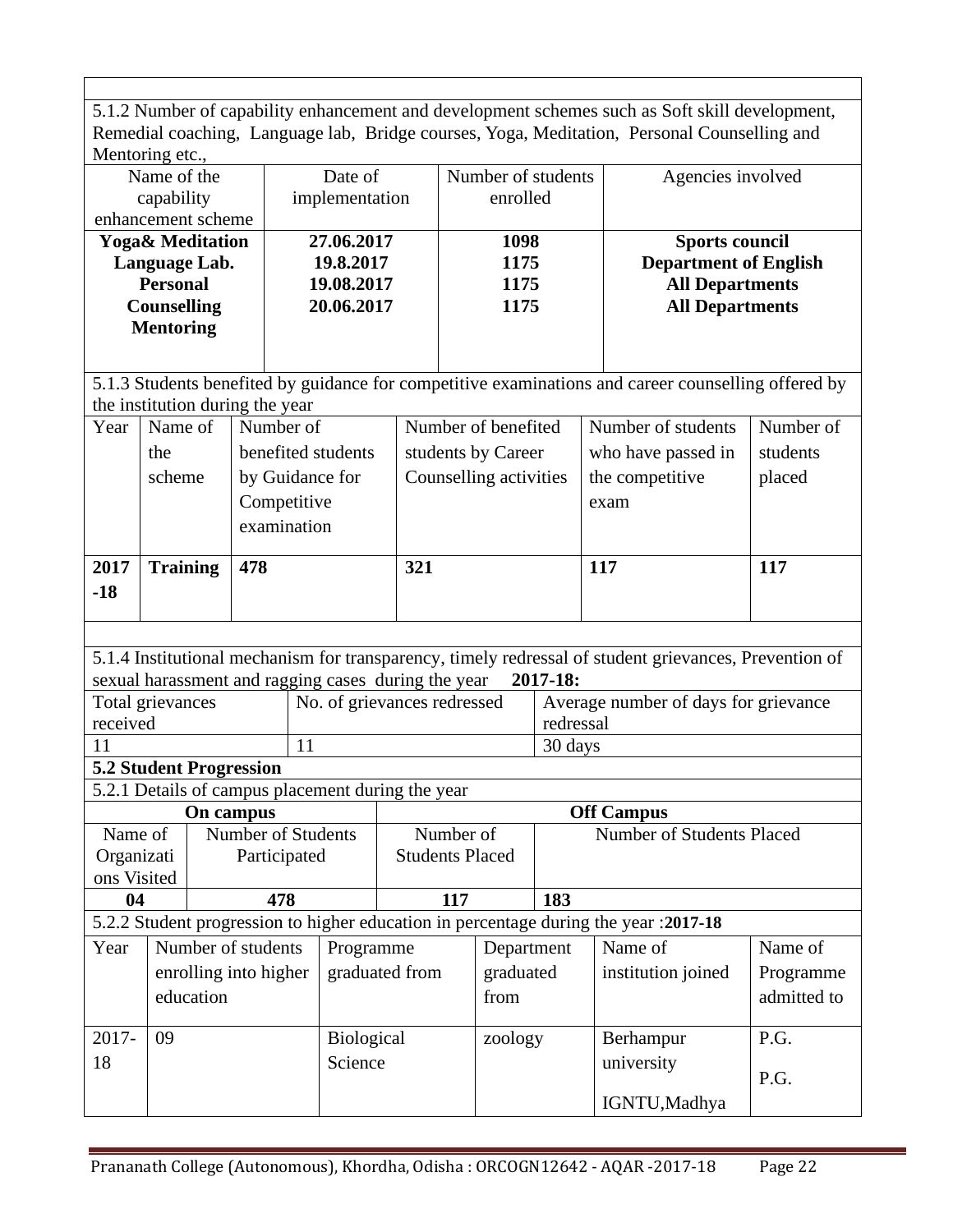|    |                         |           | Pradesh.                  |             |
|----|-------------------------|-----------|---------------------------|-------------|
|    |                         |           |                           |             |
|    |                         |           | Sambalpur                 | P.G.        |
|    |                         |           | University                |             |
|    |                         |           |                           |             |
|    |                         |           | Centurion                 | P.G.        |
|    |                         |           | University                |             |
|    |                         |           | F.M. University           | P.G.        |
|    |                         |           | C.V.Raman                 | P.G.        |
|    |                         |           | College.                  |             |
|    |                         |           |                           |             |
|    |                         |           | Shailabala                | B.Ed.       |
|    |                         |           | Women's college           |             |
|    | Biological              | botany    |                           |             |
|    | Science                 |           |                           |             |
|    |                         |           |                           |             |
| 08 | Physical Science        | chemistry | Berahampur                | MSc         |
|    |                         |           | University                | <b>BED</b>  |
|    |                         |           | <b>Central University</b> |             |
|    |                         |           | Koraput,                  | <b>MBA</b>  |
|    |                         |           |                           |             |
|    |                         |           | Revensaw                  |             |
|    |                         |           | University                |             |
|    |                         |           | O.U.A.T-BBSR              |             |
|    |                         |           | <b>Utkal University</b>   |             |
|    |                         |           | <b>BED-Puri</b>           |             |
|    |                         |           | Vanivihar-                |             |
|    |                         |           | University                |             |
|    |                         |           |                           |             |
|    |                         |           | Nalini Devi-              |             |
|    |                         |           | <b>BBSR</b>               |             |
| 23 | <b>Physical Science</b> | physics   | FM Unive, GM              | <b>MCA</b>  |
|    |                         |           | University                |             |
|    |                         |           | ,IGNOU, Nalini            | Medical     |
|    |                         |           | Devi BBSR                 | M.Sc        |
|    |                         |           | CVRaman, Centuri          |             |
|    |                         |           | on                        | <b>B.Ed</b> |
|    |                         |           | University, Jatni,        |             |
|    |                         |           | GNM, SCB                  |             |
|    |                         |           |                           |             |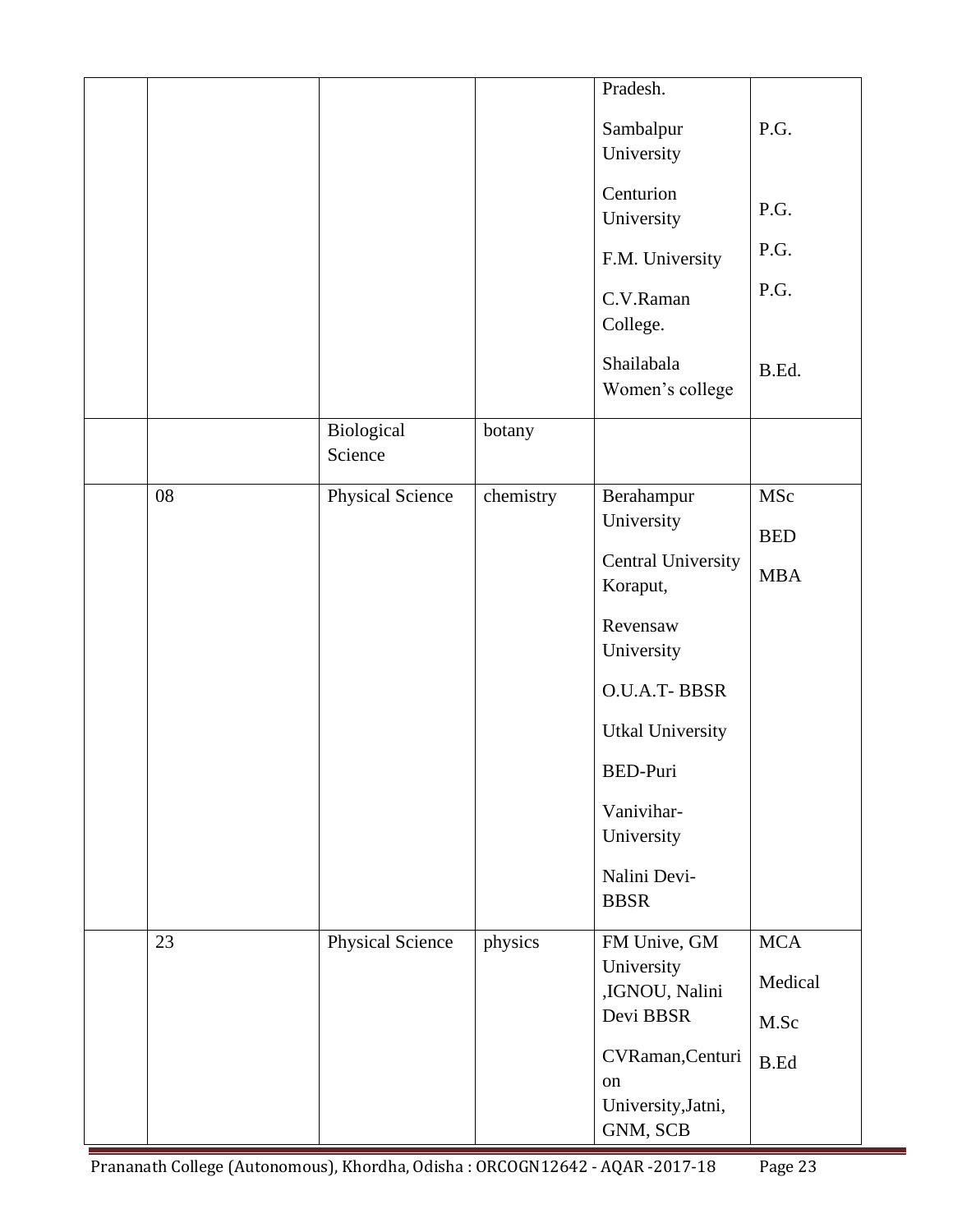|    |                  |             | Medical,                                                                                                                  |                                                    |
|----|------------------|-------------|---------------------------------------------------------------------------------------------------------------------------|----------------------------------------------------|
|    |                  |             | Barhampur                                                                                                                 |                                                    |
|    |                  |             | University                                                                                                                |                                                    |
| 20 | Physical Science | Comp.SC     | Ravenshaw<br>Universite,CET,U<br>tkal<br>University, P.N. (A<br>) college<br>National Institute<br>of event<br>management | MCA, MSc<br><b>JMC</b><br>PG Diploma<br><b>MBA</b> |
|    |                  |             | Internasenal<br><b>Business</b>                                                                                           |                                                    |
| 05 | Physical Science | mathematics | <b>Central University</b><br>Bhopal<br>,Ravenshaw<br>University, BHU                                                      |                                                    |
| 01 | Arts             | English     | <b>Central Unversity</b>                                                                                                  |                                                    |
| 04 | Arts             | Economics   | R.D University,<br><b>Utkal University</b>                                                                                | PG                                                 |
| 10 | Arts             | Pol.Science |                                                                                                                           | P.G. B.ED                                          |
| 09 | Arts             | History     | <b>IGNOU &amp; OSOU</b>                                                                                                   | P.G.                                               |
| 12 | Arts             | Psychology  | U.U. Vanivihar,<br>Berhampur<br>University,<br><b>IGNOU</b>                                                               | MA                                                 |
|    | Arts             | Sanskrit    |                                                                                                                           |                                                    |
| 02 | Arts             | Odia        | <b>Central University</b><br>S.C.S. College<br>Puri                                                                       | $\rm MA$                                           |
|    |                  |             |                                                                                                                           |                                                    |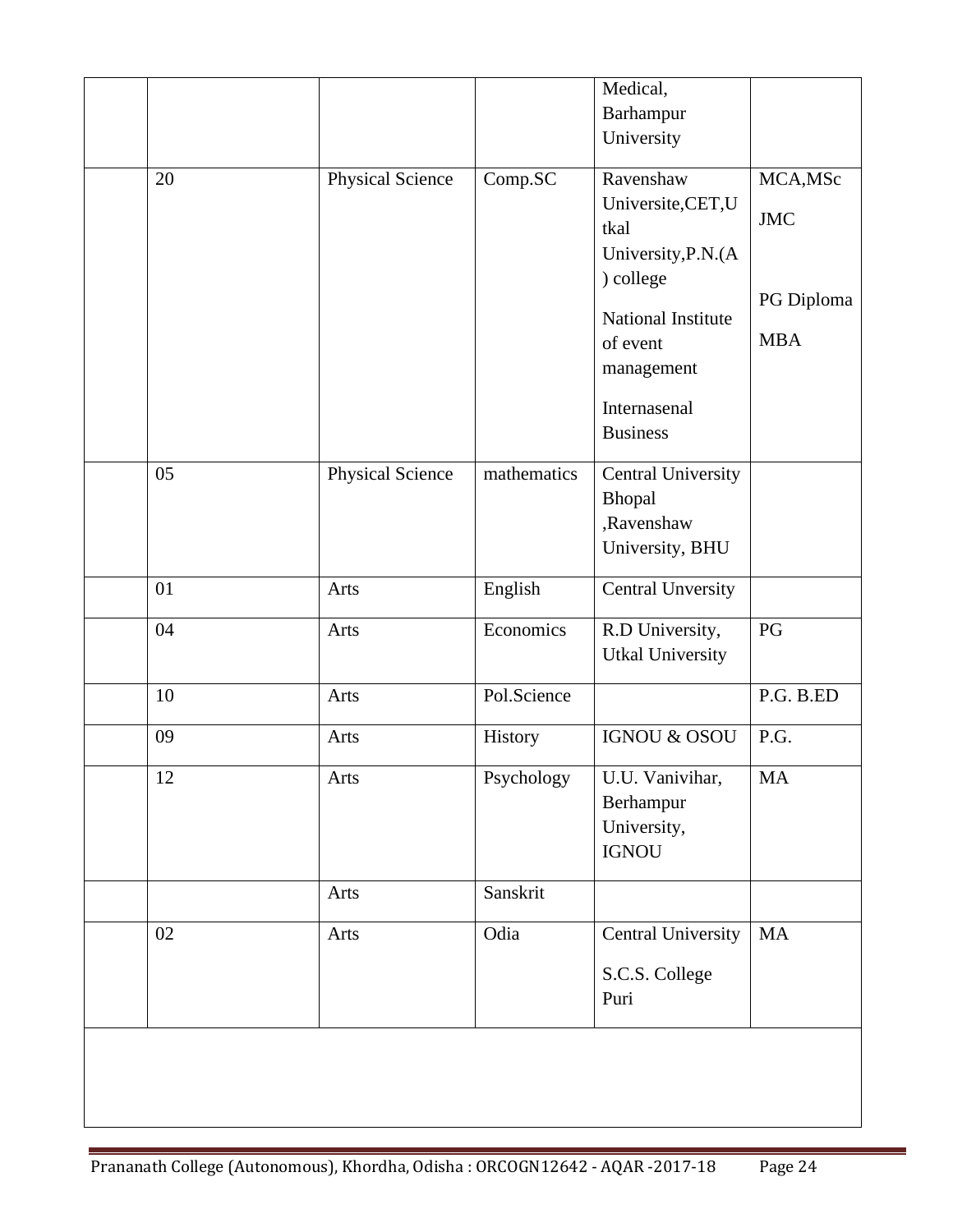|                       |                                  | 5.2.3Students qualifying in state/national/international level examinations during the year (eg:       |    |                                                                                   |  |  |
|-----------------------|----------------------------------|--------------------------------------------------------------------------------------------------------|----|-----------------------------------------------------------------------------------|--|--|
|                       |                                  |                                                                                                        |    | NET/SET/SLET/GATE/GMAT/CAT/GRE/TOFEL/Civil Services/State Government Services) No |  |  |
| Data Available        |                                  |                                                                                                        |    |                                                                                   |  |  |
|                       | Items                            | No. of Students selected/                                                                              |    | <b>Registration number/roll</b>                                                   |  |  |
|                       |                                  | qualifying                                                                                             |    | number for the exam                                                               |  |  |
| <b>NET</b>            |                                  |                                                                                                        |    |                                                                                   |  |  |
| <b>SET</b>            |                                  |                                                                                                        |    |                                                                                   |  |  |
| <b>SLET</b>           |                                  |                                                                                                        |    |                                                                                   |  |  |
| <b>GATE</b>           |                                  |                                                                                                        |    |                                                                                   |  |  |
| <b>GMAT</b>           |                                  |                                                                                                        |    |                                                                                   |  |  |
| <b>CAT</b>            |                                  |                                                                                                        |    |                                                                                   |  |  |
| <b>GRE</b>            |                                  |                                                                                                        |    |                                                                                   |  |  |
| <b>TOFEL</b>          |                                  |                                                                                                        |    |                                                                                   |  |  |
| <b>Civil Services</b> |                                  |                                                                                                        |    |                                                                                   |  |  |
|                       | <b>State Government Services</b> |                                                                                                        |    |                                                                                   |  |  |
| Any Other             |                                  |                                                                                                        |    |                                                                                   |  |  |
|                       |                                  | 5.2.4 Sports and cultural activities / competitions organised at the institution level during the year |    |                                                                                   |  |  |
| Activity              |                                  | Level                                                                                                  |    | Participants                                                                      |  |  |
| Annual                |                                  |                                                                                                        |    |                                                                                   |  |  |
| Athletic              |                                  |                                                                                                        |    |                                                                                   |  |  |
| Meet                  |                                  |                                                                                                        |    |                                                                                   |  |  |
| Celebratio            |                                  |                                                                                                        |    |                                                                                   |  |  |
| n of                  |                                  |                                                                                                        |    |                                                                                   |  |  |
| Prananath             |                                  | <b>State</b>                                                                                           | 45 |                                                                                   |  |  |
| Jayanti(Mu            |                                  |                                                                                                        |    |                                                                                   |  |  |
| sic and               |                                  |                                                                                                        |    |                                                                                   |  |  |
| Dance                 |                                  |                                                                                                        |    |                                                                                   |  |  |
| competitio            |                                  |                                                                                                        |    |                                                                                   |  |  |
| n)                    |                                  | <b>State</b>                                                                                           |    | 23                                                                                |  |  |
|                       |                                  |                                                                                                        |    |                                                                                   |  |  |

# **5.3 Student Participation and Activities**

5.3.1 Number of awards/medals for outstanding performance in sports/cultural activities at national/international level (award for a team event should be counted as one)

| Year | Name of the     | National/     | <b>Sports</b>     | Cultural | Student ID | Name of the |
|------|-----------------|---------------|-------------------|----------|------------|-------------|
|      | award/medal     | International |                   |          | number     | student     |
| 2017 | Gold Medal      | <b>State</b>  | 100 <sub>mt</sub> |          |            |             |
| 2018 | Silver Medal    | <b>State</b>  | race              |          |            |             |
|      | Silver Medal(2) | <b>State</b>  | Javelin           |          |            |             |
|      | Gold Medal(4)   | <b>State</b>  | Throw             |          |            |             |
|      |                 |               | <b>Discus</b>     |          |            |             |
|      |                 |               |                   |          |            |             |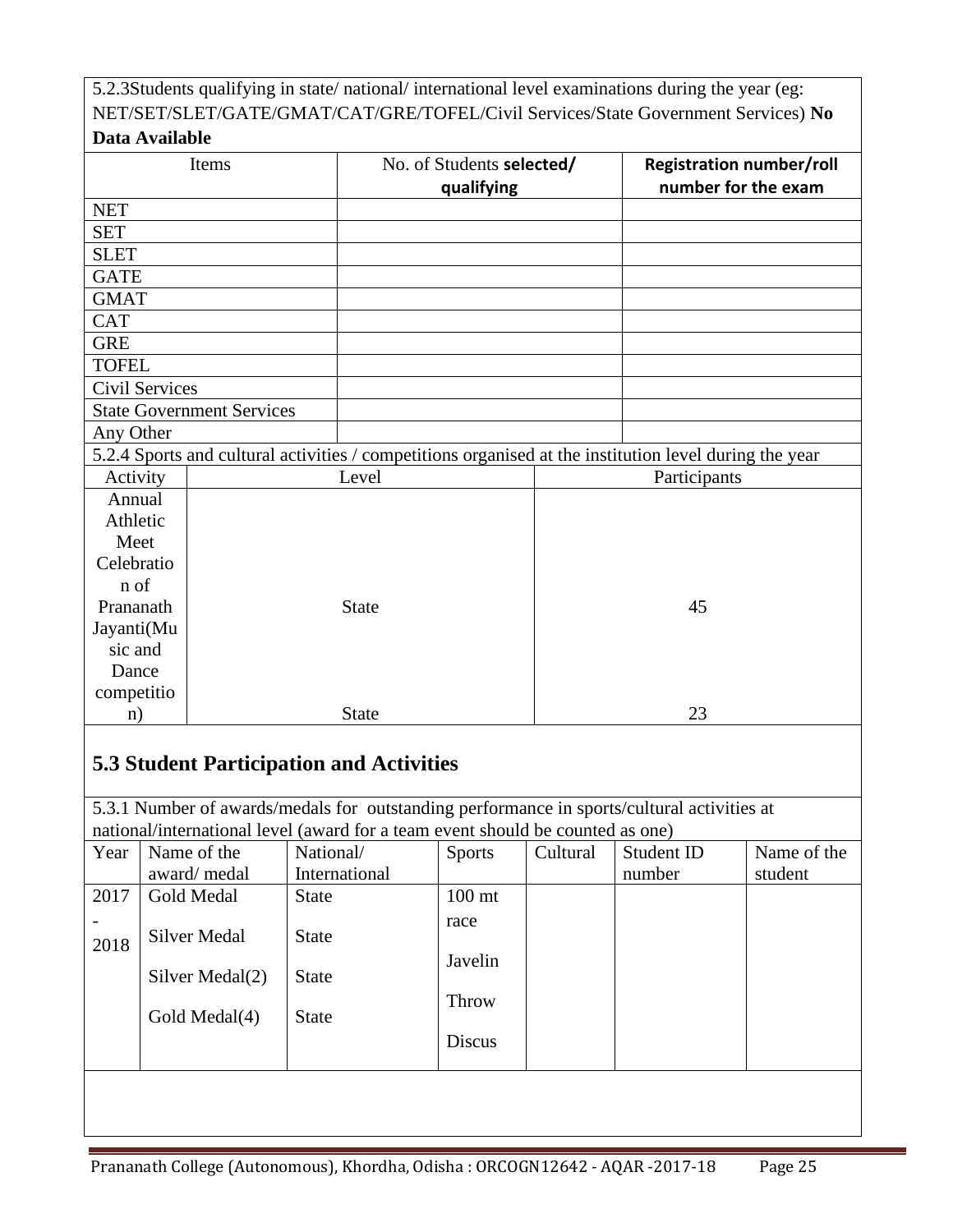5.3.2 Activity of Student Council & representation of students on academic & administrative bodies/committees of the institution (maximum 500 words)

 Students are important stakeholder of the institute. they participate in following council and committees:

- the student union participate in all legitimate matters inside the college.
- It encourages the fellow feeling, spirit of team work, and foster the corporate academic life.
- They organise different discussions about cultural, academic, national and international problems.
- They involve in different committees like academic council, board of studies and other association and societies.
- Students are involved in meetings and interactions with members of the GB, the Alumni, the teacher's council and students union.
- The students carry their concerns and suggestions to the discussion making level.
- The students in different committees take part in discussion of overall development of the college as well as the interest of the students.
- They actively take part in classroom facilities, library facilities and sports facilities.
- They participate in the management of the hostels.
- Student feedback is given importance in all developmental work of the college.

## **5.4 Alumni Engagement**

5.4.1 Whether the institution has registered Alumni Association? Yes/No, if yes give details (maximum 500 words):Yes

The college has a registered alumni association named PRANANATH AUTONOMOUS COLLEGE ALUMNI ASSOCIATION( PACAA).

- They conducted meetings regularly.
- They involve in developmental activities of the college.
- They institute various prizes to meritorious students.
- They encourage the cultural and sports activities among students.
- They felicitate the outstanding aluminous for their achievement.
- They actively involved in quality development of the institute being a member of IQAC.
- The development and designing of syllabi are also influenced by their sugessions.
- Feedback of alumni association is considered on priority .

## Regs.No**-8229-64 of 2007-2008**

5.4.2 No. of registered Alumni: **1124**

5.4.3 Alumni contribution during the year (in Rupees) **: Rs.57,765/** 

5.4.4 Meetings/activities organized by Alumni Association: In the meeting held on 16.12.2017, 8 members were selected to be felicities on the Commemoration Day i.e.28.01.2018 for excellence in their respective field of activity. In the meeting held on 28.01.18 it was proposed to raise a corpus fund so as to sponsor scholarship to meritorious students.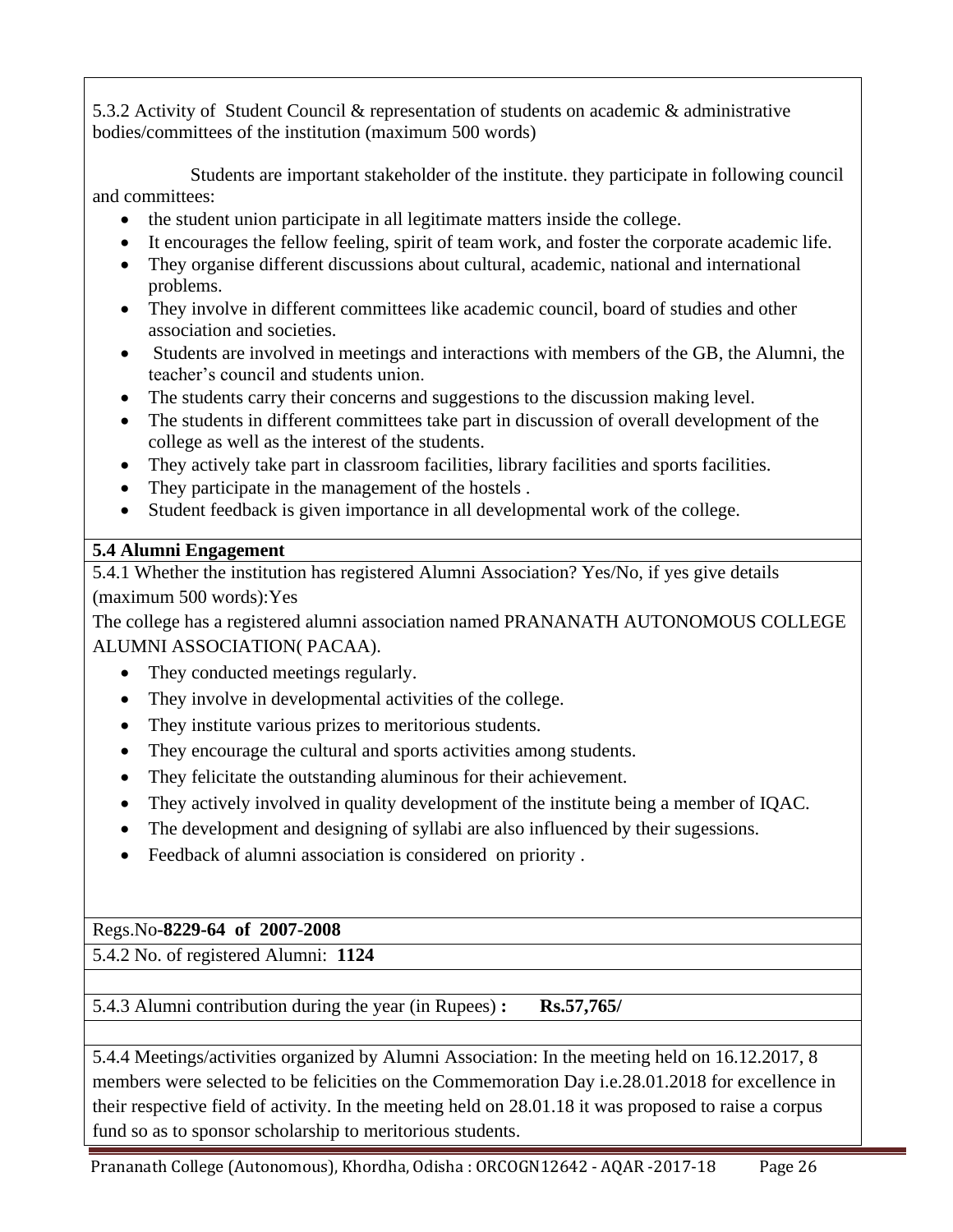## **CRITERION VI –GOVERNANCE, LEADERSHIP AND MANAGEMENT**

## **6.1 Institutional Vision and Leadership**

6.1.1 Mention two practices of decentralization and participative management during the last year (maximum 500 words)

For the decentralization and participate management of institutions following steps were taken:-

- ➢ IQAC monitor the developmental activity of the College through committees.
- $\triangleright$  Governing Body is the regulatory authority of all developmental works like infrastructural development, academic development and development of all stake holders.
- $\triangleright$  Principal executes the rules & regulations through different committees like, administrative, admission, finance, academic, examination, research & development etc.
- $\triangleright$  Student Union is actively involved in all activities of the College for their interest.
- ➢ Student representatives are there in Academic Council, Board of studies. Their suggestions are implemented to cater the need base education.
- ➢ Departmental Head along with their faculties participate in proctorial, alumni meet; parent-teacher meet and their suggestions were considered for overall development of the institution.
- $\triangleright$  The teachers encourage the student to participate in academic, cultural, sports and extra-curricular activities for their overall development.

6.1.2 Does the institution have a Management Information System (MIS)?

## Yes/No/Partial:

## **Yes**

## **6.2 Strategy Development and Deployment**

6.2.1 Quality improvement strategies adopted by the institution for each of the following (with in 100 words each**):** 

## ❖ **Curriculum Development**

- $\triangleright$  The syllabus is prepared as per the UGC guideline and at par with University curricular.
- ➢ Student representative included in Board of studies meeting to incorporate their interest.
- ➢ Feedbacks from different stake holders are taken into consideration for the preparation of syllabus.
- ➢ Board of students meeting is held every year to modify the syllabi as per the current requirement.

## ❖ **Teaching and Learning**

- ➢ Teachers training programmes were organised by ASC, through separate orientation and refresher courses to update the faculties with CBCS curricular.
- ➢ Induction programme was regularly held by the principal and staff members for the fresher.
- ➢ Feedbacks are collected from the students and implemented in subsequent years.
- $\triangleright$  Induction programme includes the history and cultural aspect of the College.

## ❖ **Examination and Evaluation**

- ➢ Evaluation process is completely maintained as confidential matter.
- ➢ Rechecking and grace marking system is implemented at the time of requirement.
- ➢ Twenty Five percentage of term end answer script are evaluated by internal examination.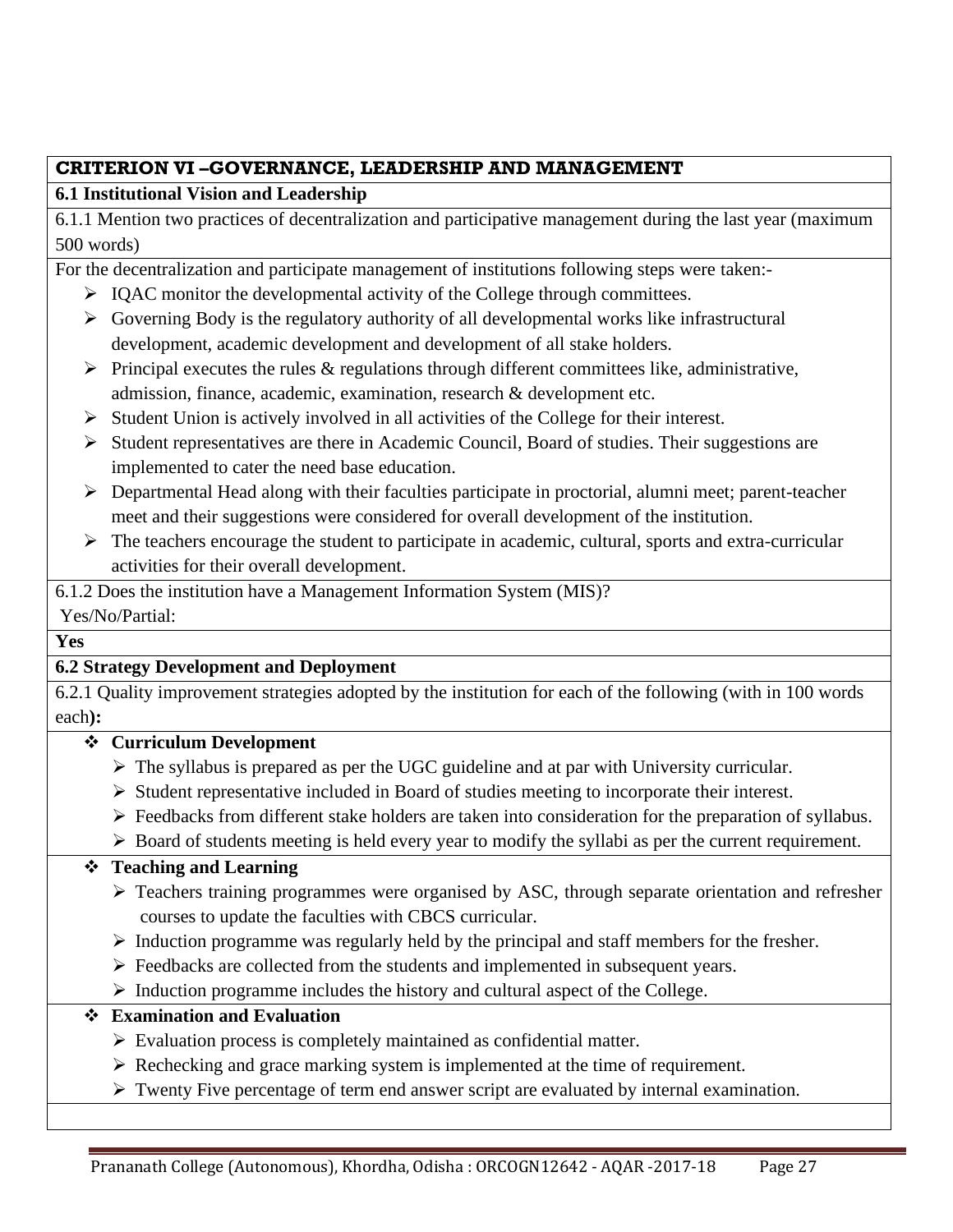| $\ddot{\bullet}$ | <b>Research and Development</b>                                                                                       |
|------------------|-----------------------------------------------------------------------------------------------------------------------|
|                  | > Faculties pursue Ph.d by available teacher fellowship under UGC as well as state Government.                        |
|                  | > College encourages Research activity by allowing an amount of Rupees Five Lakh management to                        |
|                  | pursue research annually.                                                                                             |
|                  | > Duty leave is allowed to teachers to attend Seminar/ Workshop/ Symposia etc.                                        |
|                  | $\triangleright$ Students are encouraged to visit different research institute and university to pursue research      |
|                  | activities                                                                                                            |
|                  | $\triangleright$ Science departments are regular in touch with University, research organisation, industry to provide |
|                  | exposer to the students.                                                                                              |
|                  | $\triangleright$ Arts and Commerce students are regularly visit University, firms, historical places of implement     |
|                  | and finance organisation to get better Exposer.                                                                       |
|                  | Library, ICT and Physical Infrastructure / Instrumentation                                                            |
|                  | > College is providing internet in departments, library, Computer lab etc.                                            |
|                  | $\triangleright$ Library is partially automated                                                                       |
|                  | $\triangleright$ Finance section utilising CAPA for the record and daily expenditure                                  |
|                  | ❖ Human Resource Management                                                                                           |
|                  | > Government of Odisha managed the human resource through HRMS.                                                       |
|                  | > Salary, GPF, PPF, IT deduction etc are regulated and managed by HRMS.                                               |
|                  | $\triangleright$ Administrative Committee and Finance Committee involve in smooth managing the human                  |
|                  | resource.                                                                                                             |
|                  | ❖ Industry Interaction / Collaboration                                                                                |
|                  | > Industrial interaction is conducted regularly by department of Chemistry and Zoology to get                         |
|                  | practical knowledge in different applied aspect of the subject.                                                       |
|                  | > Department of Chemistry visited Britannia industry study hygienic condition, safety and packaging                   |
|                  | methods.                                                                                                              |
|                  | $\triangleright$ Aquatinted with flow chart of processing unit                                                        |
|                  | > Department of Zoology visited CIFA to study freshwater aquaculture the production of edible                         |
|                  | fishes through induced breeding.                                                                                      |
|                  | $\triangleright$ Culture of pearl, techniques and methods are observed.                                               |
|                  | $\triangleright$ Aquarium fitting and management of aquarium is studied.                                              |
|                  | > Preparation of DNA through PCR is learned in Biotechnology Lab of CIFA.                                             |
|                  | > Zoology students also visit the Biodiversity park Nandan Kanan and get idea about habit, habitat,                   |
|                  | behaviour and conservation strategy of animals.                                                                       |
| ❖                | <b>Admission of Students</b>                                                                                          |
|                  | $\triangleright$ Government of Odisha managed the entire admission process online through SAMS.                       |
|                  | > Student Admission Management System (SAMS) allows the students of different corners of Odisha                       |
|                  | get the chance to admit in any college of their choice.                                                               |
|                  | $\triangleright$ Common Prospectus is prepared by the Government of Odisha.                                           |
|                  | > Publication of merit list, vacancy, intimation letter etc are prepared and release by Government of                 |
|                  | Odisha                                                                                                                |
|                  | $\triangleright$ College provides required information through help desk.                                             |
|                  | $\triangleright$ Subject allotment is given after the counselling with the students.                                  |
|                  |                                                                                                                       |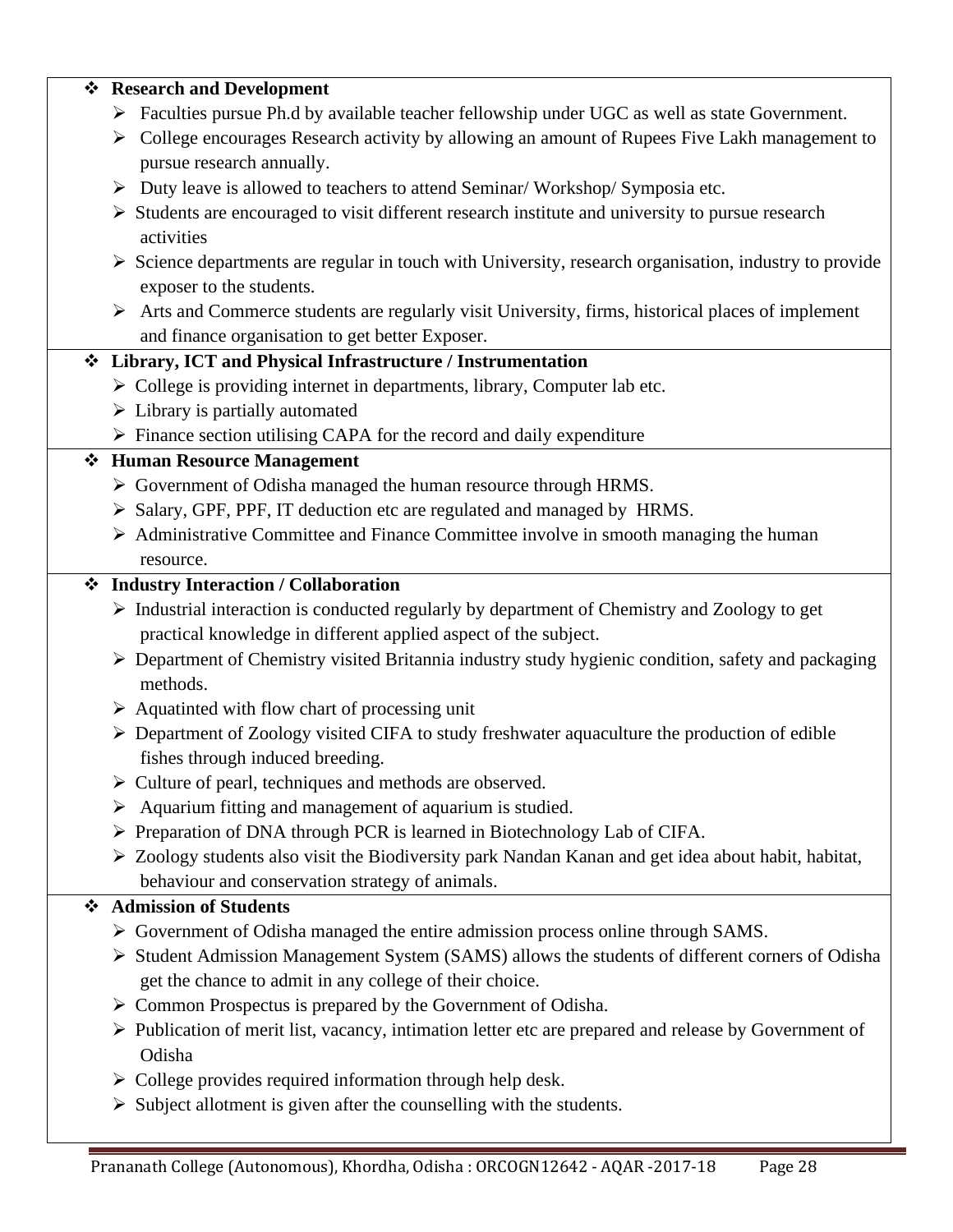|              | 6.2.2 : Implementation of e-governance in areas of operations: |                                           |                                                                                                                                                                |  |  |                               |                                 |              |                                                |
|--------------|----------------------------------------------------------------|-------------------------------------------|----------------------------------------------------------------------------------------------------------------------------------------------------------------|--|--|-------------------------------|---------------------------------|--------------|------------------------------------------------|
|              |                                                                | ❖ Planning and Development                |                                                                                                                                                                |  |  |                               |                                 |              |                                                |
|              |                                                                |                                           | e-governance is not yet done till now for planning and development.                                                                                            |  |  |                               |                                 |              |                                                |
| ❖            |                                                                | Administration                            |                                                                                                                                                                |  |  |                               |                                 |              |                                                |
|              |                                                                |                                           | HRMS and PIMS is in place for administrative purposes                                                                                                          |  |  |                               |                                 |              |                                                |
| $\mathbf{A}$ |                                                                | <b>Finance and Accounts</b>               |                                                                                                                                                                |  |  |                               |                                 |              |                                                |
|              |                                                                |                                           | CAPA and HRMS regulates the financial and accounting activities                                                                                                |  |  |                               |                                 |              |                                                |
|              |                                                                | <b>Student Admission and Support</b>      |                                                                                                                                                                |  |  |                               |                                 |              |                                                |
|              |                                                                |                                           | SAMS regulates the student's admission and support                                                                                                             |  |  |                               |                                 |              |                                                |
| $\mathbf{A}$ |                                                                | <b>Examination</b>                        |                                                                                                                                                                |  |  |                               |                                 |              |                                                |
|              |                                                                |                                           | e-governance is partially implemented in examination system like generating data base, issue of Admit                                                          |  |  |                               |                                 |              |                                                |
|              |                                                                | Card and result publication               |                                                                                                                                                                |  |  |                               |                                 |              |                                                |
|              |                                                                | <b>6.3 Faculty Empowerment Strategies</b> |                                                                                                                                                                |  |  |                               |                                 |              |                                                |
|              |                                                                |                                           | 6.3.1 Teachers provided with financial support to attend conferences / workshops and towards membership                                                        |  |  |                               |                                 |              |                                                |
|              |                                                                |                                           | fee of professional bodies during the year :NIL                                                                                                                |  |  |                               |                                 |              |                                                |
| Year         |                                                                | Name of teacher                           | Name of conference/                                                                                                                                            |  |  |                               | Name of the professional body   |              | Amount of                                      |
|              |                                                                |                                           | workshop attended for                                                                                                                                          |  |  |                               | for which membership fee is     |              | support                                        |
|              |                                                                |                                           | which financial support                                                                                                                                        |  |  | provided                      |                                 |              |                                                |
|              |                                                                |                                           | provided                                                                                                                                                       |  |  |                               |                                 |              |                                                |
|              |                                                                |                                           |                                                                                                                                                                |  |  |                               |                                 |              |                                                |
|              |                                                                |                                           | 6.3.2 Number of professional development / administrative training programmes organized by the College<br>for teaching and non teaching staff during the year: |  |  |                               |                                 |              |                                                |
| Year         |                                                                | Title of the                              | Title of the administrative                                                                                                                                    |  |  | Dates                         | No. of participants             |              | No. of                                         |
|              |                                                                | professional                              | training programme                                                                                                                                             |  |  | (Teaching staff)<br>(from-to) |                                 | participants |                                                |
|              |                                                                | development                               | organised for non-                                                                                                                                             |  |  |                               |                                 |              | $(Non-$                                        |
|              |                                                                | programme                                 | teaching staff                                                                                                                                                 |  |  |                               |                                 |              | teaching                                       |
|              |                                                                | organised for                             |                                                                                                                                                                |  |  |                               |                                 |              | staff)                                         |
|              |                                                                | teaching staff<br>2017-18                 |                                                                                                                                                                |  |  |                               |                                 |              |                                                |
|              |                                                                |                                           | 6.3.3 No. of teachers attending professional development programmes, viz., Orientation Programme,                                                              |  |  |                               |                                 |              |                                                |
|              |                                                                |                                           | Refresher Course, Short Term Course, Faculty Development Programmes during the year:05                                                                         |  |  |                               |                                 |              |                                                |
|              |                                                                | Title of the professional development     |                                                                                                                                                                |  |  |                               | Number of teachers who attended |              | Date and Duration                              |
|              |                                                                | programme                                 |                                                                                                                                                                |  |  |                               |                                 |              | $(from - to)$                                  |
|              |                                                                |                                           |                                                                                                                                                                |  |  |                               |                                 |              | 28.6.2017-18.7.2018                            |
|              |                                                                | Refresher course                          |                                                                                                                                                                |  |  | 05                            |                                 |              | 10.11.2017-0.11.2018.<br>30.11.2018-20.12.2018 |
|              |                                                                |                                           |                                                                                                                                                                |  |  |                               |                                 |              |                                                |
| 6.3.4        |                                                                |                                           | Faculty and Staff recruitment (no. for permanent/fulltime recruitment): 04                                                                                     |  |  |                               |                                 |              |                                                |
|              |                                                                | Teaching (02)                             |                                                                                                                                                                |  |  |                               | Non-teaching $(02)$             |              |                                                |
|              | Fulltime<br>Permanent                                          |                                           |                                                                                                                                                                |  |  | Permanent                     |                                 |              | Fulltime/temporary                             |
|              |                                                                |                                           |                                                                                                                                                                |  |  |                               |                                 |              |                                                |
|              |                                                                |                                           |                                                                                                                                                                |  |  |                               |                                 |              |                                                |
|              |                                                                |                                           |                                                                                                                                                                |  |  |                               |                                 |              |                                                |
|              |                                                                |                                           |                                                                                                                                                                |  |  |                               |                                 |              |                                                |
|              |                                                                |                                           |                                                                                                                                                                |  |  |                               |                                 |              |                                                |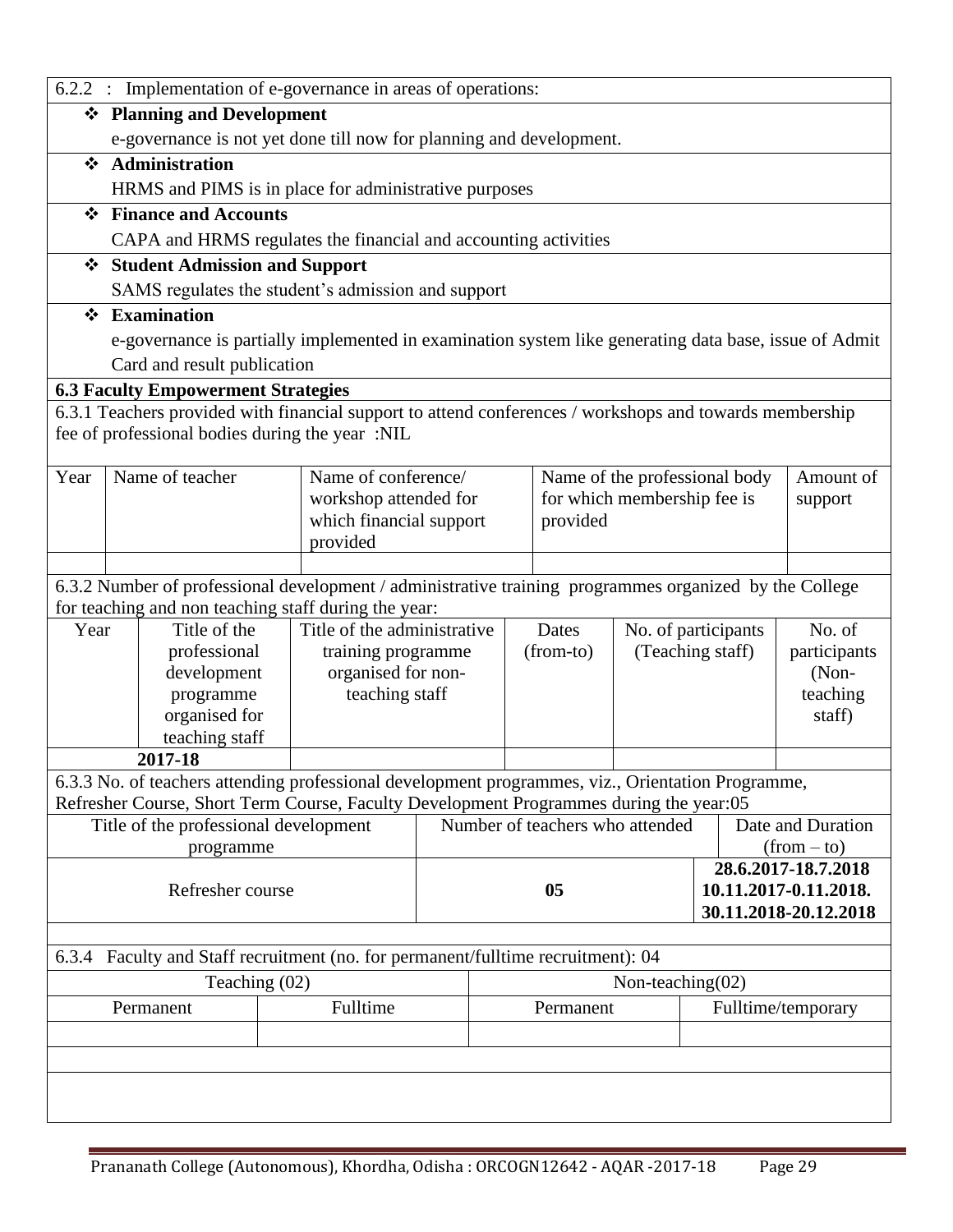| 6.3.5 Welfare schemes for                          |                                 |
|----------------------------------------------------|---------------------------------|
|                                                    | Prananath Co-operative Society, |
| Teaching                                           | Term Insurance, Co-operative    |
|                                                    | <b>Store</b>                    |
|                                                    | Prananath Co-operative Society, |
| Non teaching                                       | Term Insurance, Co-operative    |
|                                                    | <b>Store</b>                    |
| <b>Students</b>                                    | Red Cross, Student's safety     |
|                                                    | insurance, Co-operative store   |
| 6.4 Financial Management and Resource Mobilization |                                 |

6.4.1 Institution conducts internal and external financial audits regularly

(with in 100 words each**)**

**Internal audit system:** a committee framed by Principal to act as internal auditor for total expenses and income for the financial years. They make audit for the entire expenditure occurred during the year. They complete audit before the final audit conducted by the external auditor.

**External audit** of the college account is conducted annually by the local fund audit, State Govt. and A.G. audit. It includes verification of details of collection from students/outsiders. The State Govt. aid ,UGC aid ,Central govt, aid and expenditure incurred under different heads as per budget allocation, along with verification of stock register for different purchase/ procurements. The audit by Chartared accountant is also done at different time as when is required.

6.4.2 Funds / Grants received from management, non-government bodies, individuals, philanthropies during the year(not covered in Criterion III)

Name of the non government funding agencies/ individuals Funds/ Grants received in Rs. Purpo se

6.4.2 Total corpus fund generated Rs. 4,12,500/

## **6.5 Internal Quality Assurance System**

6.5.1 Whether Academic and Administrative Audit (AAA) has been done?

| Audit Type     | External  | Internal |        |           |
|----------------|-----------|----------|--------|-----------|
|                | Yes/No    | Agency   | Yes/No | Authority |
| Academic       | <b>No</b> |          | Yes    | Principal |
| Administrative | No        |          | Yes    | Principal |

6.5.2 Activities and support from the Parent – Teacher Association (at least three)

Parents suggest for the creation of an environment friendly campus.

Expressed their concern for the safety of girl students in the campus.

They suggested for provision of clean drinking water.

6.5.3 Development programmes for support staff (at least three)

Provision of adequate number of quarters.

Streamlining the credit co-operative system.

Social security scheme for management employees.

6.5.4 Post Accreditation initiative(s) (mention at least three):

Proposal for opening of P.G. courses are applied to Govt. of Odisha.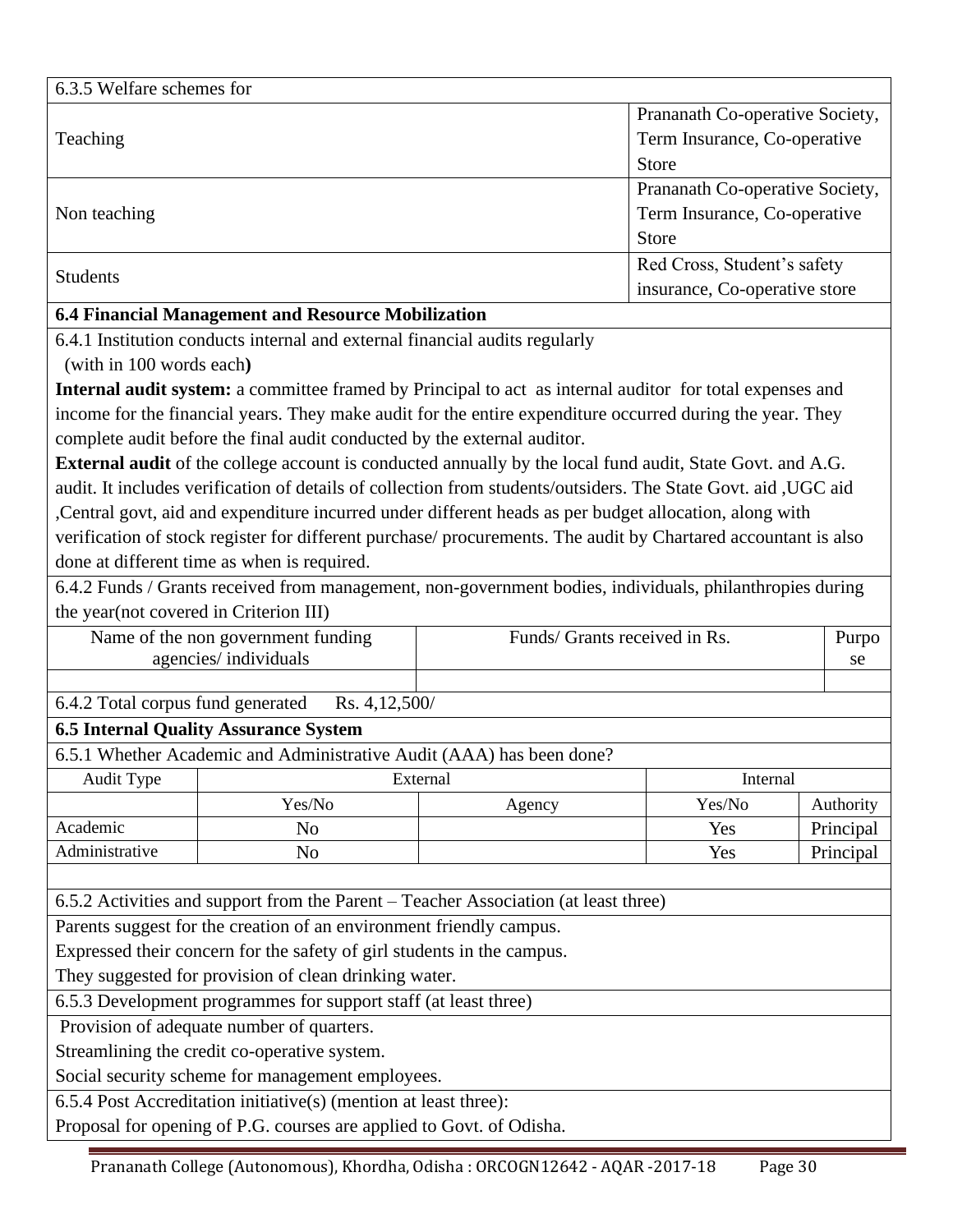Awareness programmes are held to create environment consciousness among the students. Submission of memorandum for a university.

| 6.5.5 |                                                                                              |                |            |              |  |  |  |  |
|-------|----------------------------------------------------------------------------------------------|----------------|------------|--------------|--|--|--|--|
|       | a. Submission of Data for AISHE portal<br>(Yes/No) Yes                                       |                |            |              |  |  |  |  |
|       | b. Participation in NIRF                                                                     | (Yes/No)       |            |              |  |  |  |  |
|       | c. ISO Certification                                                                         | (Yes/No)       |            |              |  |  |  |  |
|       | d. NBA or any other quality audit                                                            | : $(Yes / No)$ |            |              |  |  |  |  |
|       | 6.5.6 Number of Quality Initiatives undertaken during the year 2017-18                       |                |            |              |  |  |  |  |
|       | Name of quality initiative by<br>Date of conducting<br>Number of<br>Duration (from-----to--- |                |            |              |  |  |  |  |
| Year  | IQAC                                                                                         | activity       | --- )      | participants |  |  |  |  |
| 2017  | Inauguration of Computer                                                                     |                |            |              |  |  |  |  |
| $-18$ | Laboratory.                                                                                  | 26.04.2017     | 26.04.2017 | 35           |  |  |  |  |
|       | All faith prayer meetings.                                                                   | 29.04.2017     | 29.04.2019 | 155          |  |  |  |  |
|       |                                                                                              |                |            |              |  |  |  |  |

### **CRITERIONVII – INSTITUTIONAL VALUES AND BEST PRACTICES**

## **7.1 - Institutional Values and Social Responsibilities**

7.1.1 Gender Equity (Number of gender equity promotion programmes organized by the institution during the year)

| Title of the programme | Period (from-to)   | <b>Participants</b> |      |  |
|------------------------|--------------------|---------------------|------|--|
|                        |                    | Female              | Male |  |
| Self defense programme | 4.8.2017-21.8.2017 | 16 <sup>7</sup>     |      |  |

7.1.2 Environmental Consciousness and Sustainability/Alternate Energy initiatives such as: installation of solar panel in ladies hostel.

Percentage of power requirement of the College met by the renewable energy sources : 10%

#### 7.1.3 Differently abled (Divyangjan) friendliness

| Items Facilities                                         | Yes/No         | No. of Beneficiaries |
|----------------------------------------------------------|----------------|----------------------|
| Physical facilities (Tricycle)                           | Yes            | 02                   |
| Provision for lift                                       | N <sub>0</sub> |                      |
| Ramp/Rails                                               | Yes            | 02                   |
| <b>Braille Software/facilities</b>                       | Yes            | 07                   |
| <b>Rest Rooms</b>                                        | Yes            | 07                   |
| Scribes for examination                                  | Yes            |                      |
| Special skill development for differently abled students | No             |                      |
| Any other similar facility                               | No             |                      |
|                                                          |                |                      |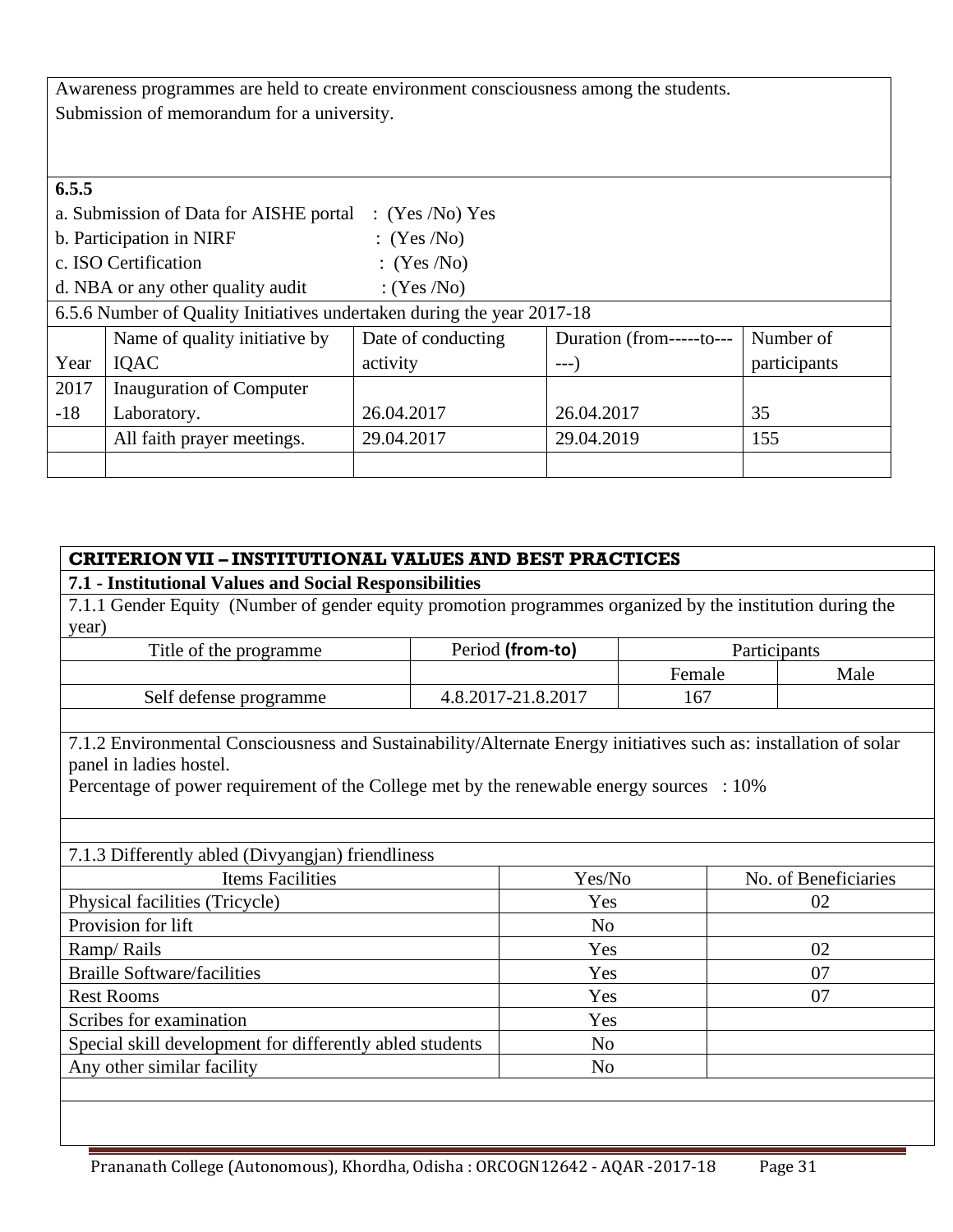| 7.1.4 Inclusion and Situatedness                                                                                                                                                                           |                                                                                                            |                                                                                                |                  |                                           |                                                                                               |                                                    |                                    |                                                     |  |
|------------------------------------------------------------------------------------------------------------------------------------------------------------------------------------------------------------|------------------------------------------------------------------------------------------------------------|------------------------------------------------------------------------------------------------|------------------|-------------------------------------------|-----------------------------------------------------------------------------------------------|----------------------------------------------------|------------------------------------|-----------------------------------------------------|--|
|                                                                                                                                                                                                            | Enlist most important initiatives taken to address locational advantages and disadvantages during the year |                                                                                                |                  |                                           |                                                                                               |                                                    |                                    |                                                     |  |
| Year                                                                                                                                                                                                       | Number of<br>initiatives to<br>address<br>locational<br>advantages<br>and<br>disadvantages                 | Number of<br>initiatives<br>taken to<br>engage with<br>and contribute<br>to local<br>community |                  | Date and<br>duration of<br>the initiative | initiative                                                                                    | Name of the                                        | <b>Issues</b><br>addressed         | Number of<br>participating<br>students and<br>staff |  |
| 2017-18                                                                                                                                                                                                    | 03                                                                                                         | 04                                                                                             |                  |                                           | industrial<br>Barunei                                                                         | Awareness for<br>workers in the<br>Industrial zone | health hazard                      | 85/08                                               |  |
|                                                                                                                                                                                                            | 03                                                                                                         |                                                                                                |                  |                                           |                                                                                               | Industrial visit                                   | Industrial<br>knowledge            | 33/04                                               |  |
|                                                                                                                                                                                                            | 02                                                                                                         |                                                                                                |                  |                                           | Educational<br>Institute Niser,<br>CIFA, RRL,<br>IIT, University,<br>University of<br>Culture |                                                    | Interaction                        | 89/06                                               |  |
|                                                                                                                                                                                                            |                                                                                                            |                                                                                                |                  |                                           |                                                                                               |                                                    |                                    |                                                     |  |
|                                                                                                                                                                                                            | 7.1.5 Human Values and Professional Ethics:                                                                |                                                                                                |                  |                                           |                                                                                               |                                                    |                                    |                                                     |  |
|                                                                                                                                                                                                            | Code of conduct (handbooks) for various stakeholders                                                       |                                                                                                |                  |                                           |                                                                                               |                                                    |                                    |                                                     |  |
| Title                                                                                                                                                                                                      |                                                                                                            |                                                                                                |                  | Date of Publication                       |                                                                                               |                                                    | Follow up (maximum 100 words each) |                                                     |  |
| Calendar                                                                                                                                                                                                   |                                                                                                            |                                                                                                | <b>July 2017</b> |                                           |                                                                                               |                                                    |                                    |                                                     |  |
|                                                                                                                                                                                                            |                                                                                                            |                                                                                                |                  |                                           |                                                                                               |                                                    |                                    |                                                     |  |
|                                                                                                                                                                                                            | 7.1.6 Activities conducted for promotion of universal Values and Ethics                                    |                                                                                                |                  |                                           |                                                                                               |                                                    |                                    |                                                     |  |
| Activity                                                                                                                                                                                                   |                                                                                                            |                                                                                                |                  | Duration (from-------to-------)           |                                                                                               | Number of participants                             |                                    |                                                     |  |
| All faith prayer meetings<br>29.04.2017<br>155                                                                                                                                                             |                                                                                                            |                                                                                                |                  |                                           |                                                                                               |                                                    |                                    |                                                     |  |
| 7.1.7 Initiatives taken by the institution to make the campus eco-friendly (at least five)                                                                                                                 |                                                                                                            |                                                                                                |                  |                                           |                                                                                               |                                                    |                                    |                                                     |  |
| Banamahosthava and plantation programme.<br>$\bullet$<br>Inclusion of environmental studies in curriculum.                                                                                                 |                                                                                                            |                                                                                                |                  |                                           |                                                                                               |                                                    |                                    |                                                     |  |
|                                                                                                                                                                                                            |                                                                                                            |                                                                                                |                  |                                           |                                                                                               |                                                    |                                    |                                                     |  |
| Awareness programme on environmental issue.<br>No-polythene and no smoking Zone.                                                                                                                           |                                                                                                            |                                                                                                |                  |                                           |                                                                                               |                                                    |                                    |                                                     |  |
| Eco club to monitor the campus environment.<br>٠                                                                                                                                                           |                                                                                                            |                                                                                                |                  |                                           |                                                                                               |                                                    |                                    |                                                     |  |
| Vermi Culture for organic waste disposal.                                                                                                                                                                  |                                                                                                            |                                                                                                |                  |                                           |                                                                                               |                                                    |                                    |                                                     |  |
|                                                                                                                                                                                                            |                                                                                                            |                                                                                                |                  |                                           |                                                                                               |                                                    |                                    |                                                     |  |
| <b>7.2 Best Practices</b>                                                                                                                                                                                  |                                                                                                            |                                                                                                |                  |                                           |                                                                                               |                                                    |                                    |                                                     |  |
| Describe at least two institutional best practices<br>Upload details of two best practices successfully implemented by the<br>institution as per NAAC format in your institution website, provide the link |                                                                                                            |                                                                                                |                  |                                           |                                                                                               |                                                    |                                    |                                                     |  |